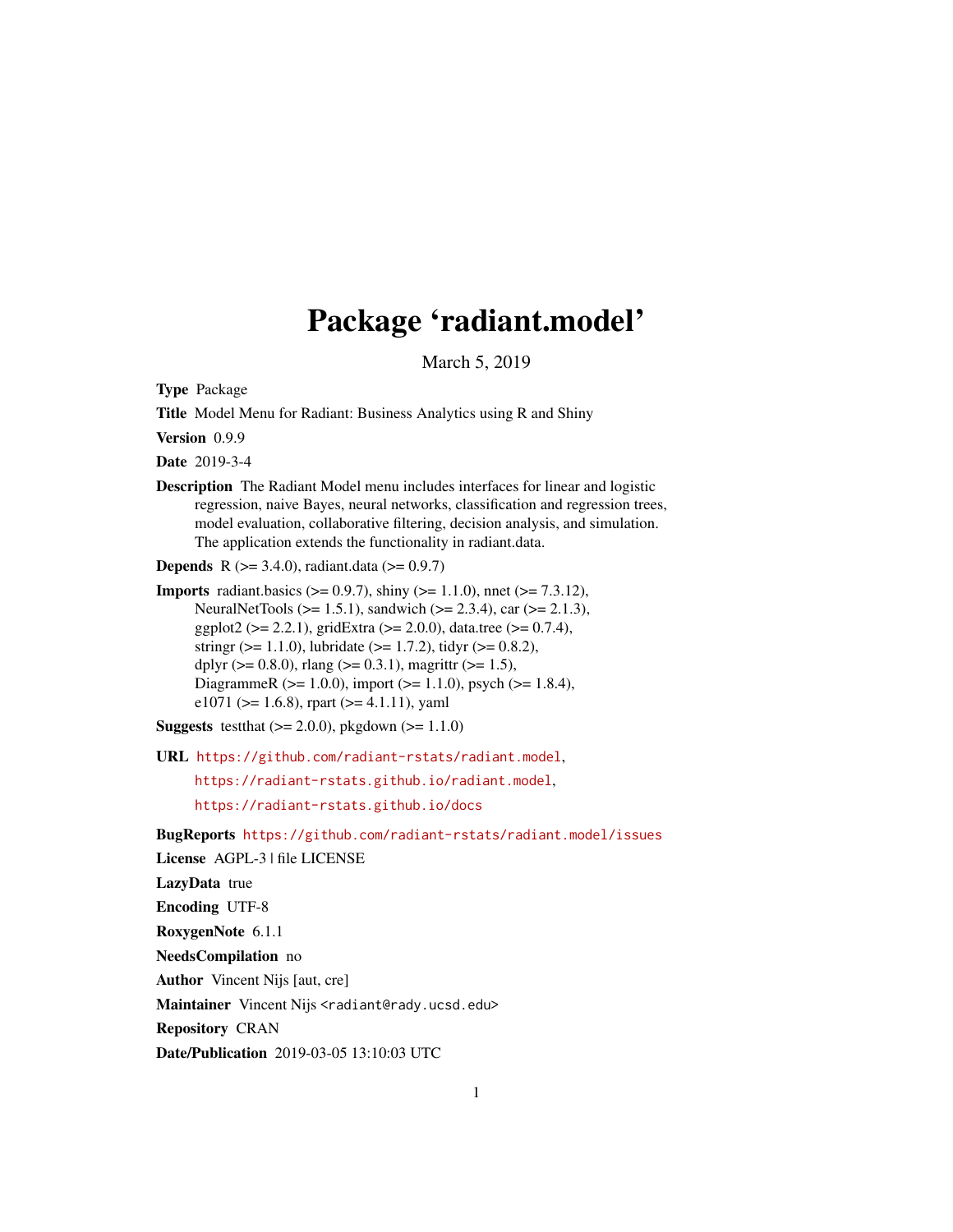# R topics documented:

|                  | $\overline{4}$ |
|------------------|----------------|
|                  | 5              |
|                  | 5              |
|                  | 6              |
| <b>crs</b>       | 7              |
| crtree           | 8              |
|                  | 9              |
|                  | 10             |
|                  | 12             |
|                  | 12             |
|                  | 13             |
| dvd              | 14             |
|                  | 14             |
|                  | 15             |
|                  | 16             |
|                  | 17             |
|                  | 17             |
|                  | 18             |
|                  | 18             |
|                  | 19             |
|                  | 20             |
|                  | 20             |
| nb               | 21             |
|                  | 22             |
|                  | 23             |
|                  | 24             |
|                  | 24             |
|                  | 26             |
|                  | 27             |
|                  | 28             |
|                  | 28             |
|                  | 30             |
|                  | 31             |
|                  | 32             |
|                  | 33             |
|                  | 34             |
|                  | 35             |
|                  | 36             |
| predict.crtree   | 37             |
| predict.logistic | 38             |
|                  | 39             |
|                  | 40             |
|                  | 41             |
|                  | 42             |
|                  | 43             |
|                  | 43             |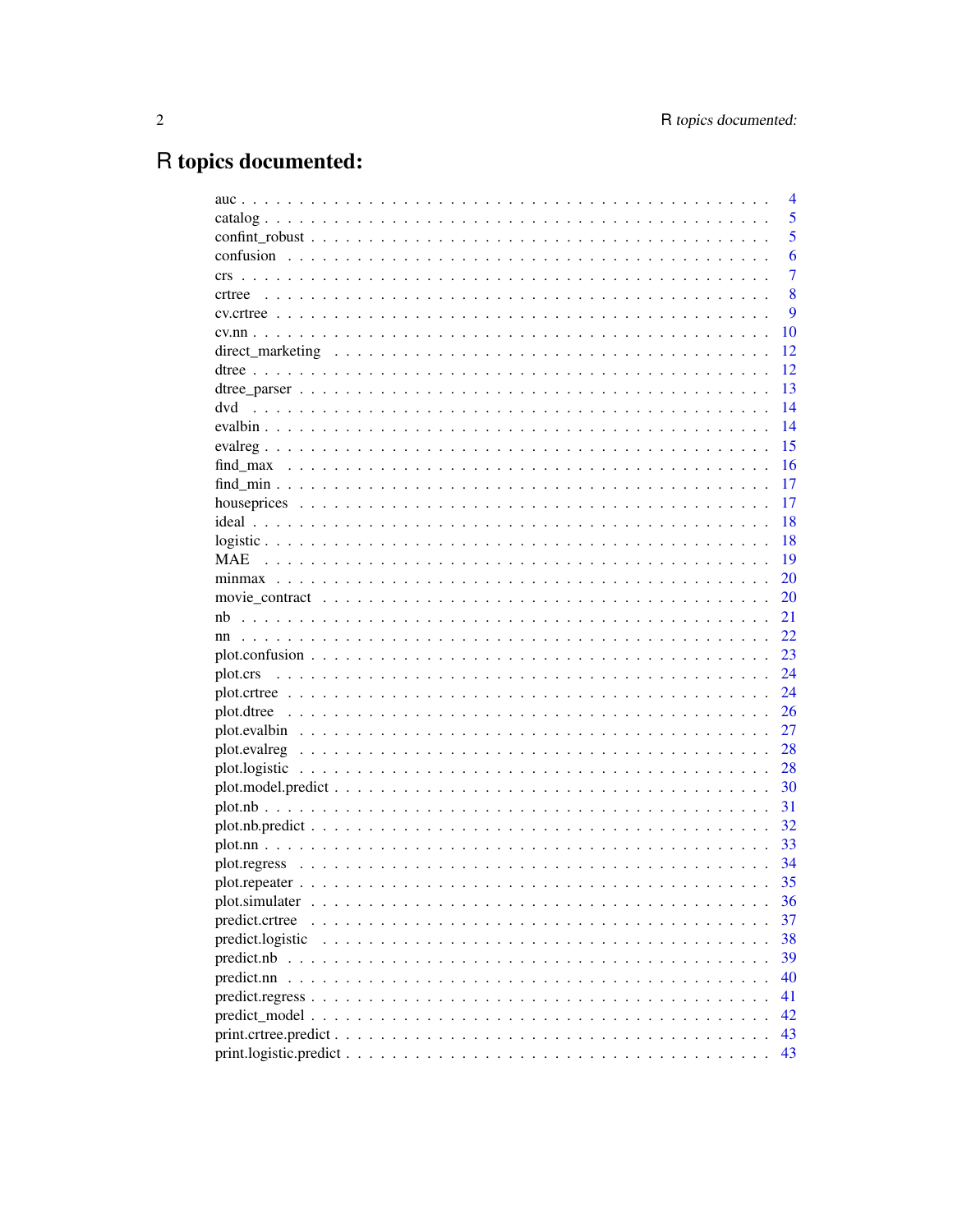|     | 44 |
|-----|----|
|     | 44 |
|     | 45 |
|     | 45 |
|     | 46 |
|     | 46 |
|     | 47 |
|     | 47 |
|     | 48 |
|     | 49 |
|     | 49 |
|     | 50 |
|     | 51 |
|     | 52 |
|     | 52 |
|     | 53 |
| sdw | 54 |
|     | 54 |
|     | 55 |
|     | 56 |
|     | 58 |
|     | 58 |
|     | 59 |
|     | 59 |
|     | 60 |
|     | 61 |
|     | 61 |
|     | 62 |
|     | 63 |
|     | 64 |
|     | 64 |
|     | 65 |
|     | 66 |
|     | 67 |
|     |    |
|     | 69 |
|     | 69 |
|     | 70 |
|     | 71 |
|     | 72 |
|     | 72 |
|     | 73 |
|     | 74 |
|     |    |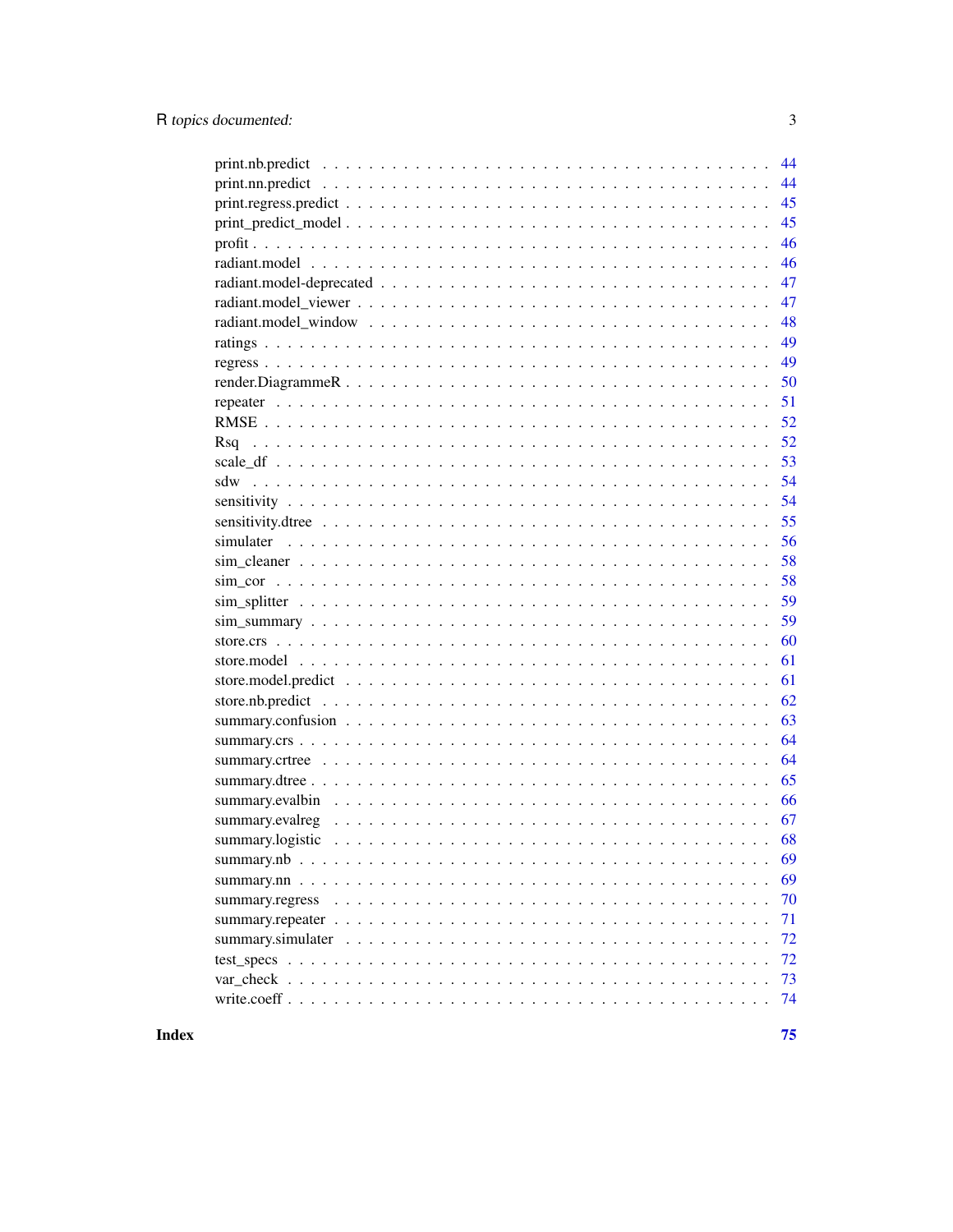<span id="page-3-1"></span><span id="page-3-0"></span>

Area Under the Curve (AUC)

# Usage

auc(pred, rvar, lev)

# Arguments

| pred | Prediction or predictor                               |
|------|-------------------------------------------------------|
| rvar | Response variable                                     |
| lev  | The level in the response variable defined as success |

# Details

See <https://radiant-rstats.github.io/docs/model/evalbin.html> for an example in Radiant

# Value

AUC statistic

# See Also

[evalbin](#page-13-1) to calculate results

[summary.evalbin](#page-65-1) to summarize results

[plot.evalbin](#page-26-1) to plot results

```
auc(runif(20000), dvd$buy, "yes")
auc(ifelse(dvd$buy == "yes", 1, 0), dvd$buy, "yes")
```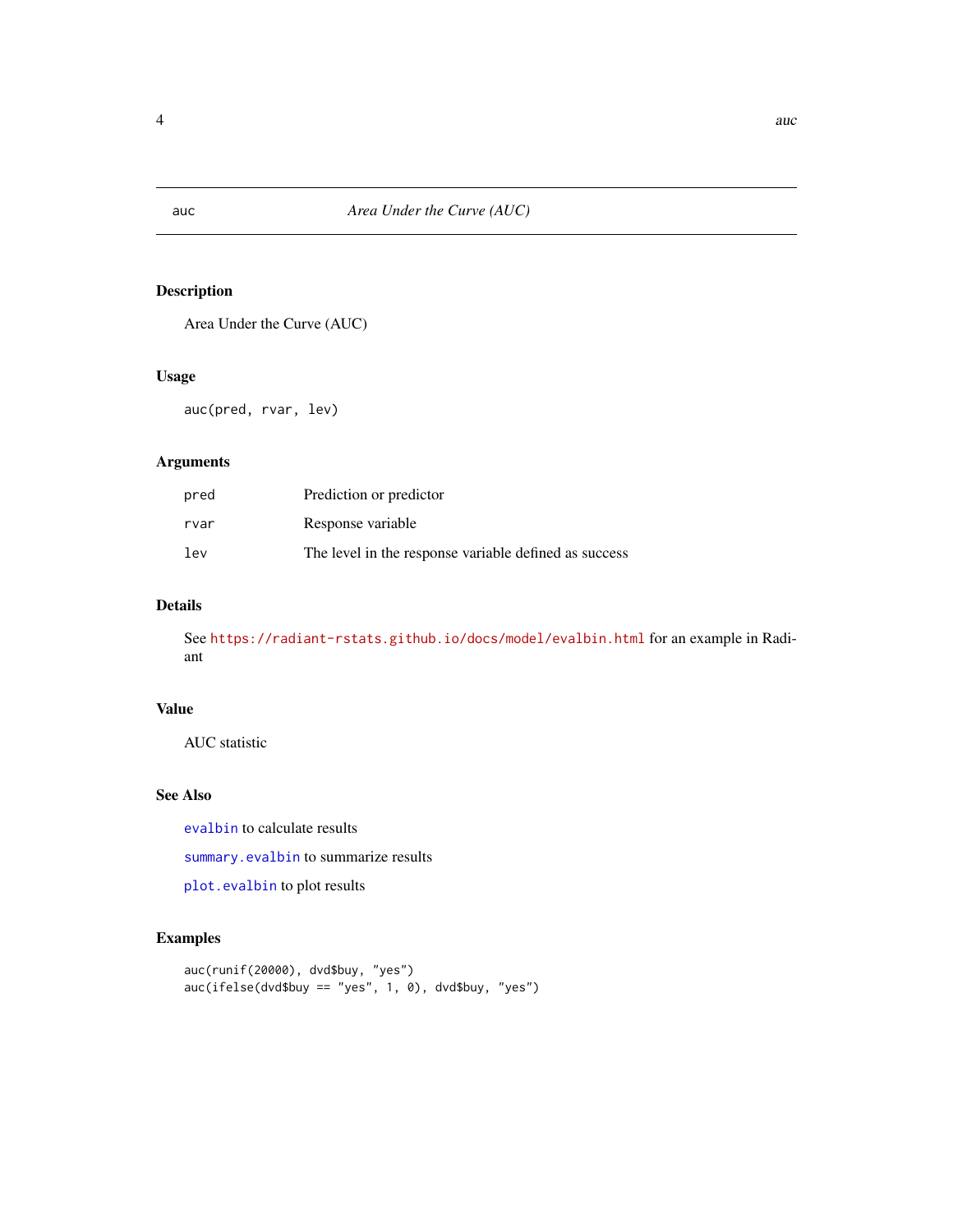<span id="page-4-0"></span>

Catalog sales for men's and women's apparel

# Usage

```
data(catalog)
```
#### Format

A data frame with 200 rows and 5 variables

# Details

Description provided in attr(catalog, "description")

confint\_robust *Confidence interval for robust estimators*

# Description

Confidence interval for robust estimators

# Usage

```
confint_robust(object, level = 0.95, dist = "norm", vcov = NULL, ...)
```
# Arguments

| object   | A fitted model object                                  |
|----------|--------------------------------------------------------|
| level    | The confidence level required                          |
| dist     | Distribution to use ("norm" or " $t$ ")                |
| vcov     | Covariance matrix generated by, e.g., sandwich::vcovHC |
| $\cdots$ | Additional argument(s) for methods                     |

# Details

Wrapper for confint with robust standard errors. See [http://stackoverflow.com/a/3820125/](http://stackoverflow.com/a/3820125/1974918) [1974918](http://stackoverflow.com/a/3820125/1974918)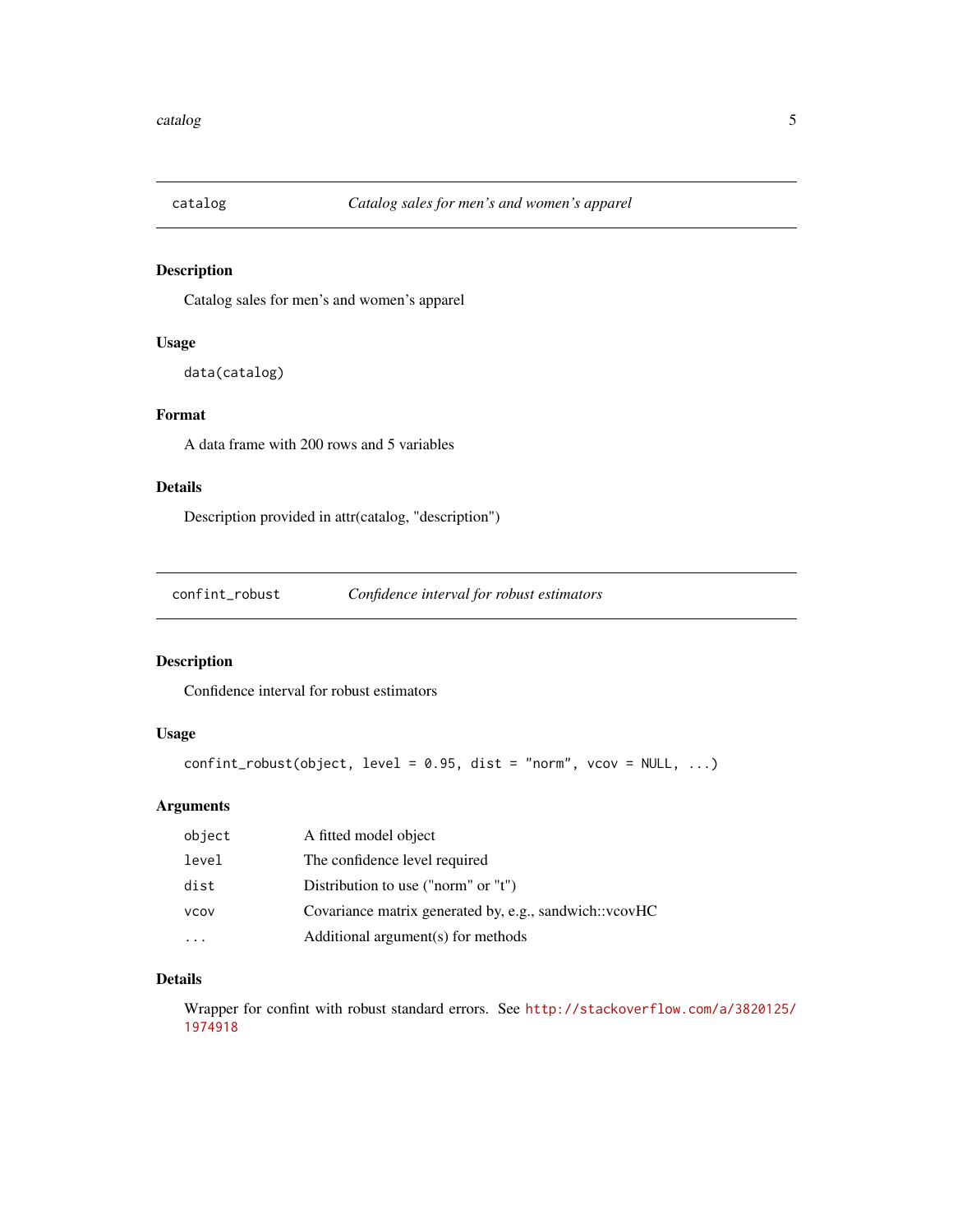<span id="page-5-1"></span><span id="page-5-0"></span>

Confusion matrix

# Usage

```
confusion(dataset, pred, rvar, lev = "", cost = 1, margin = 2,train = "All", data_filter = "", ...)
```
# Arguments

| dataset     | Dataset                                                                                                                                      |
|-------------|----------------------------------------------------------------------------------------------------------------------------------------------|
| pred        | Predictions or predictors                                                                                                                    |
| rvar        | Response variable                                                                                                                            |
| lev         | The level in the response variable defined as success                                                                                        |
| cost        | Cost for each connection (e.g., email or mailing)                                                                                            |
| margin      | Margin on each customer purchase.                                                                                                            |
| train       | Use data from training ("Training"), test ("Test"), both ("Both"), or all data<br>("All") to evaluate model evalbin                          |
| data_filter | Expression entered in, e.g., Data $>$ View to filter the dataset in Radiant. The<br>expression should be a string (e.g., "price $> 10000$ ") |
| $\ddots$    | further arguments passed to or from other methods                                                                                            |

# Details

Confusion matrix and additional metrics to evaluate binary classification models. See [https://](https://radiant-rstats.github.io/docs/model/evalbin.html) [radiant-rstats.github.io/docs/model/evalbin.html](https://radiant-rstats.github.io/docs/model/evalbin.html) for an example in Radiant

#### Value

A list of results

# See Also

[summary.confusion](#page-62-1) to summarize results

[plot.confusion](#page-22-1) to plot results

```
data.frame(buy = dvd$buy, pred1 = runif(20000), pred2 = ifelse(dvd$buy == "yes", 1, 0)) %>%
  confusion(c("pred1", "pred2"), "buy") %>%
  str()
```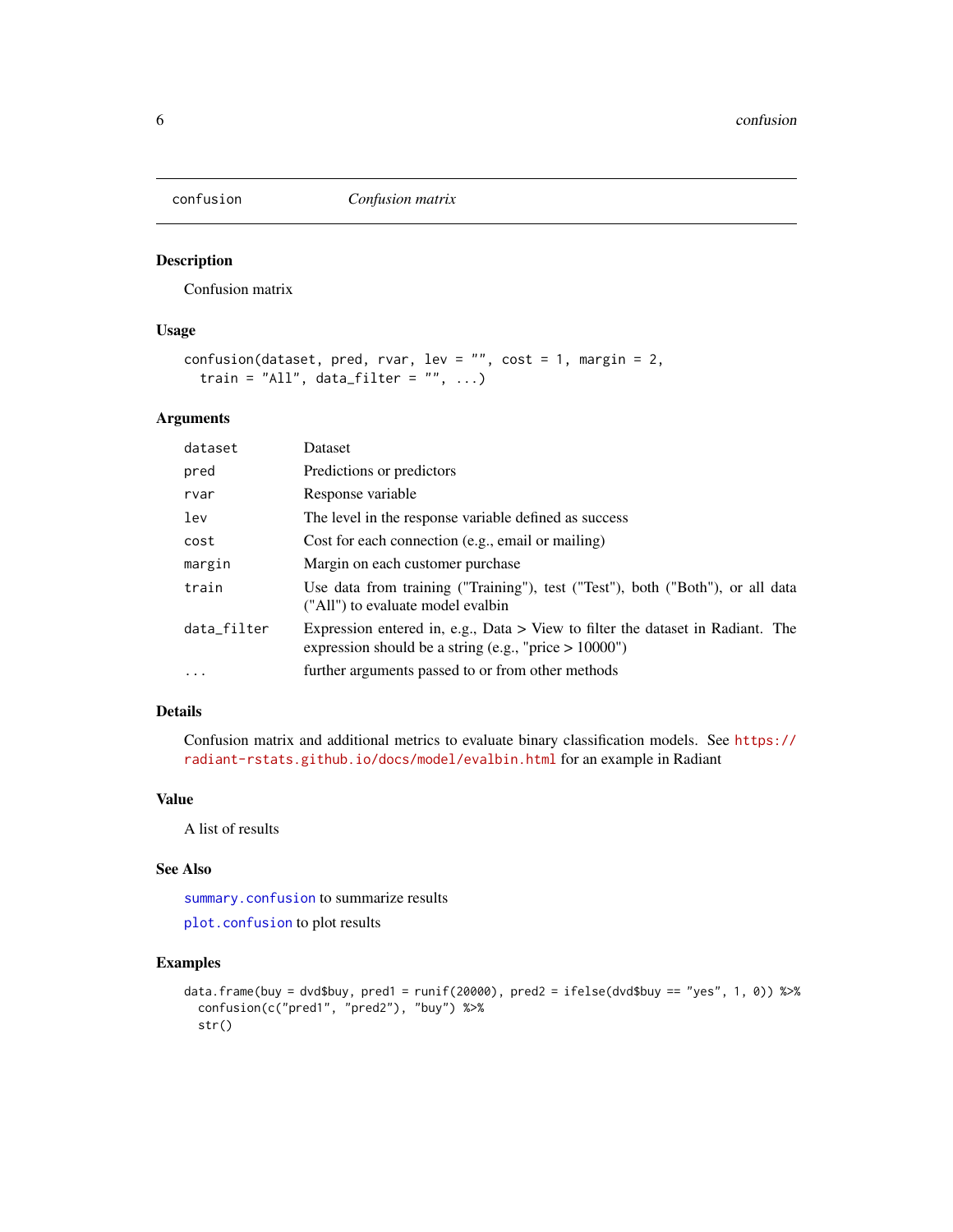Collaborative Filtering

#### Usage

crs(dataset, id, prod, pred, rate, data\_filter = "")

# Arguments

| dataset     | Dataset                                                                                                                                      |
|-------------|----------------------------------------------------------------------------------------------------------------------------------------------|
| id          | String with name of the variable containing user ids                                                                                         |
| prod        | String with name of the variable with product ids                                                                                            |
| pred        | Products to predict for                                                                                                                      |
| rate        | String with name of the variable with product ratings                                                                                        |
| data_filter | Expression entered in, e.g., Data $>$ View to filter the dataset in Radiant. The<br>expression should be a string (e.g., "training $== 1$ ") |

# Details

See <https://radiant-rstats.github.io/docs/model/crs.html> for an example in Radiant

#### Value

A data.frame with the original data and a new column with predicted ratings

### See Also

[summary.crs](#page-63-1) to summarize results

[plot.crs](#page-23-1) to plot results if the actual ratings are available

```
crs(ratings, id = "Users", prod = "Movies", pred = c("M6", "M7", "M8", "M9", "M10"),
   rate = "Ratings", data_filter = "training == 1") %>% str()
```
<span id="page-6-1"></span><span id="page-6-0"></span>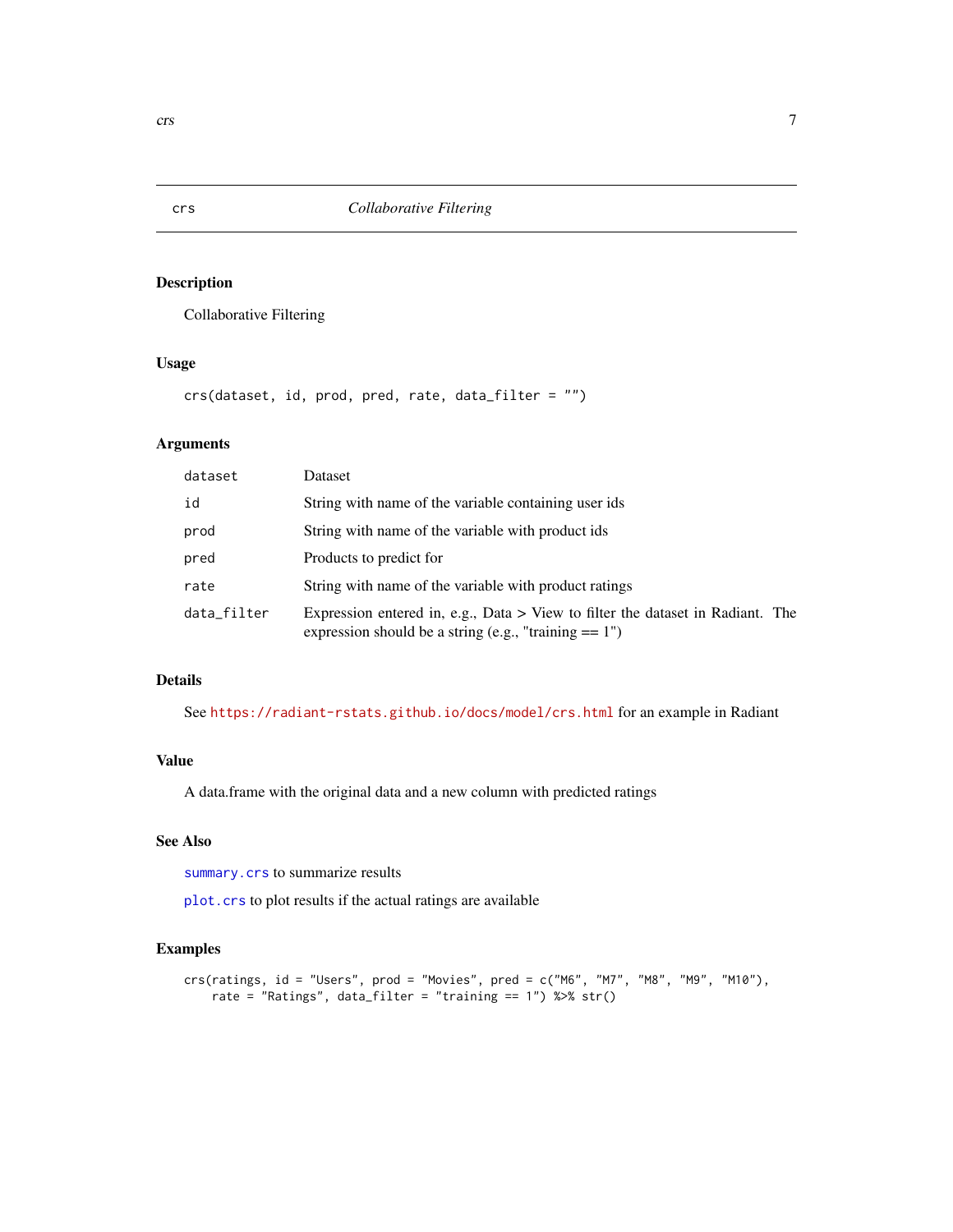<span id="page-7-1"></span><span id="page-7-0"></span>Classification and regression trees based on the rpart package

# Usage

```
crtree(dataset, rvar, evar, type = "", lev = "", wts = "None",
 minsplit = 2, minbucket = round(minsplit/3), cp = 0.001,
 pcp = NA, nodes = NA, K = 10, seed = 1234, split = "gini",
 prior = NA, adjprob = TRUE, cost = NA, margin = NA, check = ",
 data_fitter = "")
```
#### Arguments

| dataset     | Dataset                                                                                                                                                                                                                    |
|-------------|----------------------------------------------------------------------------------------------------------------------------------------------------------------------------------------------------------------------------|
| rvar        | The response variable in the model                                                                                                                                                                                         |
| evar        | Explanatory variables in the model                                                                                                                                                                                         |
| type        | Model type (i.e., "classification" or "regression")                                                                                                                                                                        |
| lev         | The level in the response variable defined as _success_                                                                                                                                                                    |
| wts         | Weights to use in estimation                                                                                                                                                                                               |
| minsplit    | The minimum number of observations that must exist in a node in order for a<br>split to be attempted.                                                                                                                      |
| minbucket   | the minimum number of observations in any terminal <leaf> node. If only one of<br/>minbucket or minsplit is specified, the code either sets minsplit to minbucket*3<br/>or minbucket to minsplit/3, as appropriate.</leaf> |
| cp          | Minimum proportion of root node deviance required for split (default $= 0.001$ )                                                                                                                                           |
| pcp         | Complexity parameter to use for pruning                                                                                                                                                                                    |
| nodes       | Maximum size of tree in number of nodes to return                                                                                                                                                                          |
| K           | Number of folds use in cross-validation                                                                                                                                                                                    |
| seed        | Random seed used for cross-validation                                                                                                                                                                                      |
| split       | Splitting criterion to use (i.e., "gini" or "information")                                                                                                                                                                 |
| prior       | Adjust the initial probability for the selected level (e.g., set to .5 in unbalanced<br>samples)                                                                                                                           |
| adjprob     | Setting a prior will rescale the predicted probabilities. Set adjprob to TRUE to<br>adjust the probabilities back to their original scale after estimation                                                                 |
| cost        | Cost for each treatment (e.g., mailing)                                                                                                                                                                                    |
| margin      | Margin associated with a successful treatment (e.g., a purchase)                                                                                                                                                           |
| check       | Optional estimation parameters (e.g., "standardize")                                                                                                                                                                       |
| data_filter | Expression entered in, e.g., Data > View to filter the dataset in Radiant. The<br>expression should be a string (e.g., "price $> 10000$ ")                                                                                 |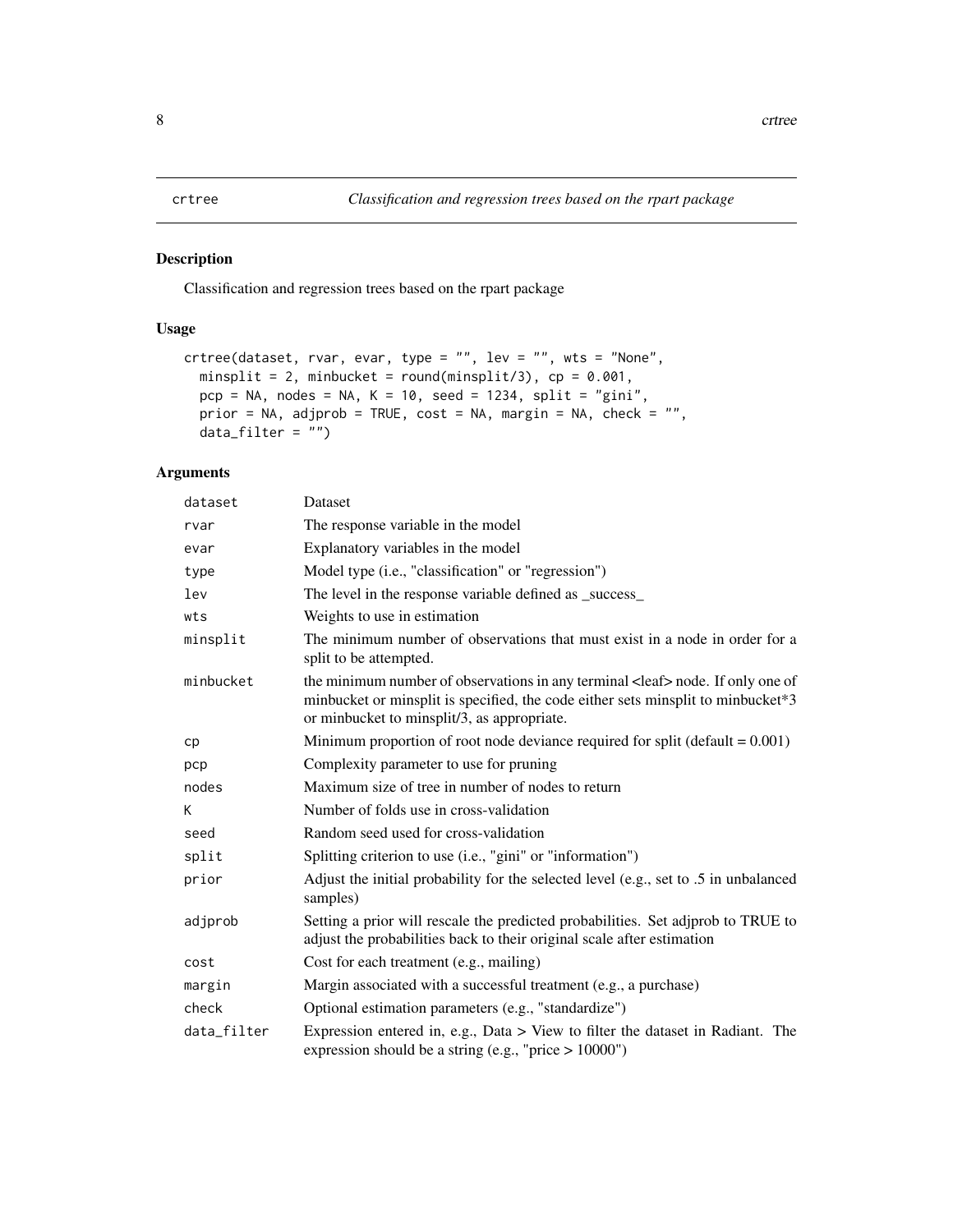#### <span id="page-8-0"></span>cv.crtree 9

# Details

See <https://radiant-rstats.github.io/docs/model/crtree.html> for an example in Radiant

#### Value

A list with all variables defined in crtree as an object of class tree

# See Also

[summary.crtree](#page-63-2) to summarize results [plot.crtree](#page-23-2) to plot results [predict.crtree](#page-36-1) for prediction

#### Examples

```
crtree(titanic, "survived", c("pclass", "sex"), lev = "Yes") %>% summary()
result <- crtree(titanic, "survived", c("pclass", "sex")) %>% summary()
result <- crtree(diamonds, "price", c("carat", "clarity"), type = "regression") %>% str()
```
cv.crtree *Cross-validation for Classification and Regression Trees*

#### Description

Cross-validation for Classification and Regression Trees

#### Usage

```
cv.crtree(object, K = 5, repeats = 1, cp, pcp = seq(0, 0.01,
  length.out = 11), seed = 1234, trace = TRUE, fun, ...)
```
# Arguments

| object    | Object of type "rpart" or "crtree" to use as a starting point for cross validation            |
|-----------|-----------------------------------------------------------------------------------------------|
| К         | Number of cross validation passes to use                                                      |
| repeats   | Number of times to repeat the K cross-validation steps                                        |
| cp        | Complexity parameter used when building the $(e.g., 0.0001)$                                  |
| pcp       | Complexity parameter to use for pruning                                                       |
| seed      | Random seed to use as the starting point                                                      |
| trace     | Print progress                                                                                |
| fun       | Function to use for model evaluation (e.g., auc for classification or RMSE for<br>regression) |
| $\ddotsc$ | Additional arguments to be passed to 'fun'                                                    |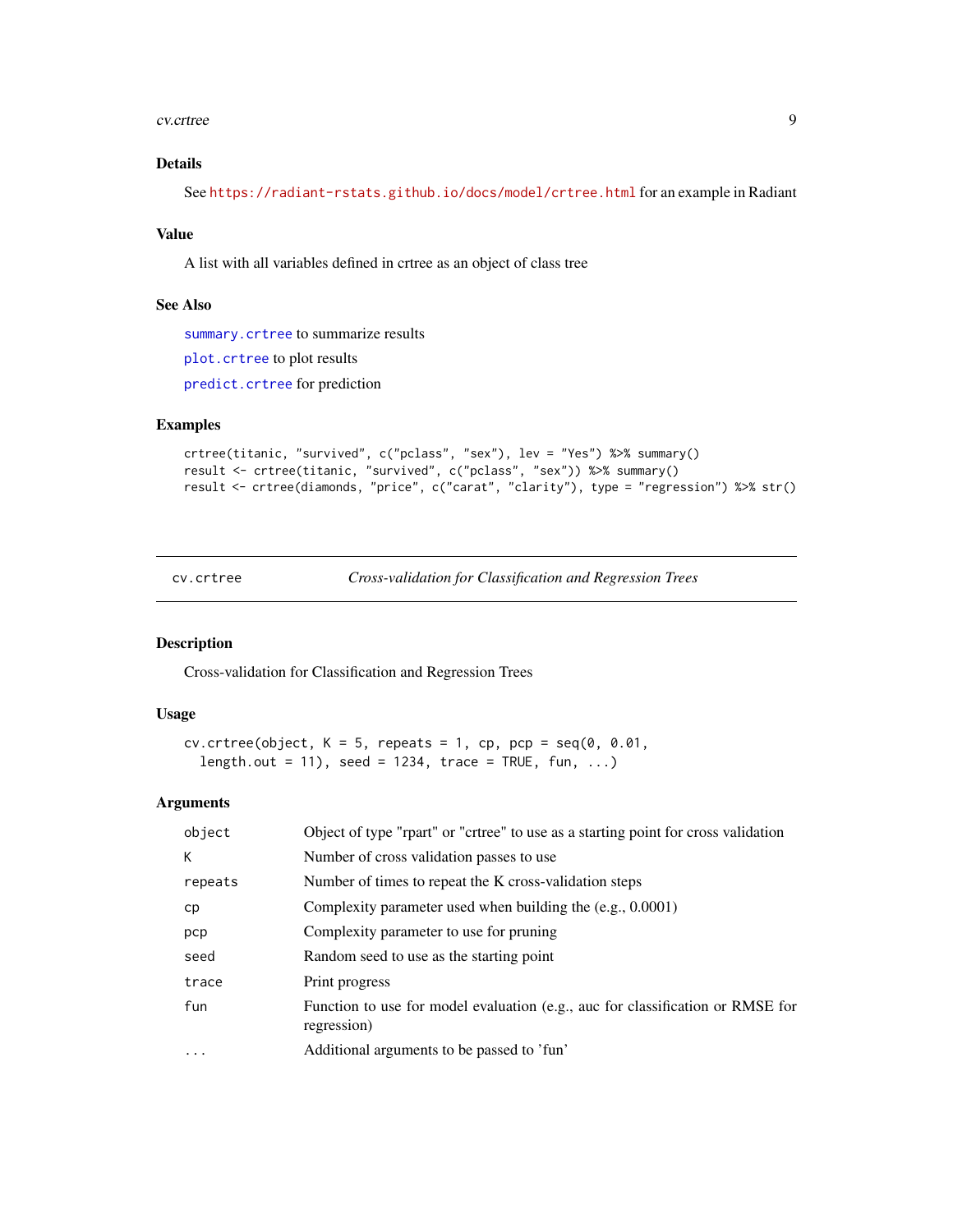<span id="page-9-0"></span>See <https://radiant-rstats.github.io/docs/model/crtree.html> for an example in Radiant

# Value

A data.frame sorted by the mean, sd, min, and max of the performance metric

#### See Also

[crtree](#page-7-1) to generate an initial model that can be passed to cv.crtree

[Rsq](#page-51-1) to calculate an R-squared measure for a regression

[RMSE](#page-51-2) to calculate the Root Mean Squared Error for a regression

[MAE](#page-18-1) to calculate the Mean Absolute Error for a regression

[auc](#page-3-1) to calculate the area under the ROC curve for classification

[profit](#page-45-1) to calculate profits for classification at a cost/margin threshold

#### Examples

```
## Not run:
result <- crtree(dvd, "buy", c("coupon", "purch", "last"))
cv. crtree(result, cp = 0.0001, pcp = seq(0, 0.01, length.out = 11))
cv. crtree(result, cp = 0.0001, pcp = c(0, 0.001, 0.002), fun = profit, cost = 1, margin = 5)
result <- crtree(diamonds, "price", c("carat", "color", "clarity"), type = "regression", cp = 0.001)
cv.crtree(result, cp = 0.001, pc = seq(0, 0.01, length.out = 11), fun = MAE)
```
## End(Not run)

cv.nn *Cross-validation for a Neural Network*

#### Description

Cross-validation for a Neural Network

#### Usage

```
cv.nn(object, K = 5, repeats = 1, decay = seq(0, 1, 0.2),size = 1:5, seed = 1234, trace = TRUE, fun, ...)
```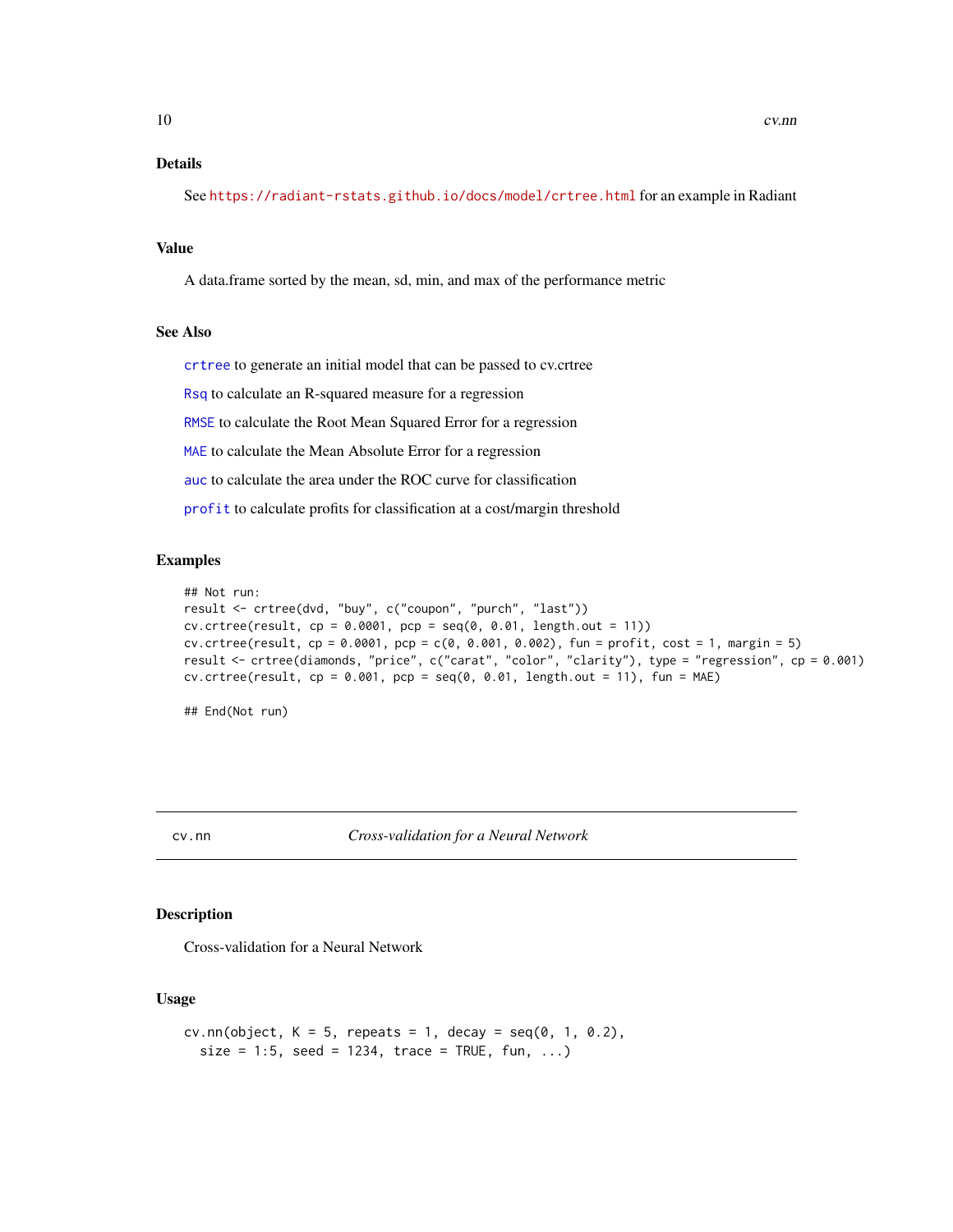#### $cv$ .nn  $11$

#### **Arguments**

| object  | Object of type "nn" or "nnet"                                                                  |
|---------|------------------------------------------------------------------------------------------------|
| K       | Number of cross validation passes to use                                                       |
| repeats | Repeated cross validation                                                                      |
| decay   | Parameter decay                                                                                |
| size    | Number of units (nodes) in the hidden layer                                                    |
| seed    | Random seed to use as the starting point                                                       |
| trace   | Print progress                                                                                 |
| fun     | Function to use for model evaluation (i.e., auc for classification and RMSE for<br>regression) |
| .       | Additional arguments to be passed to 'fun'                                                     |

# Details

See <https://radiant-rstats.github.io/docs/model/nn.html> for an example in Radiant

#### Value

A data.frame sorted by the mean of the performance metric

#### See Also

[nn](#page-21-1) to generate an initial model that can be passed to cv.nn

[Rsq](#page-51-1) to calculate an R-squared measure for a regression

[RMSE](#page-51-2) to calculate the Root Mean Squared Error for a regression

[MAE](#page-18-1) to calculate the Mean Absolute Error for a regression

[auc](#page-3-1) to calculate the area under the ROC curve for classification

[profit](#page-45-1) to calculate profits for classification at a cost/margin threshold

#### Examples

```
## Not run:
result <- nn(dvd, "buy", c("coupon", "purch", "last"))
cv.nn(result, decay = seq(0, 1, .5), size = 1:2)cv.nn(result, decay = seq(0, 1, .5), size = 1:2, fun = profit, cost = 1, margin = 5)
result <- nn(diamonds, "price", c("carat", "color", "clarity"), type = "regression")
cv.nn(result, decay = seq(0, 1, .5), size = 1:2)
cv.nn(result, decay = seq(0, 1, .5), size = 1:2, fun = Rsq)
```
## End(Not run)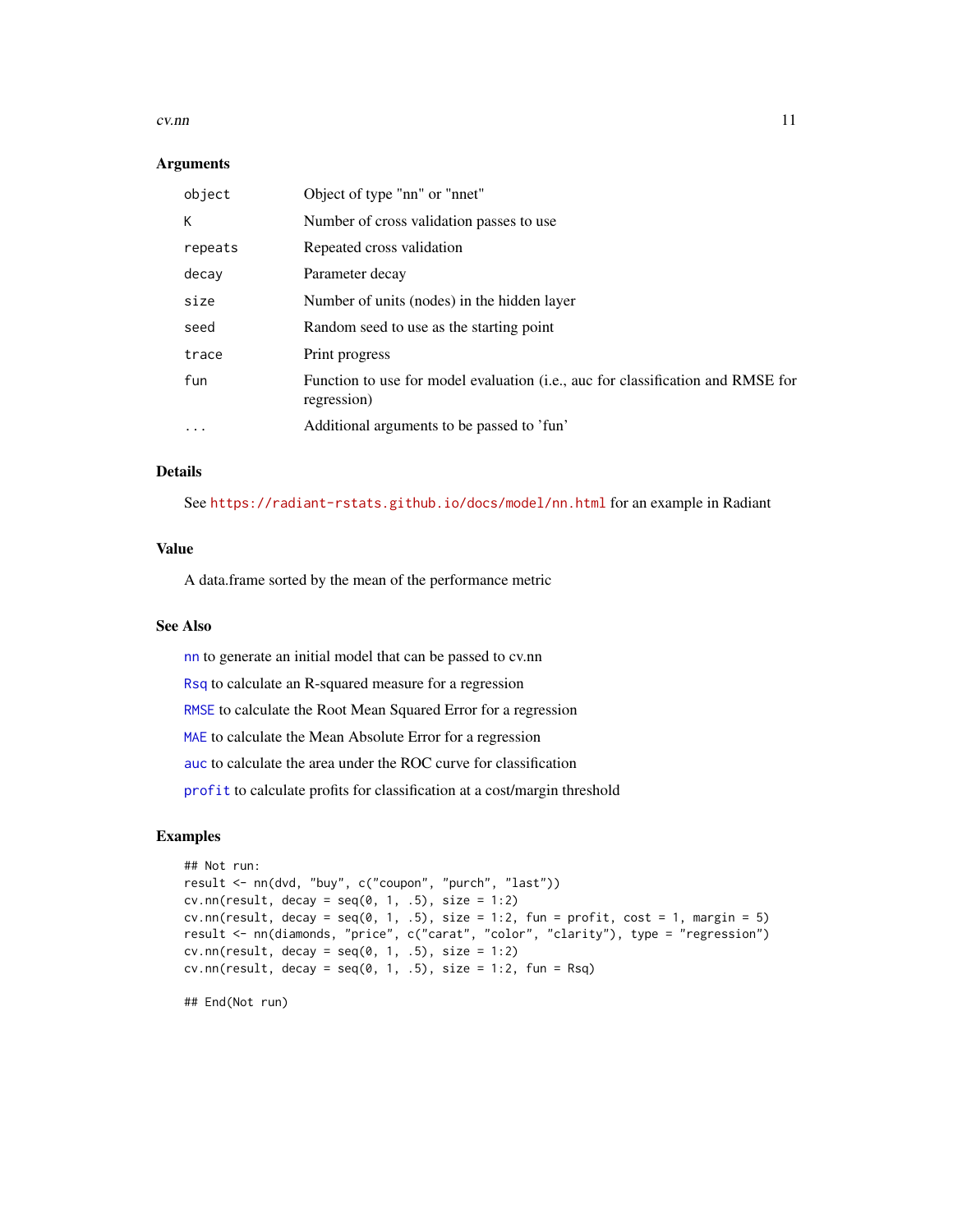<span id="page-11-0"></span>direct\_marketing *Direct marketing data*

# Description

Direct marketing data

# Usage

data(direct\_marketing)

# Format

A data frame with 1,000 rows and 12 variables

# Details

Description provided in attr(direct\_marketing, "description")

<span id="page-11-1"></span>dtree *Create a decision tree*

# Description

Create a decision tree

# Usage

 $dtree(y1, opt = "max", base = character(0))$ 

#### Arguments

| vl   | A yaml string or a list (e.g., from yaml::yaml.load file())                |
|------|----------------------------------------------------------------------------|
| opt  | Find the maximum ("max") or minimum ("min") value for each decision node   |
| base | List of variable definitions from a base tree used when calling a sub-tree |

# Details

See <https://radiant-rstats.github.io/docs/model/dtree.html> for an example in Radiant

#### Value

A list with the initial tree and the calculated tree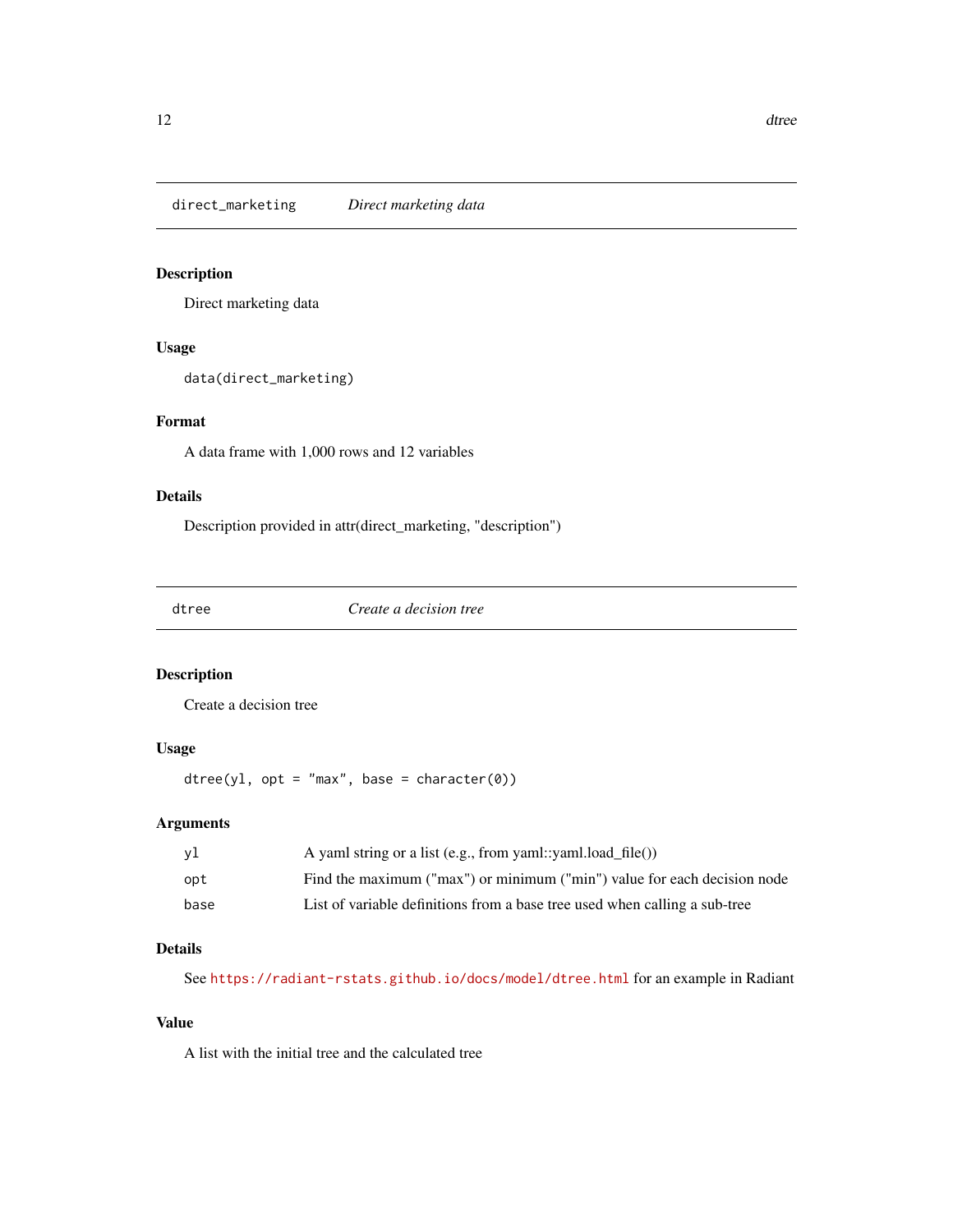<span id="page-12-0"></span>dtree\_parser 13

# See Also

[summary.dtree](#page-64-1) to summarize results

[plot.dtree](#page-25-1) to plot results

[sensitivity.dtree](#page-54-1) to plot results

# Examples

```
yaml::as.yaml(movie_contract) %>% cat()
dtree(movie_contract, opt = "max") %>% summary(output = TRUE)
```

```
dtree_parser Parse yaml input for dtree to provide (more) useful error messages
```
# Description

Parse yaml input for dtree to provide (more) useful error messages

### Usage

```
dtree_parser(yl)
```
#### Arguments

yl A yaml string

# Details

See <https://radiant-rstats.github.io/docs/model/dtree.html> for an example in Radiant

# Value

An updated yaml string or a vector messages to return to the users

# See Also

[dtree](#page-11-1) to calculate tree [summary.dtree](#page-64-1) to summarize results [plot.dtree](#page-25-1) to plot results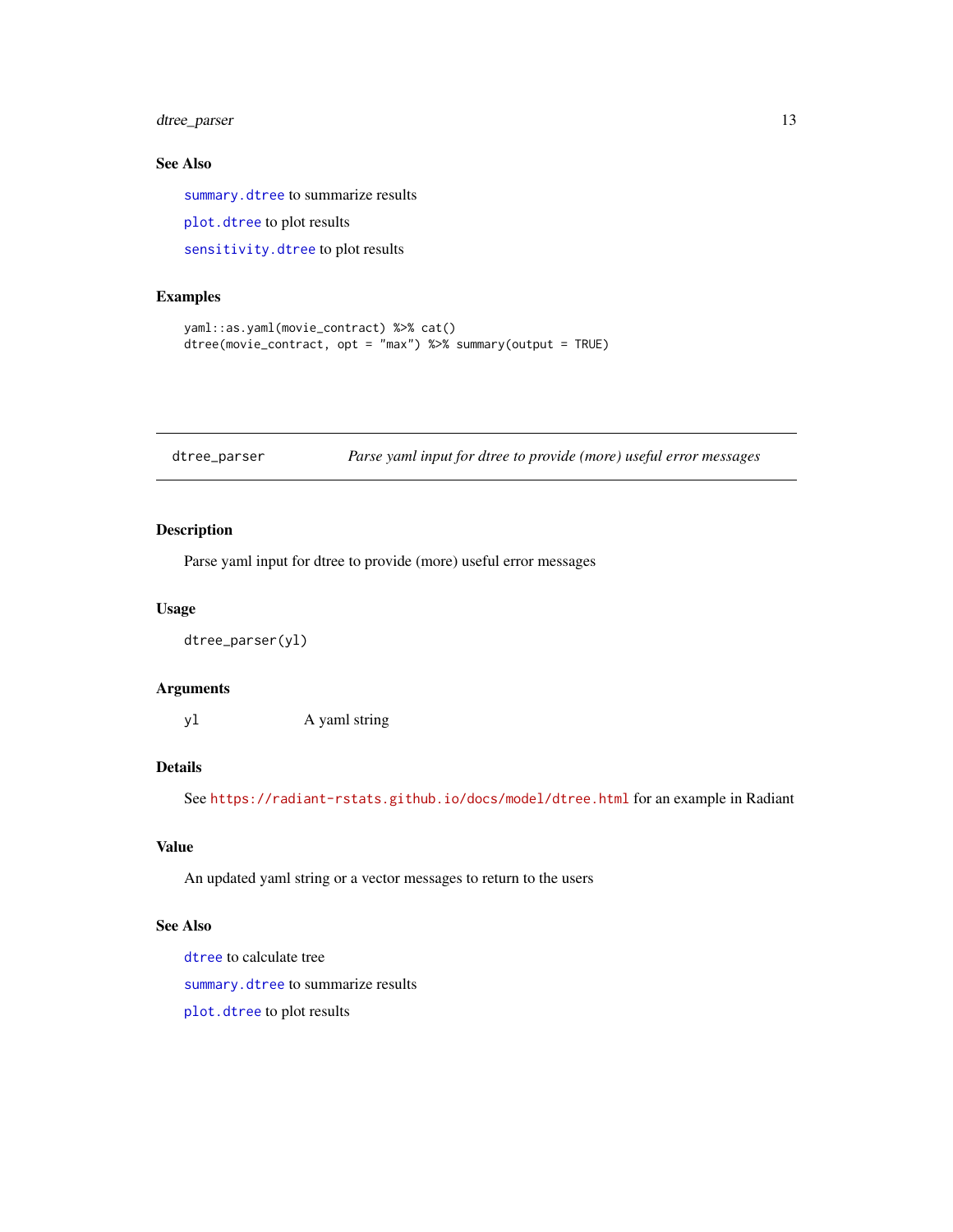<span id="page-13-0"></span>

Data on DVD sales

## Usage

data(dvd)

# Format

A data frame with 20,000 rows and 4 variables

# Details

Binary purchase response to coupon value. Description provided in attr(dvd,"description")

<span id="page-13-1"></span>

| evalbin | Evaluate the performance of different (binary) classification models |
|---------|----------------------------------------------------------------------|
|---------|----------------------------------------------------------------------|

# Description

Evaluate the performance of different (binary) classification models

# Usage

```
evalbin(dataset, pred, rvar, lev = "", qnt = 10, cost = 1,
 margin = 2, train = "All", data_filter = "")
```
#### Arguments

| dataset     | Dataset                                                                                                                                      |
|-------------|----------------------------------------------------------------------------------------------------------------------------------------------|
| pred        | Predictions or predictors                                                                                                                    |
| rvar        | Response variable                                                                                                                            |
| lev         | The level in the response variable defined as success                                                                                        |
| gnt         | Number of bins to create                                                                                                                     |
| cost        | Cost for each connection (e.g., email or mailing)                                                                                            |
| margin      | Margin on each customer purchase                                                                                                             |
| train       | Use data from training ("Training"), test ("Test"), both ("Both"), or all data<br>("All") to evaluate model evalbin                          |
| data_filter | Expression entered in, e.g., Data $>$ View to filter the dataset in Radiant. The<br>expression should be a string (e.g., "price $> 10000$ ") |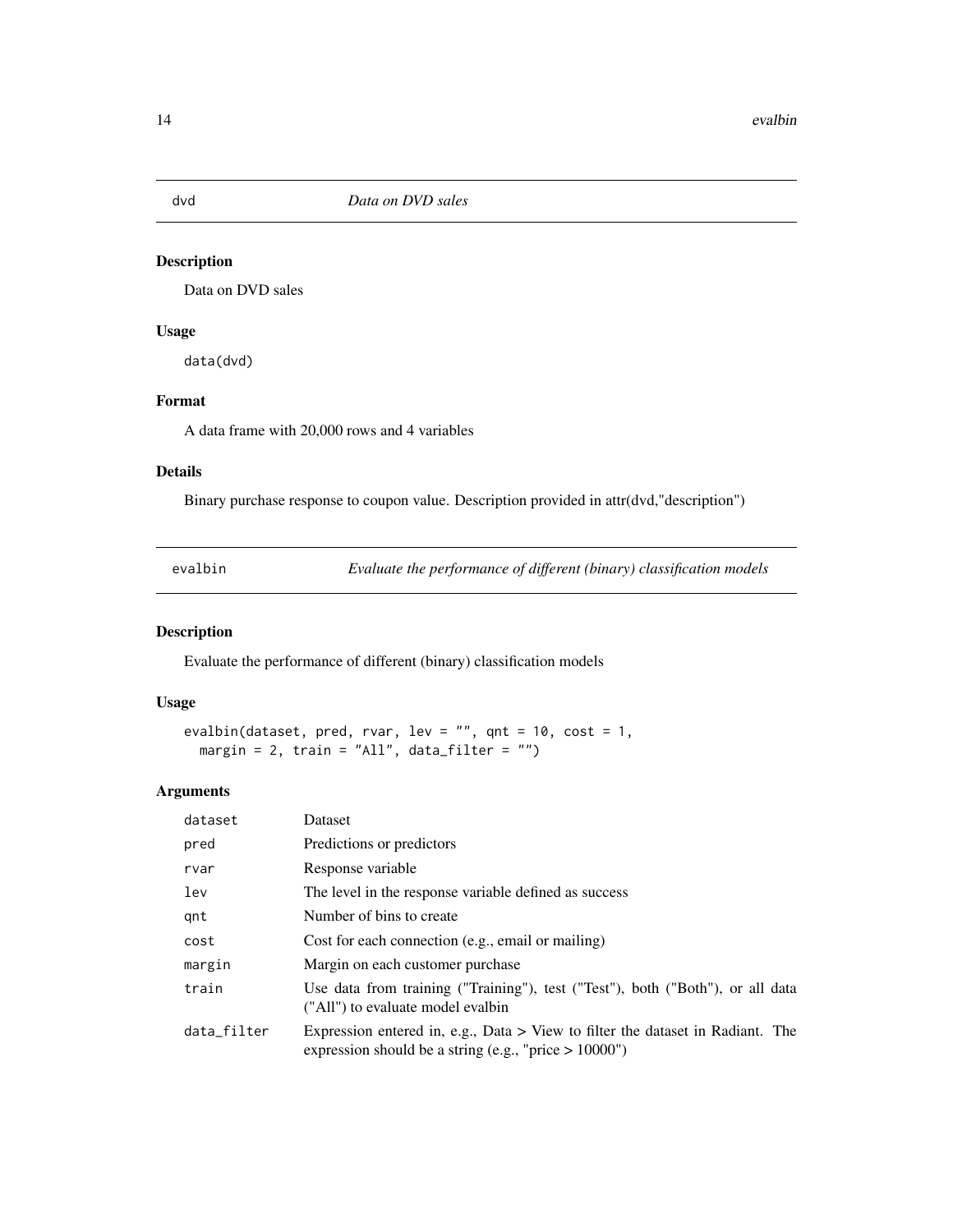#### <span id="page-14-0"></span>evalreg the state of the state of the state of the state of the state of the state of the state of the state of the state of the state of the state of the state of the state of the state of the state of the state of the st

# Details

Evaluate different (binary) classification models based on predictions. See [https://radiant-rstat](https://radiant-rstats.github.io/docs/model/evalbin.html)s. [github.io/docs/model/evalbin.html](https://radiant-rstats.github.io/docs/model/evalbin.html) for an example in Radiant

#### Value

A list of results

# See Also

[summary.evalbin](#page-65-1) to summarize results

[plot.evalbin](#page-26-1) to plot results

#### Examples

```
data.frame(buy = dvd$buy, pred1 = runif(20000), pred2 = ifelse(dvd$buy == "yes", 1, 0)) %>%
 evalbin(c("pred1", "pred2"), "buy") %>%
 str()
```
<span id="page-14-1"></span>evalreg *Evaluate the performance of different regression models*

#### Description

Evaluate the performance of different regression models

# Usage

```
evalreg(dataset, pred, rvar, train = "All", data_filter = "")
```
#### Arguments

| dataset     | Dataset                                                                                                                                      |
|-------------|----------------------------------------------------------------------------------------------------------------------------------------------|
| pred        | Predictions or predictors                                                                                                                    |
| rvar        | Response variable                                                                                                                            |
| train       | Use data from training ("Training"), test ("Test"), both ("Both"), or all data<br>("All") to evaluate model evalreg                          |
| data_filter | Expression entered in, e.g., Data $>$ View to filter the dataset in Radiant. The<br>expression should be a string (e.g., "training $== 1$ ") |

# Details

Evaluate different regression models based on predictions. See [https://radiant-rstats.github.](https://radiant-rstats.github.io/docs/model/evalreg.html) [io/docs/model/evalreg.html](https://radiant-rstats.github.io/docs/model/evalreg.html) for an example in Radiant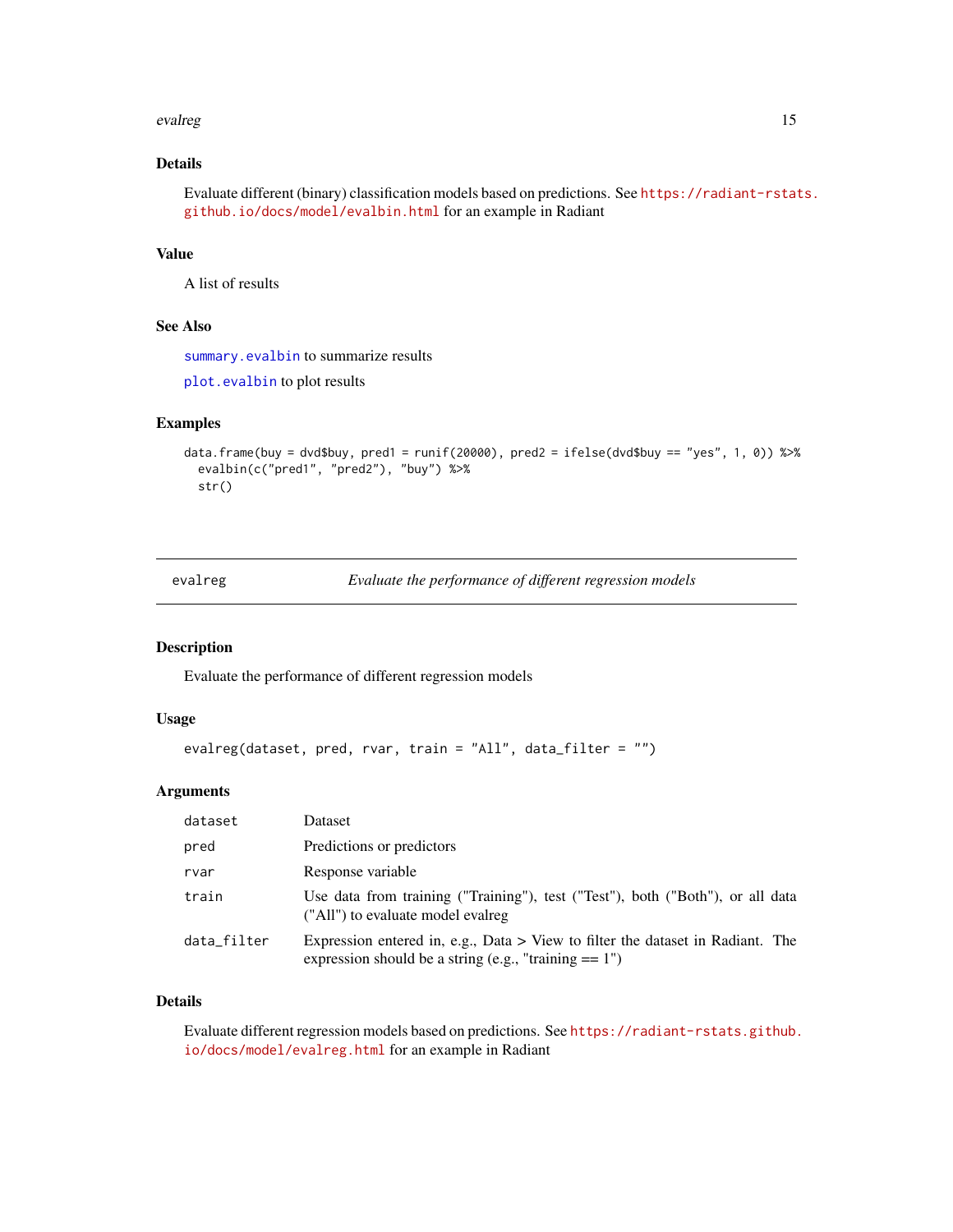# Value

A list of results

# See Also

[summary.evalreg](#page-66-1) to summarize results

[plot.evalreg](#page-27-1) to plot results

# Examples

```
data.frame(price = diamonds$price, pred1 = rnorm(3000), pred2 = diamonds$price) %>%
  evalreg(pred = c("pred1", "pred2"), "price") %>%
  str()
```
# find\_max *Find maximum value of a vector*

# Description

Find maximum value of a vector

# Usage

find\_max(x, y)

# Arguments

| <b>X</b> | Variable to find the maximum for                     |
|----------|------------------------------------------------------|
|          | Variable to find the value for at the maximum of var |

#### Details

Find the value of y at the maximum value of x

# Value

Value of val at the maximum of var

# Examples

find\_max(1:10, 21:30)

<span id="page-15-0"></span>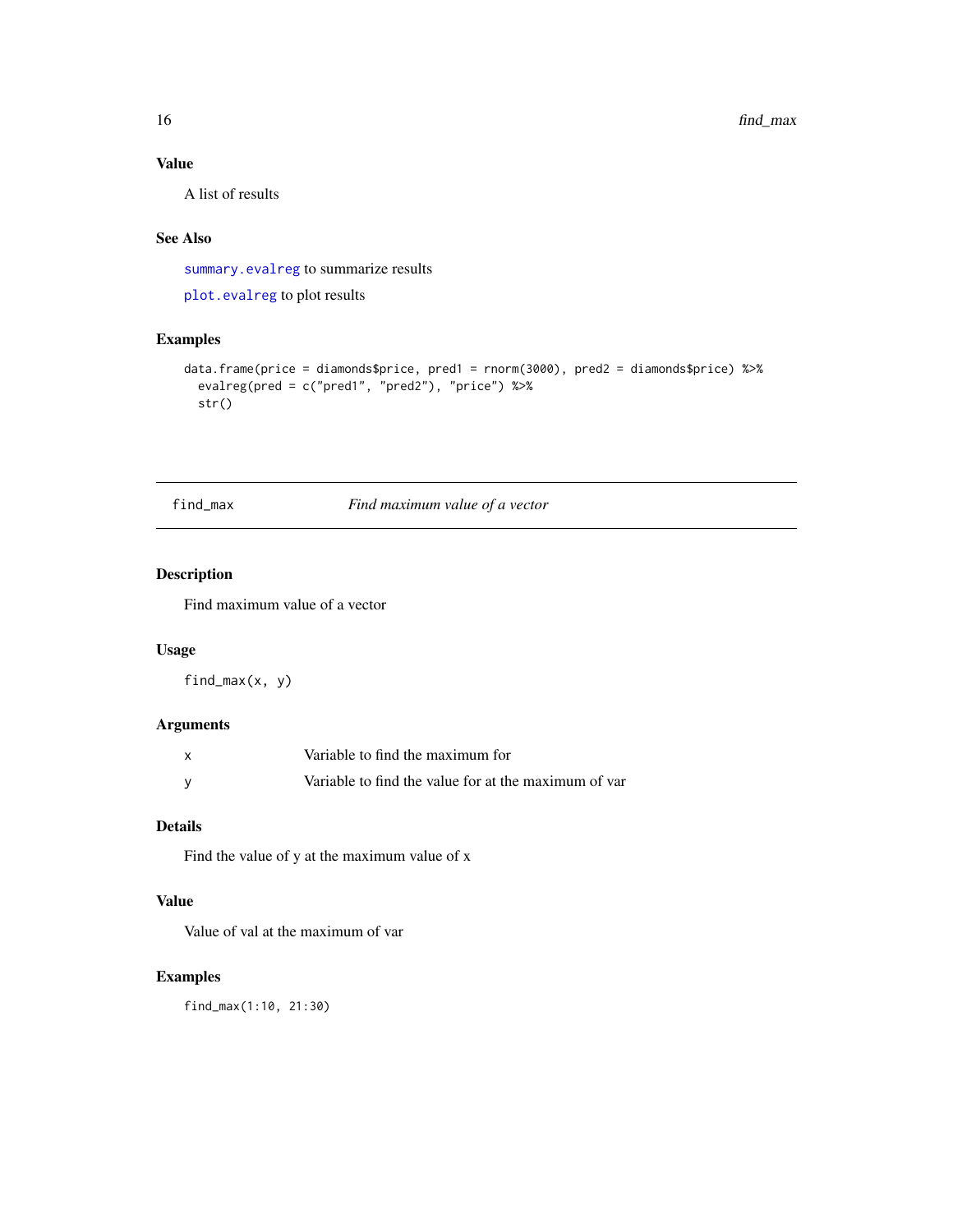<span id="page-16-0"></span>

Find minimum value of a vector

# Usage

find\_min(x, y)

# Arguments

| $\times$ | Variable to find the minimum for                     |
|----------|------------------------------------------------------|
|          | Variable to find the value for at the maximum of var |

# Details

Find the value of y at the minimum value of x

#### Value

Value of val at the minimum of var

# Examples

find\_min(1:10, 21:30)

houseprices *Houseprices*

# Description

Houseprices

#### Usage

```
data(houseprices)
```
# Format

A data frame with 128 home sales and 6 variables

#### Details

Description provided in attr(houseprices, "description")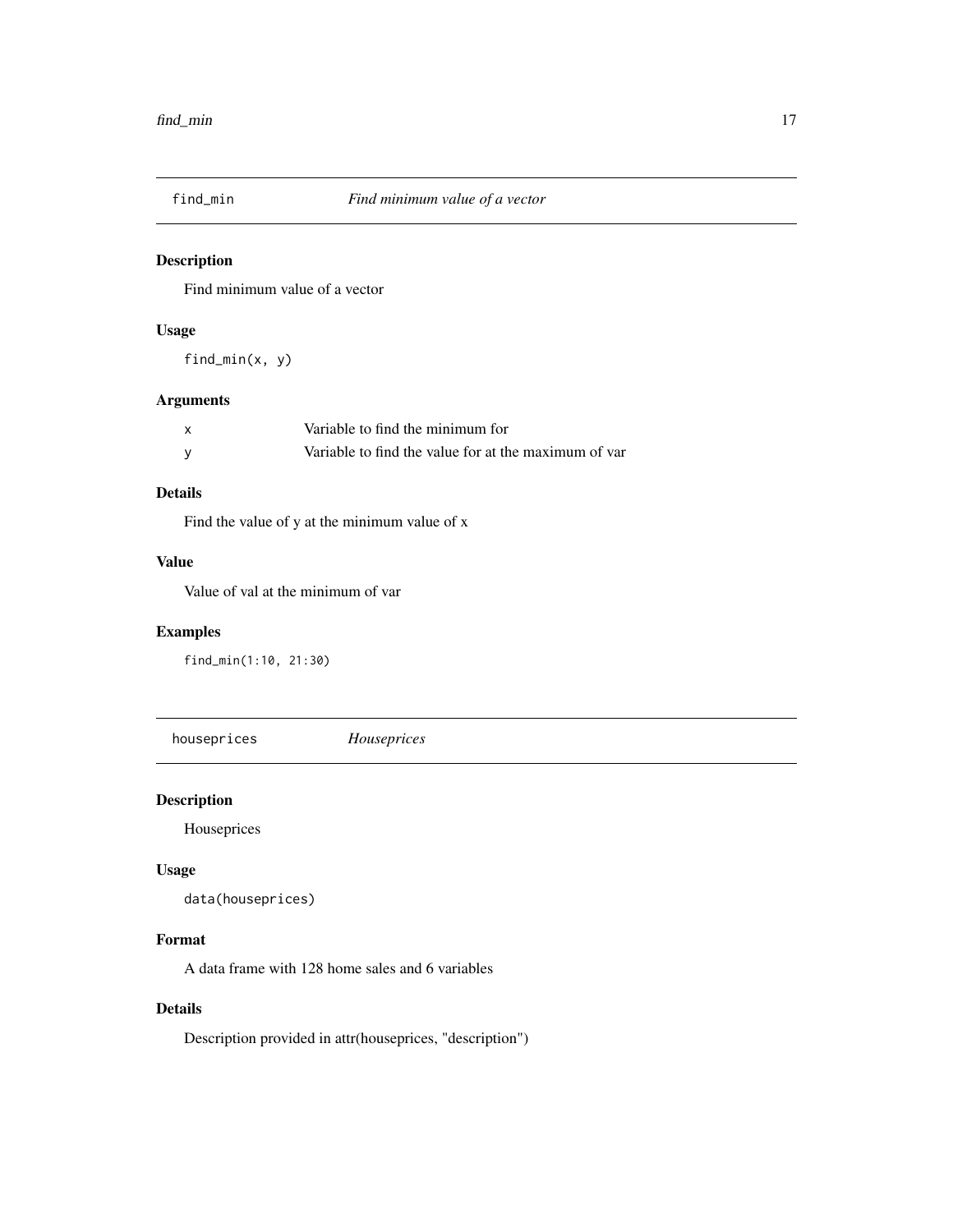<span id="page-17-0"></span>

Ideal data for linear regression

# Usage

data(ideal)

# Format

A data frame with 1,000 rows and 4 variables

### Details

Description provided in attr(ideal, "description")

<span id="page-17-1"></span>logistic *Logistic regression*

# Description

Logistic regression

# Usage

```
logistic(dataset, rvar, evar, lev = "", int = "", wts = "None",
 check = "", ci_type, data_file = "")
```
# Arguments

| dataset | Dataset                                                                                                                                                                                                                                                                         |
|---------|---------------------------------------------------------------------------------------------------------------------------------------------------------------------------------------------------------------------------------------------------------------------------------|
| rvar    | The response variable in the model                                                                                                                                                                                                                                              |
| evar    | Explanatory variables in the model                                                                                                                                                                                                                                              |
| lev     | The level in the response variable defined as _success_                                                                                                                                                                                                                         |
| int     | Interaction term to include in the model                                                                                                                                                                                                                                        |
| wts     | Weights to use in estimation                                                                                                                                                                                                                                                    |
| check   | Use "standardize" to see standardized coefficient estimates. Use "stepwise-<br>backward" (or "stepwise-forward", or "stepwise-both") to apply step-wise selec-<br>tion of variables in estimation. Add "robust" for robust estimation of standard<br>$\frac{1}{2}$ errors (HC1) |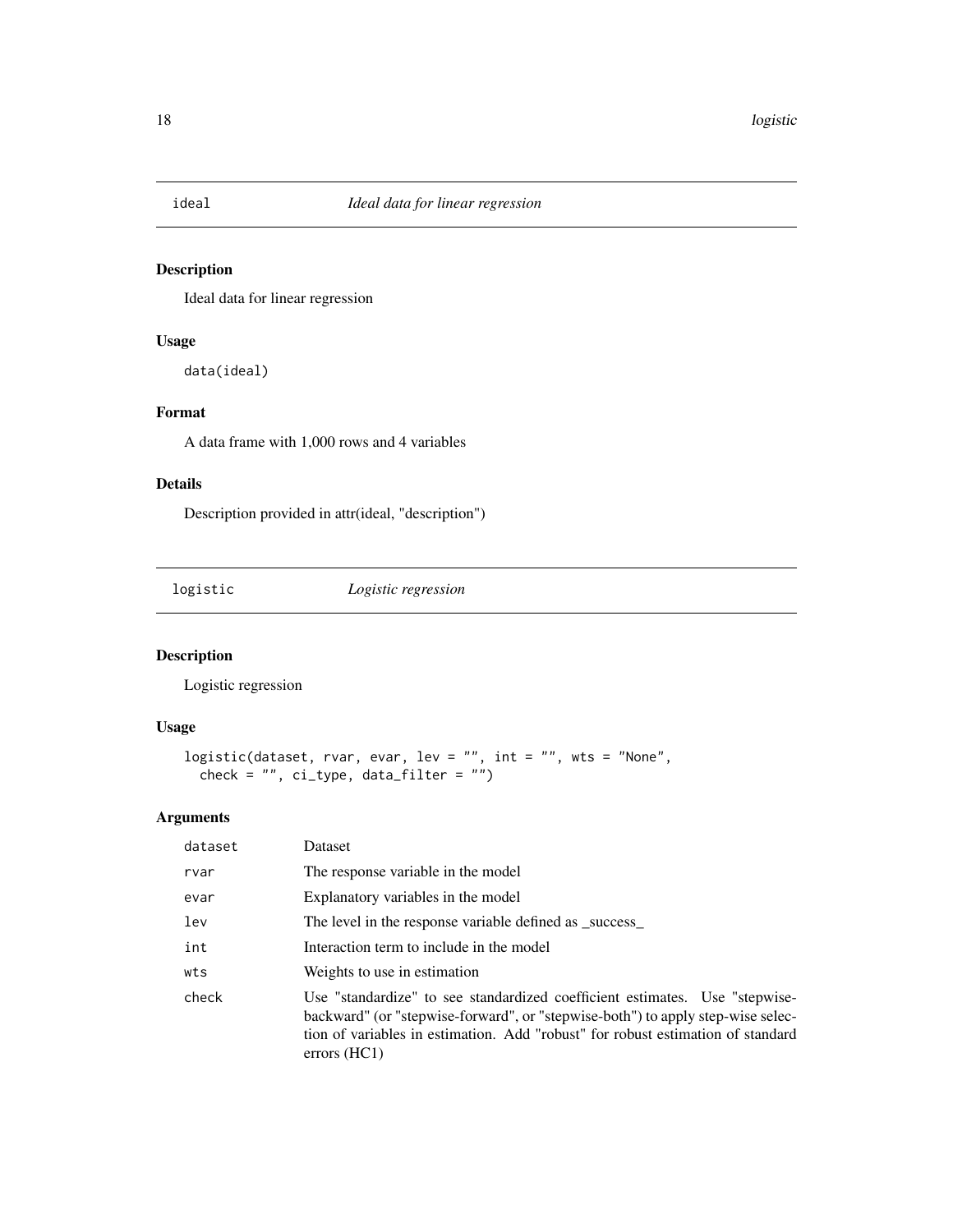<span id="page-18-0"></span>

| ci_tvpe     | To use the profile-likelihood (rather than Wald) for confidence intervals use    |
|-------------|----------------------------------------------------------------------------------|
|             | "profile". For datasets with more than 5,000 rows the Wald method will be        |
|             | used, unless "profile" is explicitly set                                         |
| data filter | Expression entered in, e.g., Data $>$ View to filter the dataset in Radiant. The |
|             | expression should be a string (e.g., "price $> 10000$ ")                         |

# Details

See <https://radiant-rstats.github.io/docs/model/logistic.html> for an example in Radiant

# Value

A list with all variables defined in logistic as an object of class logistic

#### See Also

[summary.logistic](#page-67-1) to summarize the results [plot.logistic](#page-27-2) to plot the results [predict.logistic](#page-37-1) to generate predictions [plot.model.predict](#page-29-1) to plot prediction output

# Examples

```
logistic(titanic, "survived", c("pclass", "sex"), lev = "Yes") %>% summary()
logistic(titanic, "survived", c("pclass", "sex")) %>% str()
```
<span id="page-18-1"></span>

MAE *Mean Absolute Error*

# Description

Mean Absolute Error

# Usage

MAE(pred, rvar)

### Arguments

| pred | Prediction (vector) |
|------|---------------------|
| rvar | Response (vector)   |

#### Value

Mean Absolute Error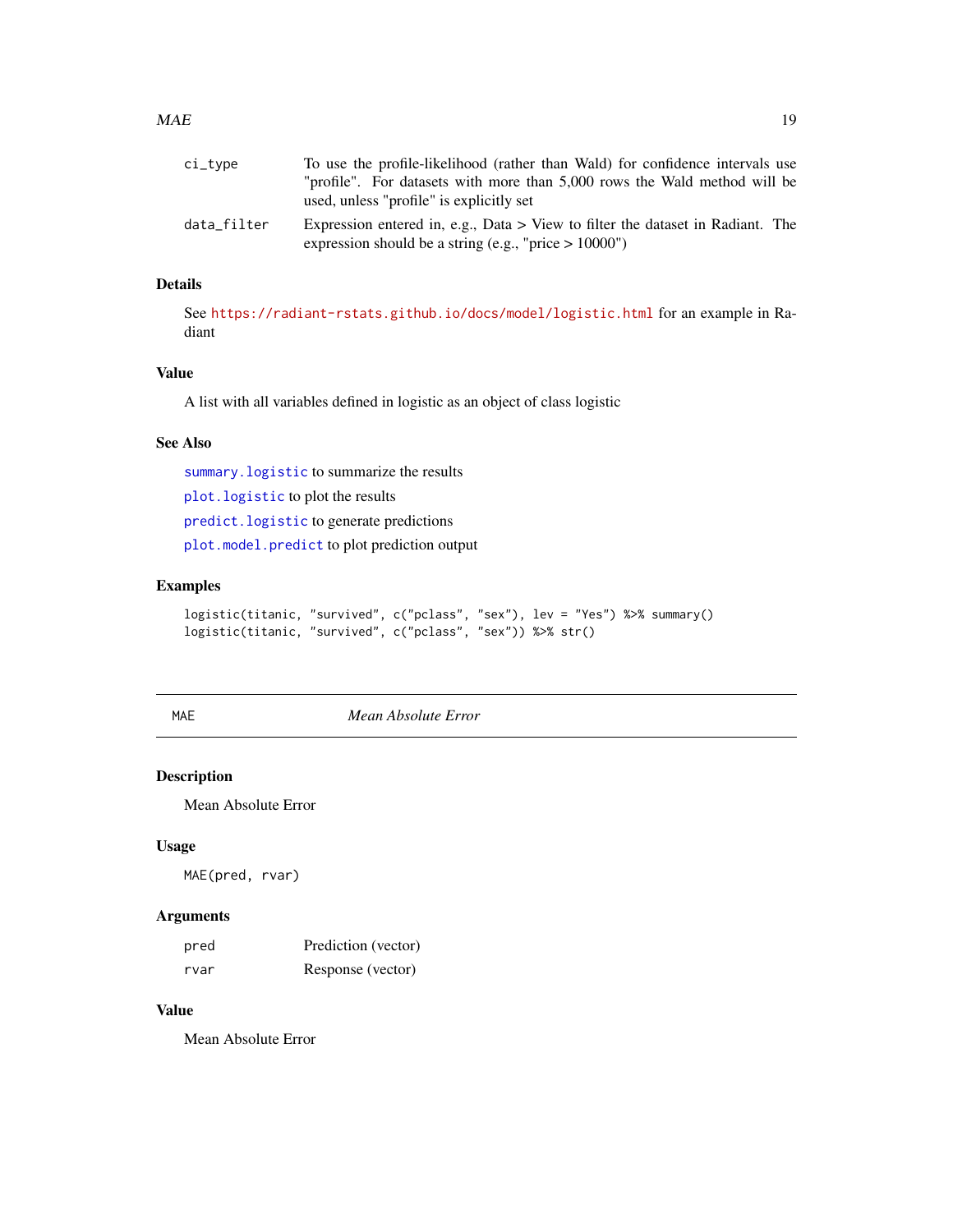<span id="page-19-0"></span>

Calculate min and max before standardization

#### Usage

```
minmax(dataset)
```
#### Arguments

dataset Data frame

# Value

Data frame min and max attributes

movie\_contract *Movie contract decision tree*

# **Description**

Movie contract decision tree

#### Usage

data(movie\_contract)

#### Format

A nested list for decision and chance nodes, probabilities and payoffs

# Details

Use decision analysis to create a decision tree for an actor facing a contract decision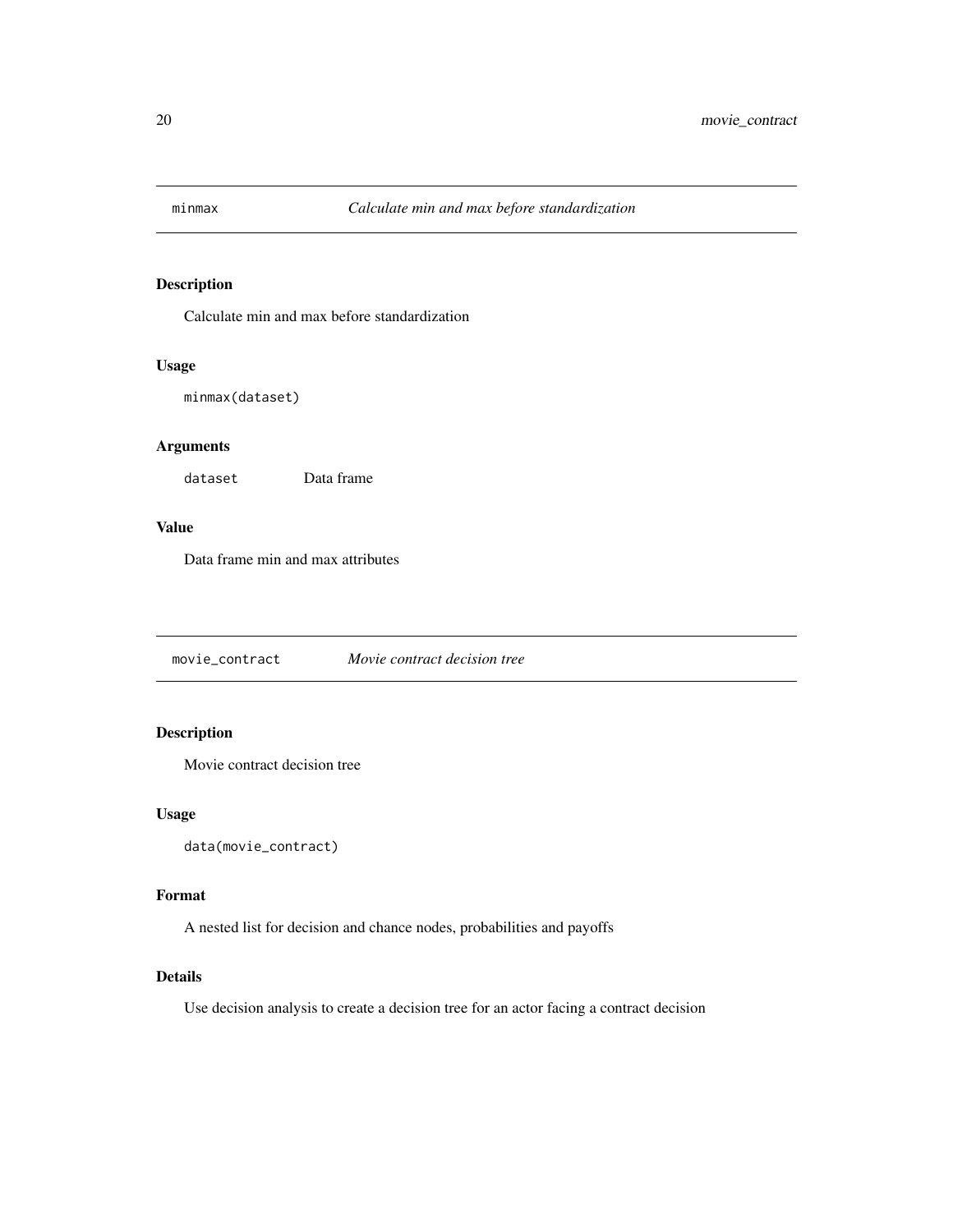Naive Bayes using e1071::naiveBayes

# Usage

 $nb(dataset, rvar, evar, laplace = 0, data-filter = "")$ 

# Arguments

| dataset     | Dataset                                                                                                                                      |
|-------------|----------------------------------------------------------------------------------------------------------------------------------------------|
| rvar        | The response variable in the logit (probit) model                                                                                            |
| evar        | Explanatory variables in the model                                                                                                           |
| laplace     | Positive double controlling Laplace smoothing. The default (0) disables Laplace<br>smoothing.                                                |
| data filter | Expression entered in, e.g., Data $>$ View to filter the dataset in Radiant. The<br>expression should be a string (e.g., "price $> 10000$ ") |

# Details

See <https://radiant-rstats.github.io/docs/model/nb.html> for an example in Radiant

# Value

A list with all variables defined in nb as an object of class nb

# See Also

[summary.nb](#page-68-1) to summarize results

[plot.nb](#page-30-1) to plot results

[predict.nb](#page-38-1) for prediction

```
nb(titanic, "survived", c("pclass", "sex", "age")) %>% summary()
nb(titanic, "survived", c("pclass", "sex", "age")) %>% str()
```
<span id="page-20-1"></span><span id="page-20-0"></span>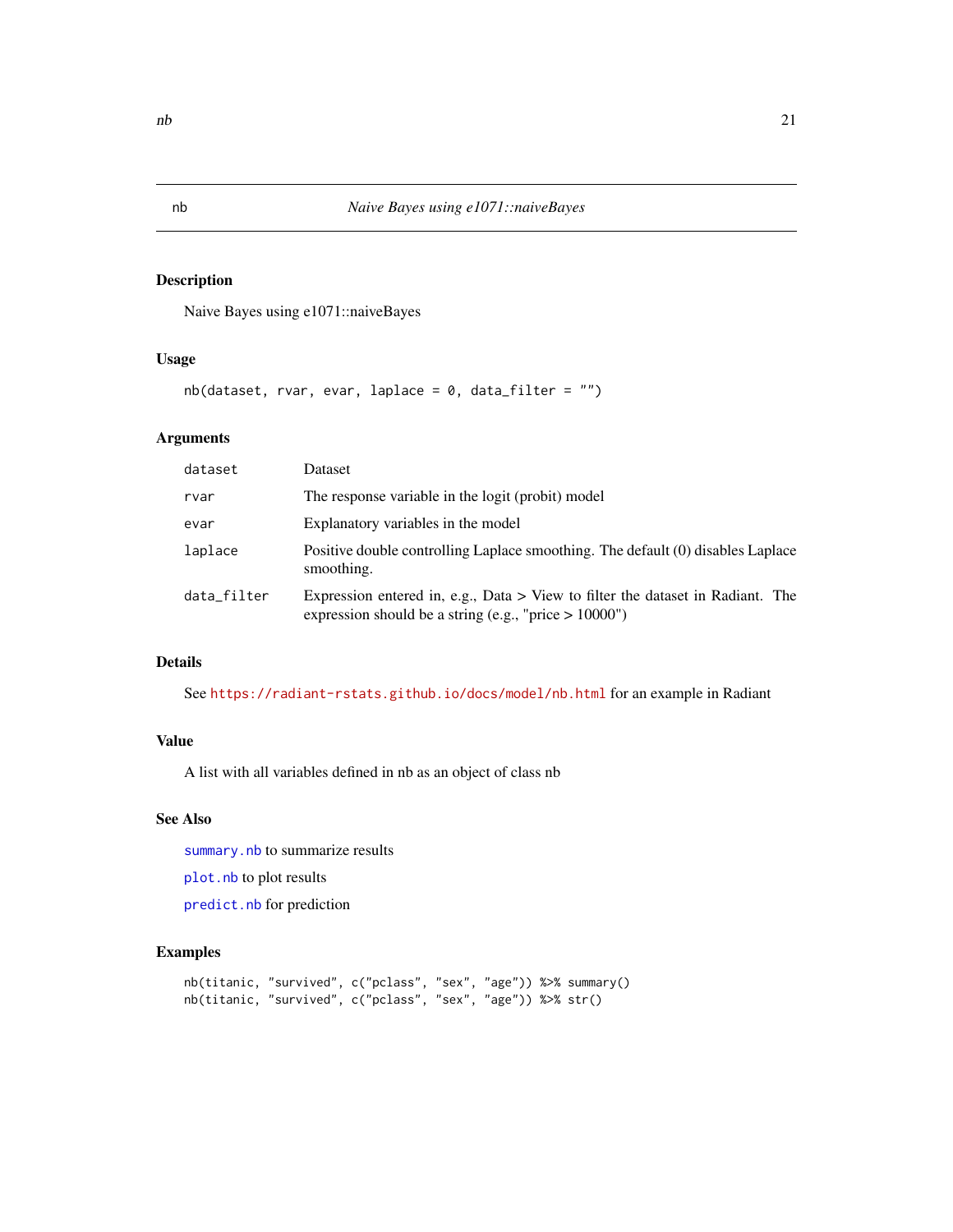<span id="page-21-1"></span><span id="page-21-0"></span>Neural Networks

#### Usage

```
nn(dataset, rvar, evar, type = "classification", lev = "", size = 1,
 decay = 0.5, wts = "None", seed = NA, check = "standardize",
 data_fitter = "")
```
# Arguments

| dataset     | Dataset                                                                                                                                      |
|-------------|----------------------------------------------------------------------------------------------------------------------------------------------|
| rvar        | The response variable in the model                                                                                                           |
| evar        | Explanatory variables in the model                                                                                                           |
| type        | Model type (i.e., "classification" or "regression")                                                                                          |
| lev         | The level in the response variable defined as _success_                                                                                      |
| size        | Number of units (nodes) in the hidden layer                                                                                                  |
| decay       | Parameter decay                                                                                                                              |
| wts         | Weights to use in estimation                                                                                                                 |
| seed        | Random seed to use as the starting point                                                                                                     |
| check       | Optional estimation parameters ("standardize" is the default)                                                                                |
| data_filter | Expression entered in, e.g., Data $>$ View to filter the dataset in Radiant. The<br>expression should be a string (e.g., "price $> 10000$ ") |

#### Details

See <https://radiant-rstats.github.io/docs/model/nn.html> for an example in Radiant

#### Value

A list with all variables defined in nn as an object of class nn

# See Also

[summary.nn](#page-68-2) to summarize results [plot.nn](#page-32-1) to plot results [predict.nn](#page-39-1) for prediction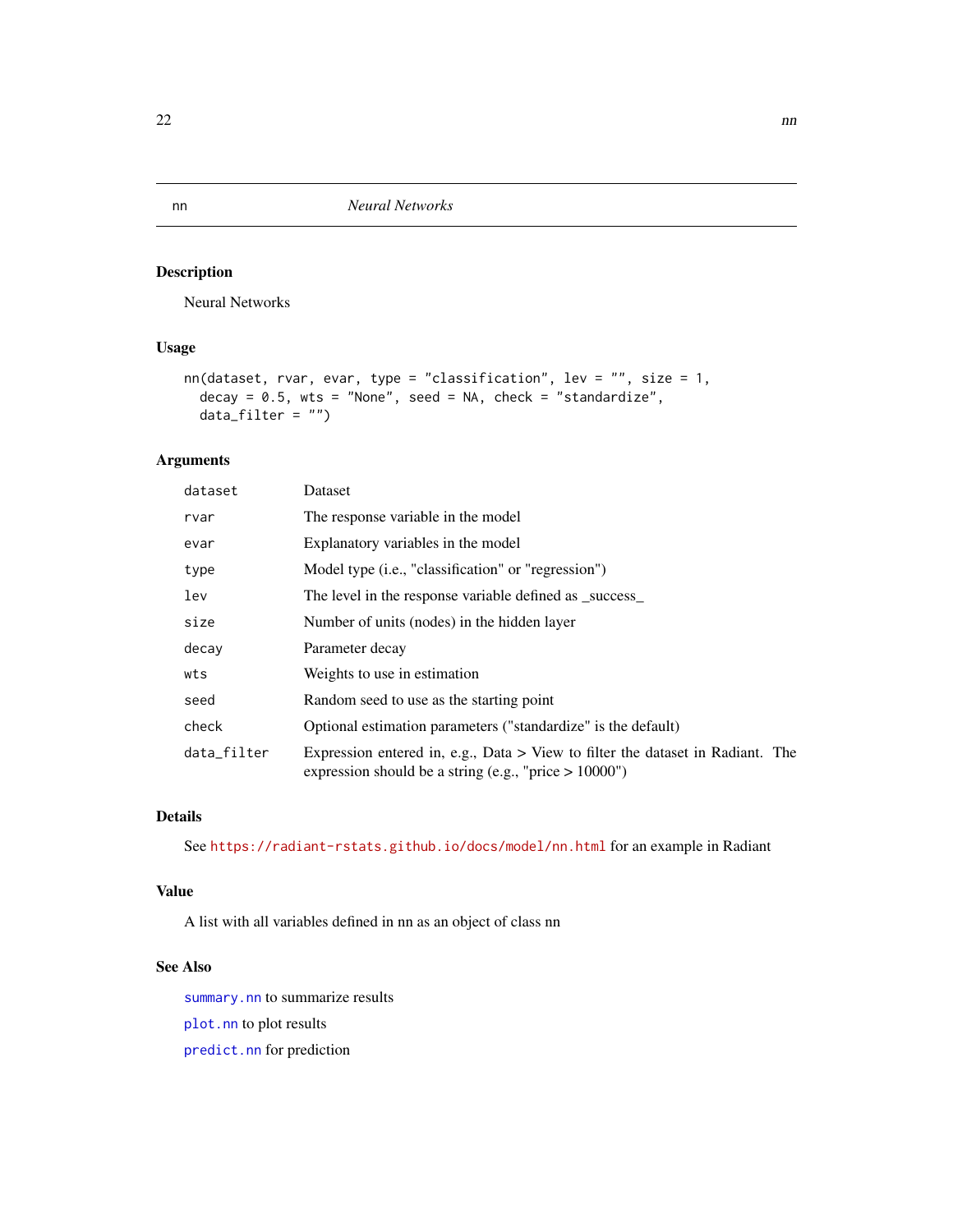# <span id="page-22-0"></span>plot.confusion 23

#### Examples

```
nn(titanic, "survived", c("pclass", "sex"), lev = "Yes") %>% summary()
nn(titanic, "survived", c("pclass", "sex")) %>% str()
nn(diamonds, "price", c("carat", "clarity"), type = "regression") %>% summary()
```
<span id="page-22-1"></span>plot.confusion *Plot method for the confusion matrix*

#### Description

Plot method for the confusion matrix

#### Usage

```
## S3 method for class 'confusion'
plot(x, vars = c("kappa", "index", "ROME", "AUC"),
  scale_y = TRUE, size = 13, ...
```
# Arguments

| $\mathsf{x}$ | Return value from confusion                                                                                                                                               |
|--------------|---------------------------------------------------------------------------------------------------------------------------------------------------------------------------|
| vars         | Measures to plot, i.e., one or more of "TP", "FP", "TN", "FN", "total", "TPR",<br>"TNR", "precision", "accuracy", "kappa", "profit", "index", "ROME", "contact",<br>"AUC" |
| scale_v      | Free scale in faceted plot of the confusion matrix (TRUE or FALSE)                                                                                                        |
| size         | Font size used                                                                                                                                                            |
| $\cdots$     | further arguments passed to or from other methods                                                                                                                         |

# Details

See <https://radiant-rstats.github.io/docs/model/evalbin.html> for an example in Radiant

# See Also

[confusion](#page-5-1) to generate results

[summary.confusion](#page-62-1) to summarize results

```
data.frame(buy = dvd$buy, pred1 = runif(20000), pred2 = ifelse(dvd$buy == "yes", 1, 0)) %>%
 confusion(c("pred1", "pred2"), "buy") %>%
 plot()
```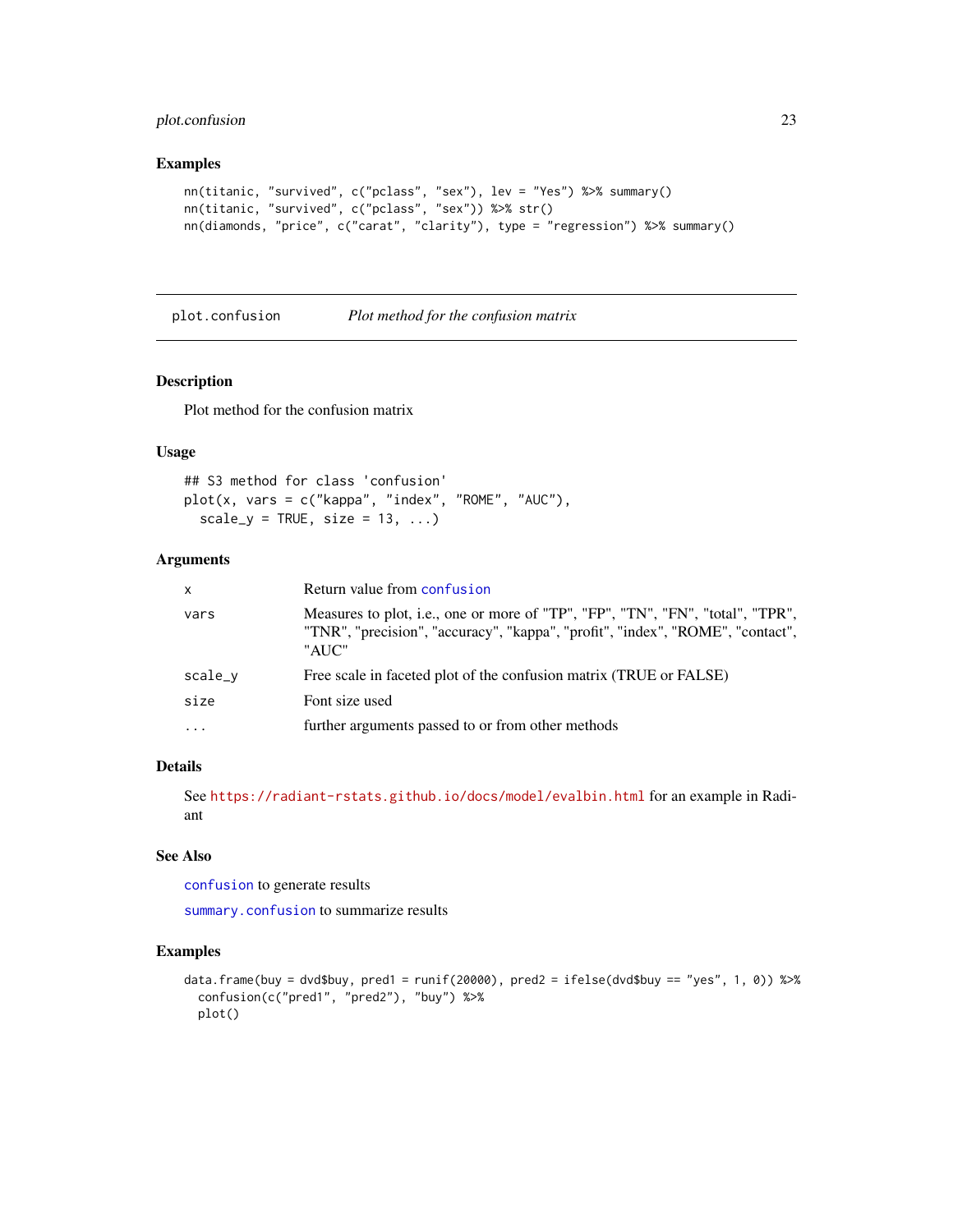<span id="page-23-1"></span><span id="page-23-0"></span>

Plot method for the crs function

# Usage

## S3 method for class 'crs' plot(x, ...)

#### Arguments

|                      | Return value from crs                             |
|----------------------|---------------------------------------------------|
| $\ddot{\phantom{0}}$ | further arguments passed to or from other methods |

#### Details

Plot that compares actual to predicted ratings. See [https://radiant-rstats.github.io/docs/](https://radiant-rstats.github.io/docs/model/crs.html) [model/crs.html](https://radiant-rstats.github.io/docs/model/crs.html) for an example in Radiant

# See Also

[crs](#page-6-1) to generate results

[summary.crs](#page-63-1) to summarize results

<span id="page-23-2"></span>

plot.crtree *Plot method for the crtree function*

# Description

Plot method for the crtree function

# Usage

```
## S3 method for class 'crtree'
plot(x, plots = "tree", orient = "LR",width = "900px", labs = TRUE, dec = 2, shiny = FALSE,
  \text{custom} = \text{FALSE}, \ldots)
```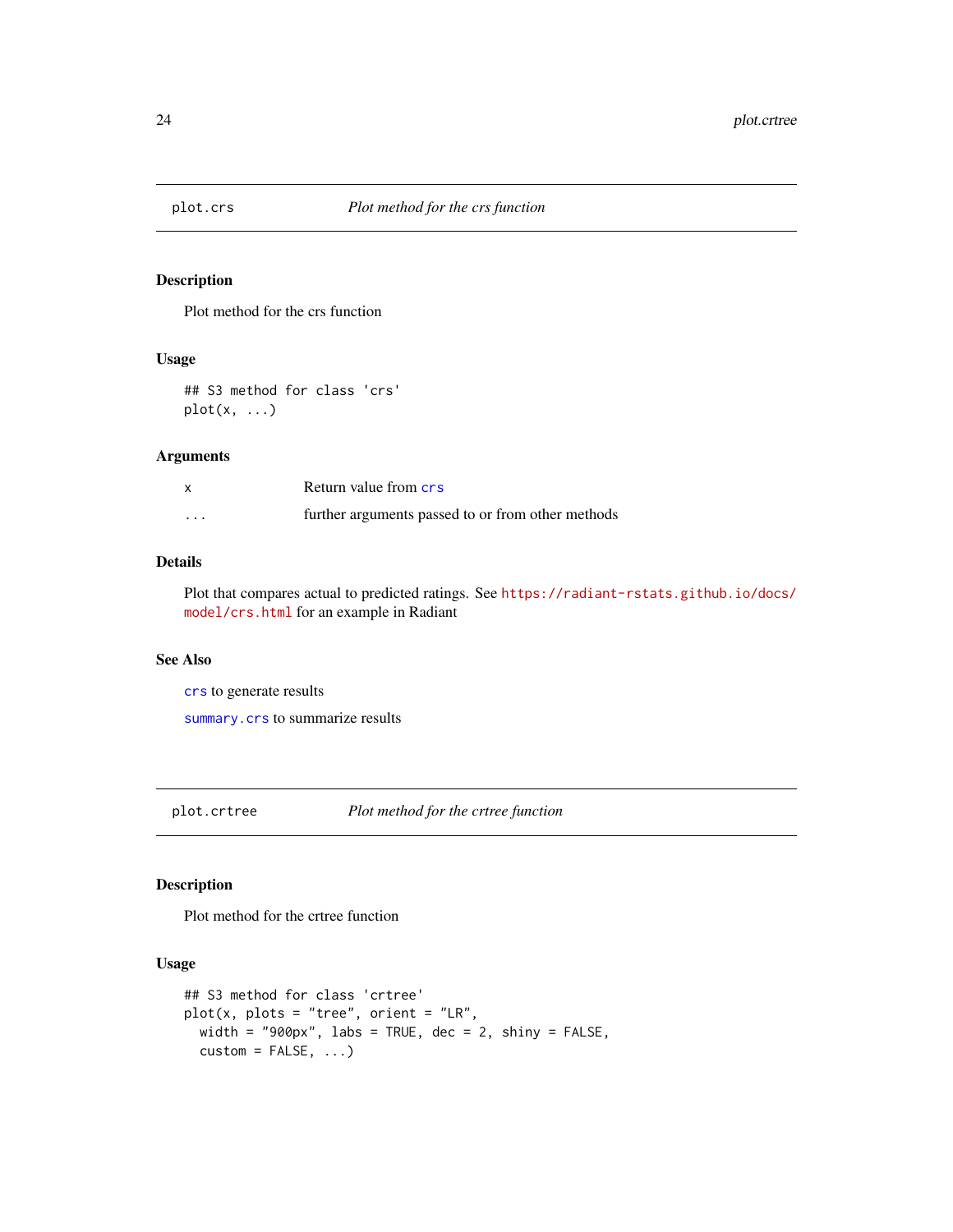# plot.crtree 25

#### Arguments

| X         | Return value from crtree                                                                                                                                                                                                                                       |
|-----------|----------------------------------------------------------------------------------------------------------------------------------------------------------------------------------------------------------------------------------------------------------------|
| plots     | Plots to produce for the specified rpart tree. "tree" shows a tree diagram. "prune"<br>shows a line graph to evaluate appropriate tree pruning. "imp" shows a variable<br>importance plot                                                                      |
| orient    | Plot orientation for tree: LR for vertical and TD for horizontal                                                                                                                                                                                               |
| width     | Plot width in pixels for tree (default is "900px")                                                                                                                                                                                                             |
| labs      | Use factor labels in plot (TRUE) or revert to default letters used by tree (FALSE)                                                                                                                                                                             |
| dec       | Decimal places to round results to                                                                                                                                                                                                                             |
| shiny     | Did the function call originate inside a shiny app                                                                                                                                                                                                             |
| custom    | Logical (TRUE, FALSE) to indicate if ggplot object (or list of ggplot objects)<br>should be returned. This option can be used to customize plots (e.g., add a title,<br>change x and y labels, etc.). See examples and http://docs.ggplot2.org for<br>options. |
| $\ddotsc$ | further arguments passed to or from other methods                                                                                                                                                                                                              |

#### Details

See <https://radiant-rstats.github.io/docs/model/crtree.html> for an example in Radiant. The standard tree plot used by by the rpart package can be generated by plot.rpart(result\$model). See [plot.rpart](#page-0-0) for additional details.

# See Also

[crtree](#page-7-1) to generate results

[summary.crtree](#page-63-2) to summarize results

[predict.crtree](#page-36-1) for prediction

```
result <- crtree(titanic, "survived", c("pclass", "sex"), lev = "Yes")
plot(result)
result <- crtree(diamonds, "price", c("carat", "clarity", "cut"))
plot(result, plots = "prune")
result <- crtree(dvd, "buy", c("coupon", "purch", "last"), cp = .01)
plot(result, plots = "imp")
```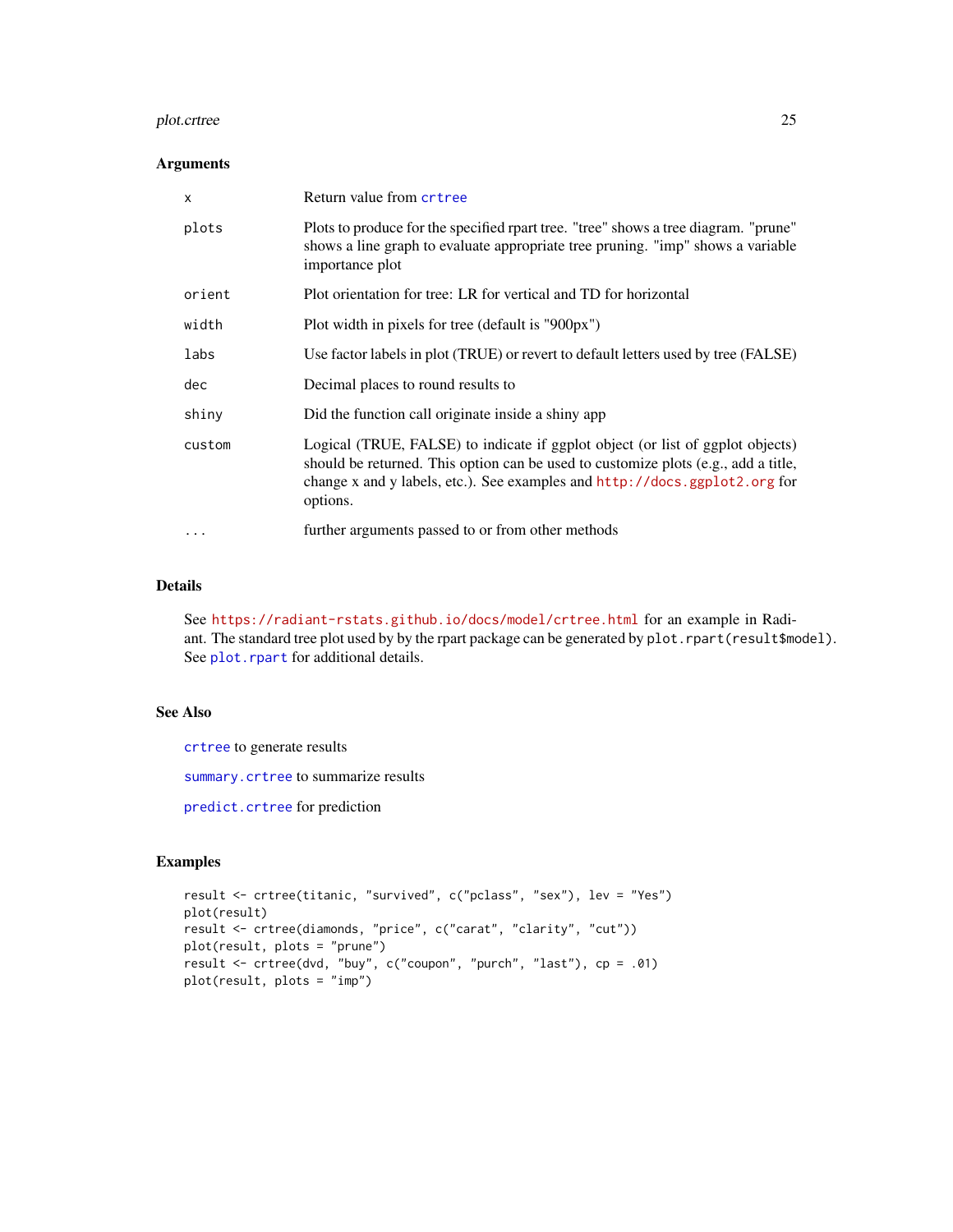<span id="page-25-1"></span><span id="page-25-0"></span>

Plot method for the dtree function

#### Usage

```
## S3 method for class 'dtree'
plot(x, symbol = "$", dec = 2, final = FALSE,orient = "LR", width = "900px", ...)
```
#### Arguments

| $\mathsf{x}$ | Return value from dtree                                                 |
|--------------|-------------------------------------------------------------------------|
| symbol       | Monetary symbol to use $(\$$ is the default)                            |
| dec          | Decimal places to round results to                                      |
| final        | If TRUE plot the decision tree solution, else the initial decision tree |
| orient       | Plot orientation: LR for vertical and TD for horizontal                 |
| width        | Plot width in pixels (default is "900px")                               |
| $\cdot$      | further arguments passed to or from other methods                       |

# Details

See <https://radiant-rstats.github.io/docs/model/dtree.html> for an example in Radiant

#### See Also

[dtree](#page-11-1) to generate the result

[summary.dtree](#page-64-1) to summarize results

[sensitivity.dtree](#page-54-1) to plot results

```
dtree(movie_contract, opt = "max") %>% plot()
dtree(movie_contract, opt = "max") %>% plot(final = TRUE, orient = "TD")
```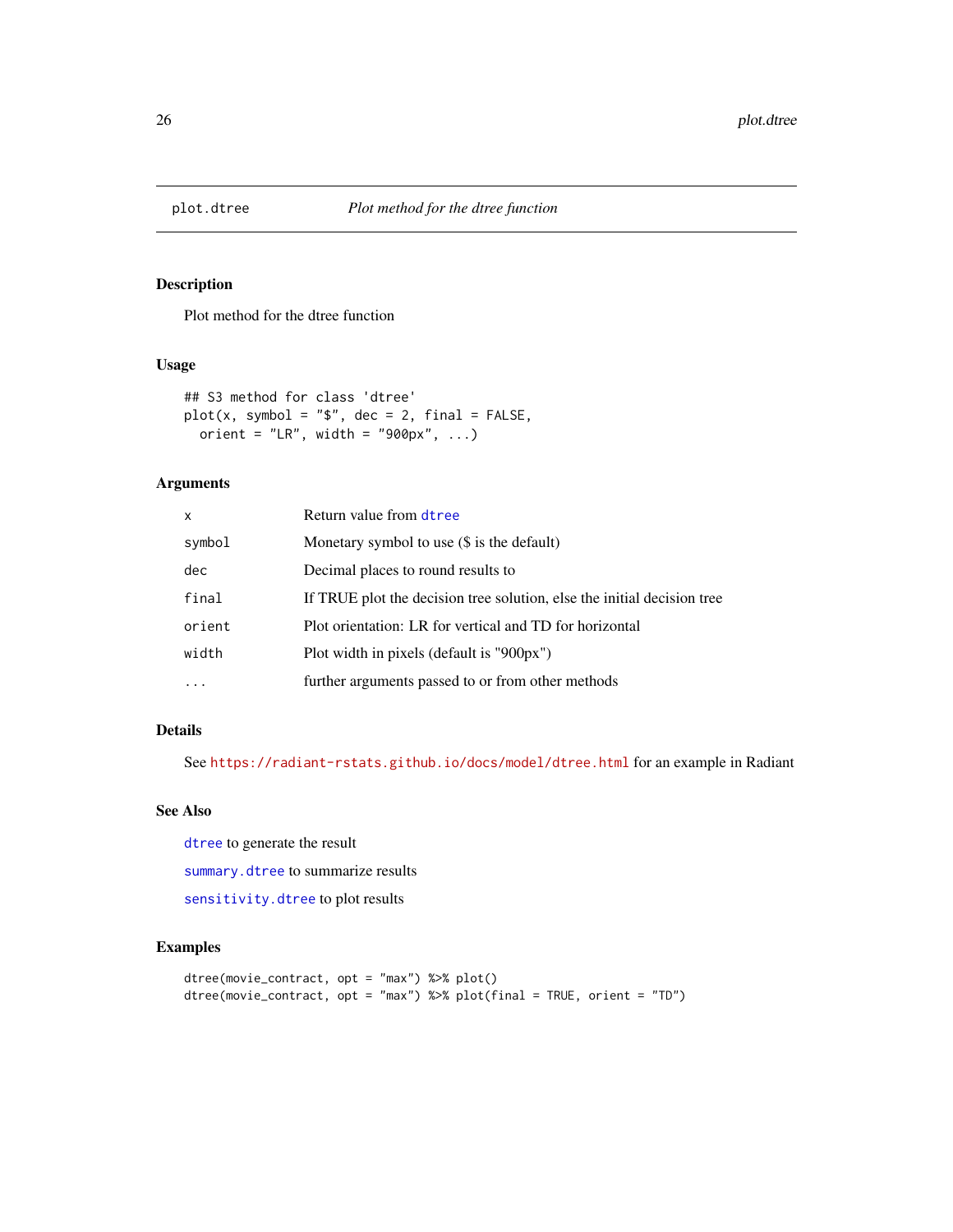<span id="page-26-1"></span><span id="page-26-0"></span>

Plot method for the evalbin function

#### Usage

```
## S3 method for class 'evalbin'
plot(x, plots = c("lift", "gains"), size = 13,shiny = FALSE, custom = FALSE, ...
```
# Arguments

| x      | Return value from evalbin                                                                                                                                                                                                                                      |
|--------|----------------------------------------------------------------------------------------------------------------------------------------------------------------------------------------------------------------------------------------------------------------|
| plots  | Plots to return                                                                                                                                                                                                                                                |
| size   | Font size used                                                                                                                                                                                                                                                 |
| shiny  | Did the function call originate inside a shiny app                                                                                                                                                                                                             |
| custom | Logical (TRUE, FALSE) to indicate if ggplot object (or list of ggplot objects)<br>should be returned. This option can be used to customize plots (e.g., add a title,<br>change x and y labels, etc.). See examples and http://docs.ggplot2.org for<br>options. |
| .      | further arguments passed to or from other methods                                                                                                                                                                                                              |
|        |                                                                                                                                                                                                                                                                |

# Details

See <https://radiant-rstats.github.io/docs/model/evalbin.html> for an example in Radiant

#### See Also

[evalbin](#page-13-1) to generate results

[summary.evalbin](#page-65-1) to summarize results

```
data.frame(buy = dvd$buy, pred1 = runif(20000), pred2 = ifelse(dvd$buy == "yes", 1, 0)) %>%
 evalbin(c("pred1", "pred2"), "buy") %>%
 plot()
```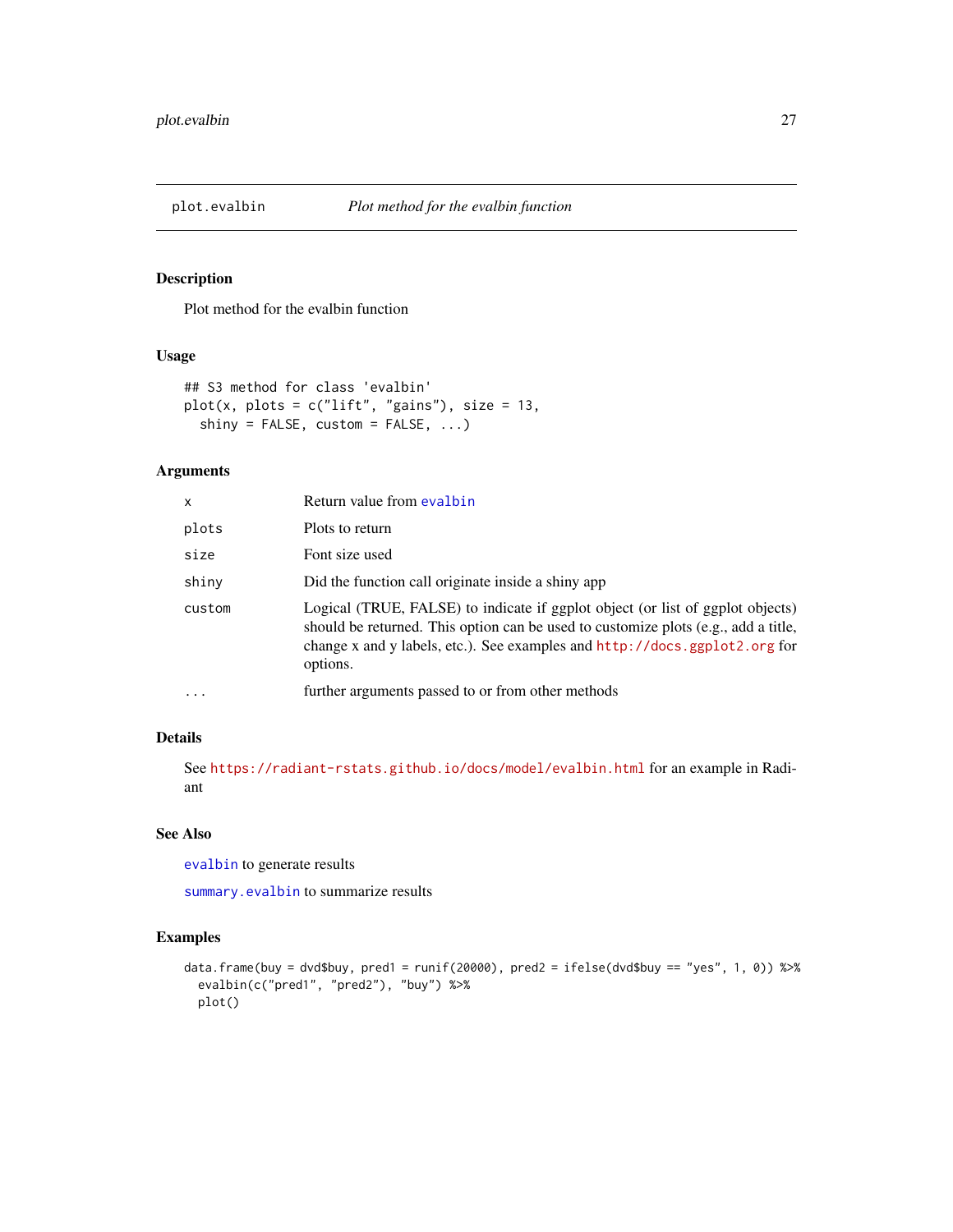<span id="page-27-1"></span><span id="page-27-0"></span>

Plot method for the evalreg function

# Usage

```
## S3 method for class 'evalreg'
plot(x, vars = c("Rsq", "RMSE", "MAE"), ...)
```
# Arguments

|                      | Return value from evalreg                                   |
|----------------------|-------------------------------------------------------------|
| vars                 | Measures to plot, i.e., one or more of "Rsq", "RMSE", "MAE" |
| $\ddot{\phantom{0}}$ | further arguments passed to or from other methods           |

#### Details

See <https://radiant-rstats.github.io/docs/model/evalreg.html> for an example in Radiant

#### See Also

[evalreg](#page-14-1) to generate results

[summary.evalreg](#page-66-1) to summarize results

#### Examples

```
data.frame(price = diamonds$price, pred1 = rnorm(3000), pred2 = diamonds$price) %>%
  evalreg(pred = c("pred1", "pred2"), "price") %>%
  plot()
```
<span id="page-27-2"></span>plot.logistic *Plot method for the logistic function*

# Description

Plot method for the logistic function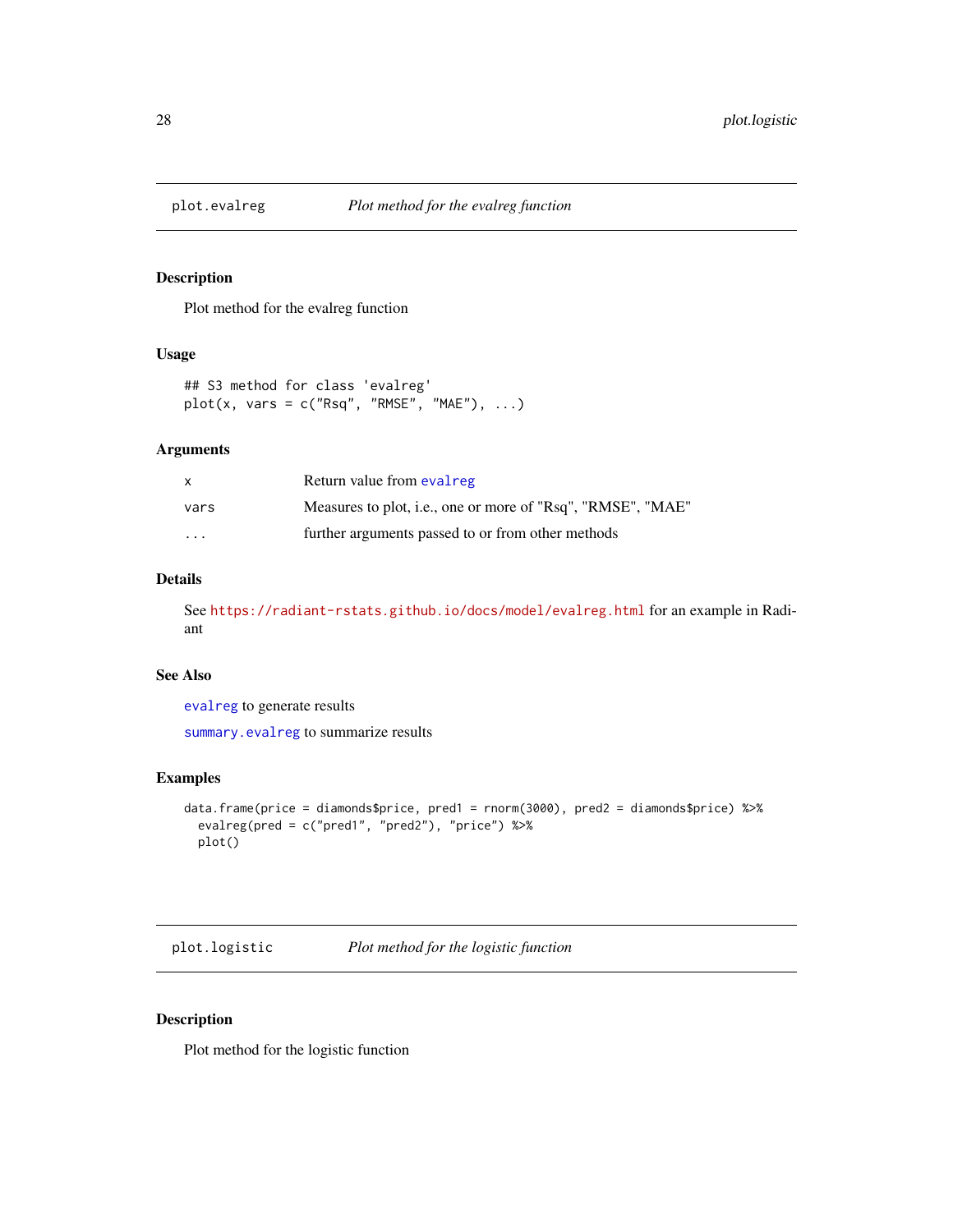# plot.logistic 29

# Usage

```
## S3 method for class 'logistic'
plot(x, plots = "", conf\_lev = 0.95,intercept = FALSE, nrobs = -1, shiny = FALSE, custom = FALSE,
  ...)
```
# Arguments

| X         | Return value from logistic                                                                                                                                                                                                                                                                                                                |
|-----------|-------------------------------------------------------------------------------------------------------------------------------------------------------------------------------------------------------------------------------------------------------------------------------------------------------------------------------------------|
| plots     | Plots to produce for the specified GLM model. Use "" to avoid showing any plots<br>(default). "dist" shows histograms (or frequency bar plots) of all variables in the<br>model. "scatter" shows scatter plots (or box plots for factors) for the response<br>variable with each explanatory variable. "coef" provides a coefficient plot |
| conf_lev  | Confidence level to use for coefficient and odds confidence intervals (.95 is the<br>default)                                                                                                                                                                                                                                             |
| intercept | Include the intercept in the coefficient plot (TRUE or FALSE). FALSE is the<br>default                                                                                                                                                                                                                                                    |
| nrobs     | Number of data points to show in scatter plots (-1 for all)                                                                                                                                                                                                                                                                               |
| shiny     | Did the function call originate inside a shiny app                                                                                                                                                                                                                                                                                        |
| custom    | Logical (TRUE, FALSE) to indicate if ggplot object (or list of ggplot objects)<br>should be returned. This option can be used to customize plots (e.g., add a title,<br>change x and y labels, etc.). See examples and http://docs.ggplot2.org for<br>options.                                                                            |
| $\ddotsc$ | further arguments passed to or from other methods                                                                                                                                                                                                                                                                                         |

# Details

See <https://radiant-rstats.github.io/docs/model/logistic.html> for an example in Radiant

# See Also

[logistic](#page-17-1) to generate results

[plot.logistic](#page-27-2) to plot results

[predict.logistic](#page-37-1) to generate predictions

[plot.model.predict](#page-29-1) to plot prediction output

```
result <- logistic(titanic, "survived", c("pclass", "sex"), lev = "Yes")
plot(result, plots = "coef")
```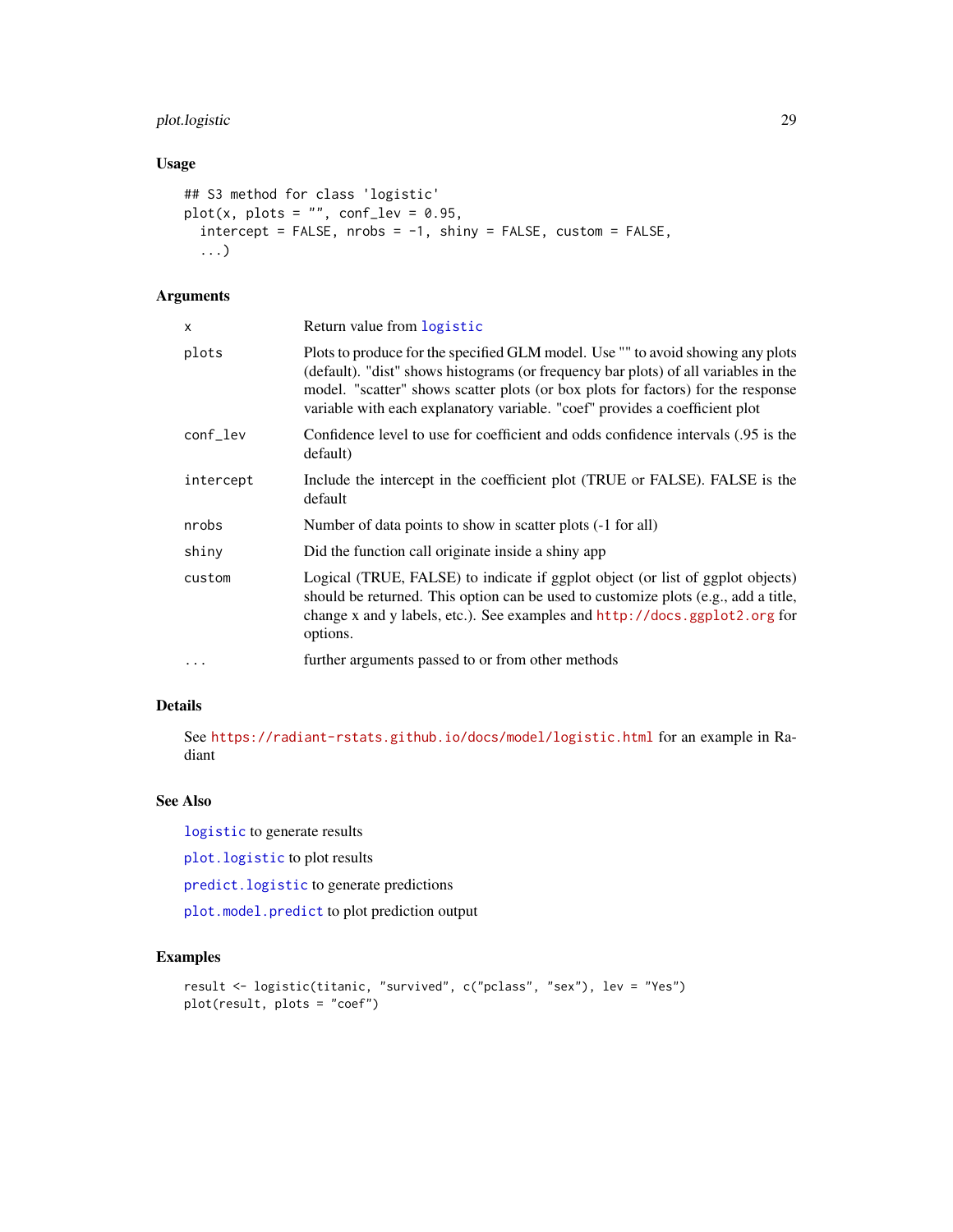<span id="page-29-1"></span><span id="page-29-0"></span>plot.model.predict *Plot method for model.predict functions*

# Description

Plot method for model.predict functions

# Usage

```
## S3 method for class 'model.predict'
plot(x, xvar = "", facet-row = "."factor\_col = ".", color = "none", conf\_lev = 0.95, ...)
```
#### Arguments

| Return value from predict functions (e.g., predict.regress)                                                                                       |
|---------------------------------------------------------------------------------------------------------------------------------------------------|
| Variable to display along the X-axis of the plot                                                                                                  |
| Create vertically arranged subplots for each level of the selected factor variable                                                                |
| Create horizontally arranged subplots for each level of the selected factor vari-<br>able                                                         |
| Adds color to a scatter plot to generate a heat map. For a line plot one line is<br>created for each group and each is assigned a different color |
| Confidence level to use for prediction intervals (.95 is the default)                                                                             |
| further arguments passed to or from other methods                                                                                                 |
|                                                                                                                                                   |

# See Also

[predict.regress](#page-40-1) to generate predictions

[predict.logistic](#page-37-1) to generate predictions

```
regress(diamonds, "price", c("carat", "clarity")) %>%
 predict(pred_cmd = "carat = 1:10") %>%
 plot(xvar = "carat")
logistic(titanic, "survived", c("pclass", "sex", "age"), lev = "Yes") %>%
 predict(pred_cmd = c("pclass = levels(pclass)", "sex = levels(sex)", "age = 0:100")) %>%
 plot(xvar = "age", color = "sex", facet_col = "pclass")
```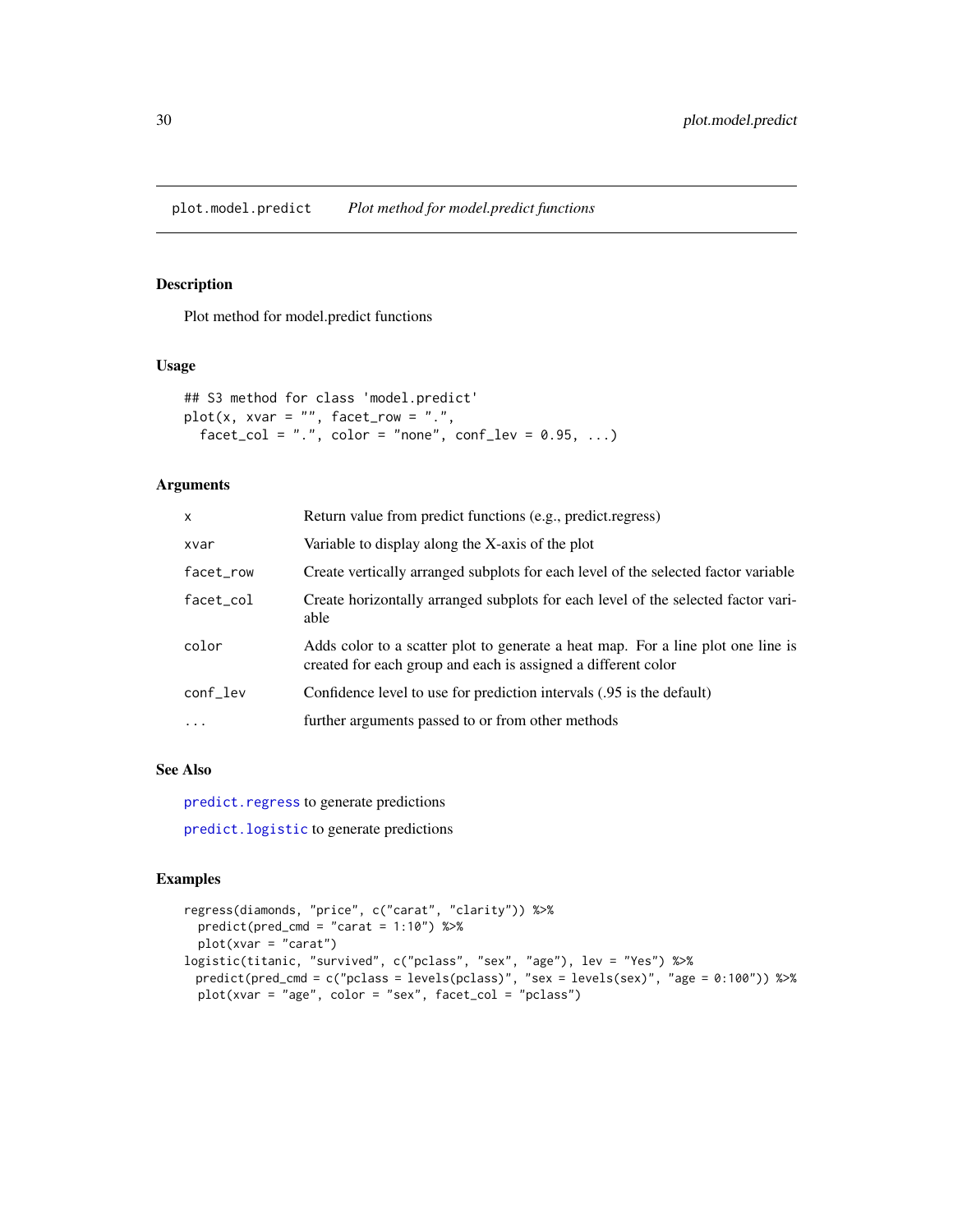<span id="page-30-1"></span><span id="page-30-0"></span>

Plot method for the nb function

#### Usage

```
## S3 method for class 'nb'
plot(x, plots = "correlations", lev = "All levels",
 nrobs = 1000, ...
```
# Arguments

| $\mathsf{x}$ | Return value from nb                                                                                                                                                        |
|--------------|-----------------------------------------------------------------------------------------------------------------------------------------------------------------------------|
| plots        | Plots to produce for the specified model. Use "" to avoid showing any plots.<br>Use "vimp" for variable importance or "correlations" to examine conditional<br>independence |
| lev          | The level(s) in the response variable used as the basis for plots (defaults to "All<br>levels")                                                                             |
| nrobs        | Number of data points to show in scatter plots (-1 for all)                                                                                                                 |
| $\ddotsc$    | further arguments passed to or from other methods                                                                                                                           |

# Details

See <https://radiant-rstats.github.io/docs/model/nb.html> for an example in Radiant

# See Also

[nb](#page-20-1) to generate results

[summary.nb](#page-68-1) to summarize results

[predict.nb](#page-38-1) for prediction

```
result <- nb(titanic, "survived", c("pclass", "sex"))
plot(result)
result <- nb(titanic, "pclass", c("sex", "age"))
plot(result)
```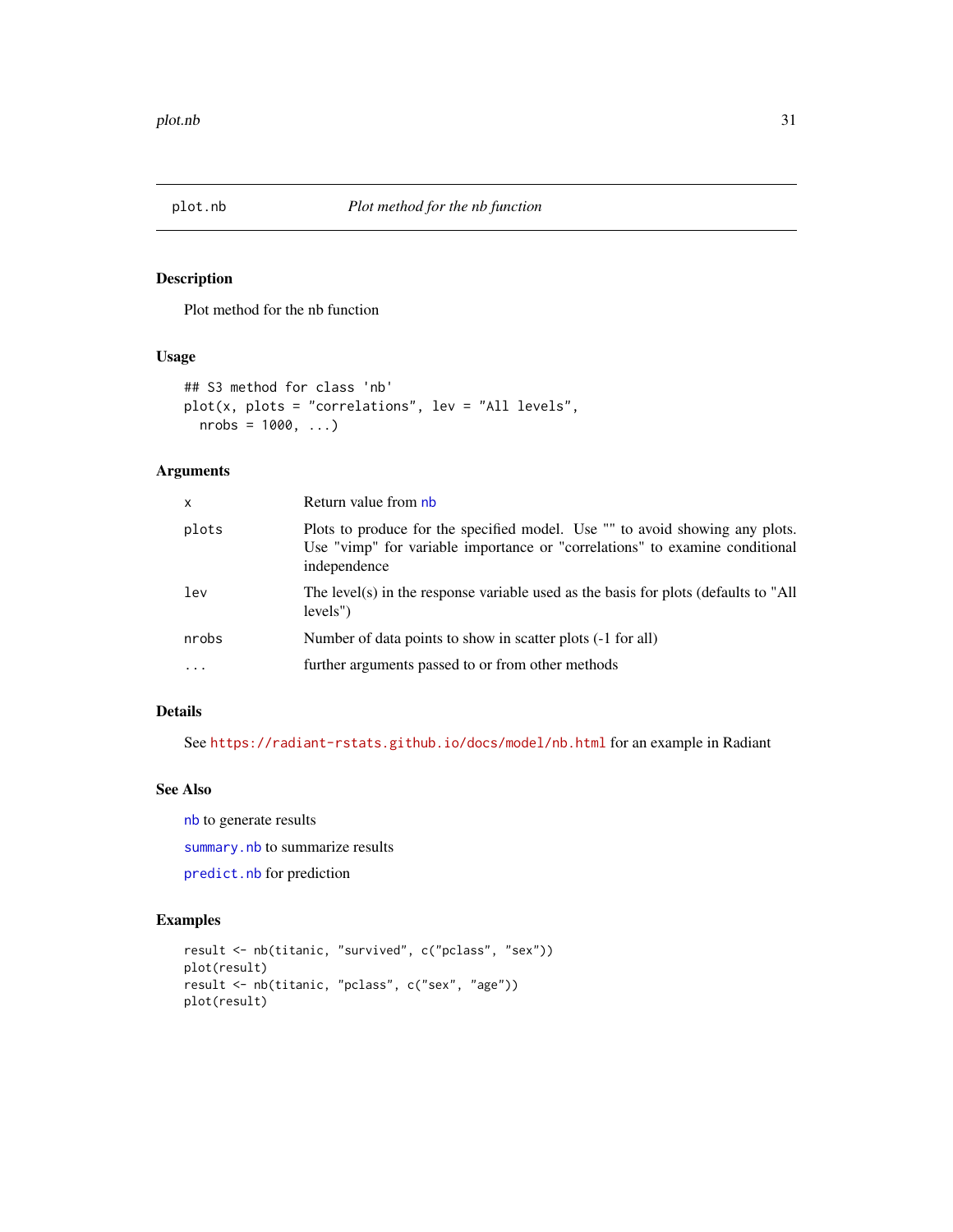<span id="page-31-0"></span>

Plot method for nb.predict function

#### Usage

```
## S3 method for class 'nb.predict'
plot(x, xvar = "", facet_{row} = ".",factor\_col = ".", color = ".class"....)
```
#### Arguments

| X          | Return value from predict function predict.nb                                                                                                     |
|------------|---------------------------------------------------------------------------------------------------------------------------------------------------|
| xvar       | Variable to display along the X-axis of the plot                                                                                                  |
| facet_row  | Create vertically arranged subplots for each level of the selected factor variable                                                                |
| facet col  | Create horizontally arranged subplots for each level of the selected factor vari-<br>able                                                         |
| color      | Adds color to a scatter plot to generate a heat map. For a line plot one line is<br>created for each group and each is assigned a different color |
| $\ddots$ . | further arguments passed to or from other methods                                                                                                 |

#### See Also

[predict.nb](#page-38-1) to generate predictions

```
result <- nb(titanic, "survived", c("pclass", "sex", "age"))
pred <- predict(
 result,
 pred_cmd = c("pclass = levels(pclass)", "sex = levels(sex)", "age = seq(0, 100, 20)")
\mathcal{L}plot(pred, xvar = "age", facet_col = "sex", facet_row = "pclass")
pred <- predict(result, pred_data = titanic)
plot(pred, xvar = "age", facet_col = "sex")
```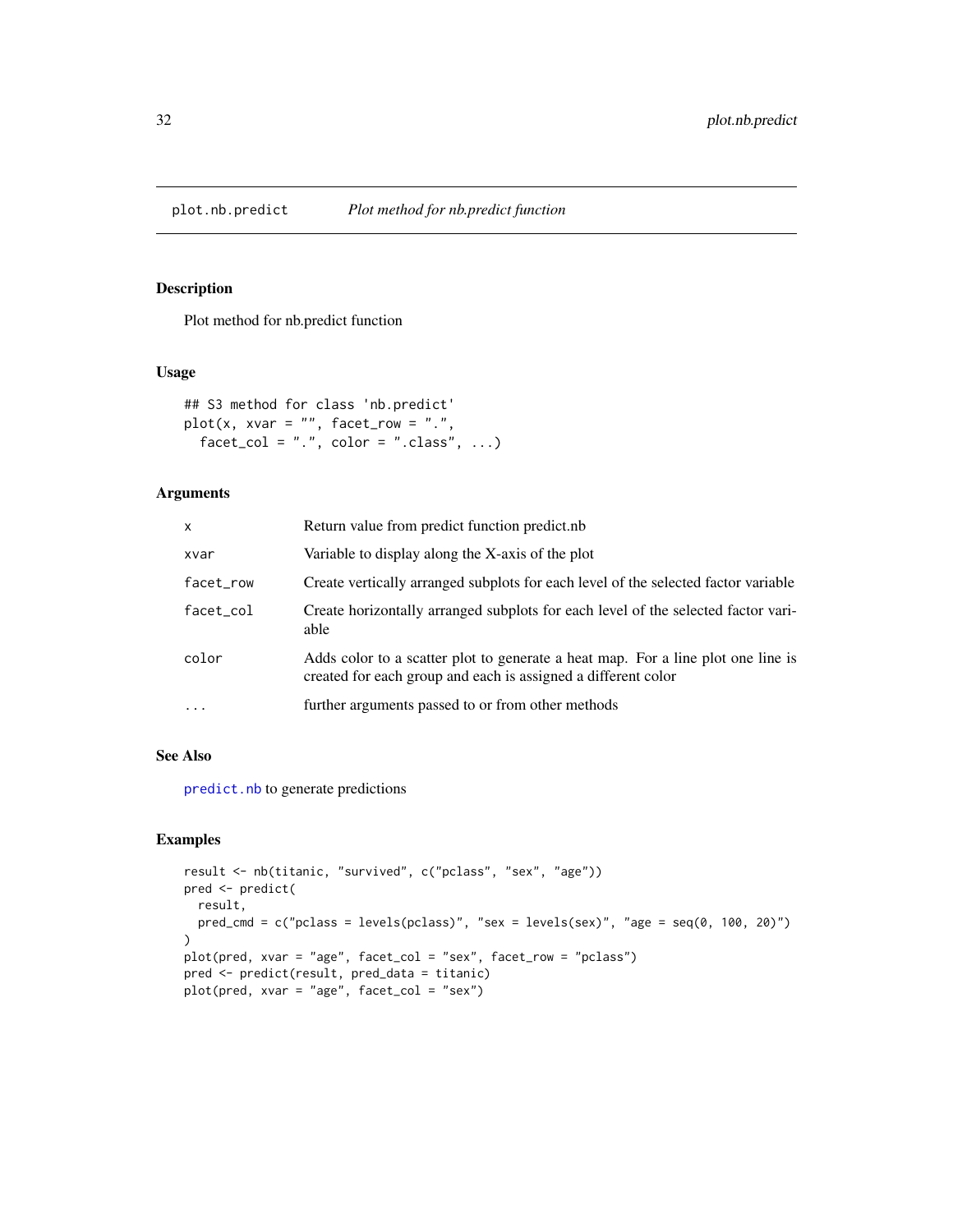<span id="page-32-1"></span><span id="page-32-0"></span>

Plot method for the nn function

# Usage

```
## S3 method for class 'nn'
plot(x, plots = "garson", size = 12, nrobs = -1,
  shiny = FALSE, custom = FALSE, ...)
```
# Arguments

| X        | Return value from nn                                                                                                                                                                                                                                           |
|----------|----------------------------------------------------------------------------------------------------------------------------------------------------------------------------------------------------------------------------------------------------------------|
| plots    | Plots to produce for the specified Neural Network model. Use "" to avoid show-<br>ing any plots (default). Options are "olden" or "garson" for importance plots, or<br>"net" to depict the network structure                                                   |
| size     | Font size used                                                                                                                                                                                                                                                 |
| nrobs    | Number of data points to show in scatter plots (-1 for all)                                                                                                                                                                                                    |
| shiny    | Did the function call originate inside a shiny app                                                                                                                                                                                                             |
| custom   | Logical (TRUE, FALSE) to indicate if ggplot object (or list of ggplot objects)<br>should be returned. This option can be used to customize plots (e.g., add a title,<br>change x and y labels, etc.). See examples and http://docs.ggplot2.org for<br>options. |
| $\cdots$ | further arguments passed to or from other methods                                                                                                                                                                                                              |

#### Details

See <https://radiant-rstats.github.io/docs/model/nn.html> for an example in Radiant

#### See Also

[nn](#page-21-1) to generate results

[summary.nn](#page-68-2) to summarize results

[predict.nn](#page-39-1) for prediction

```
result <- nn(titanic, "survived", c("pclass", "sex"), lev = "Yes")
plot(result, plots = "net")
plot(result, plots = "olden")
```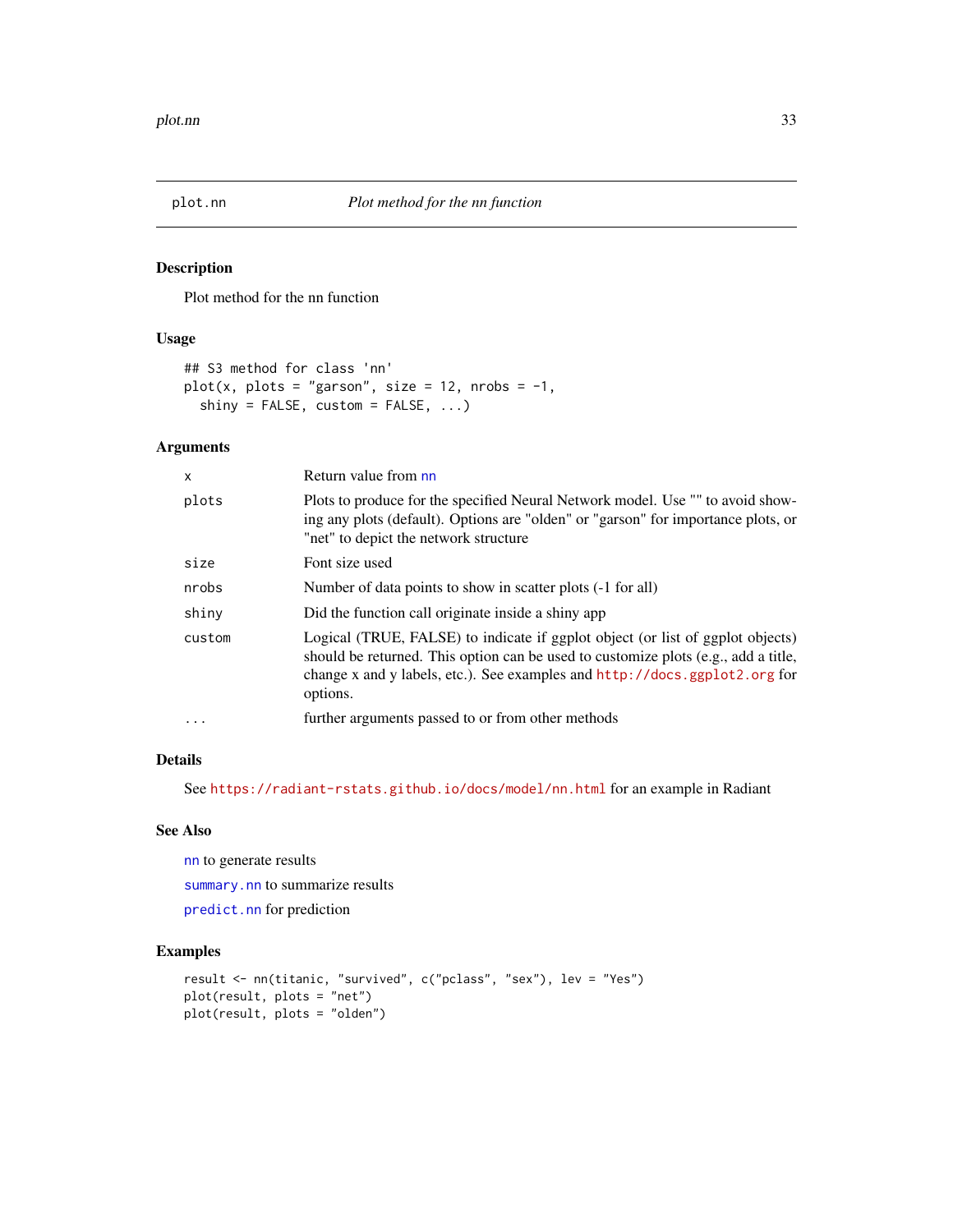<span id="page-33-0"></span>

Plot method for the regress function

# Usage

```
## S3 method for class 'regress'
plot(x, plots = "", lines = "", conf\_lev = 0.95,intercept = FALSE, nrobs = -1, ship = FALSE, custom = FALSE,...)
```
# Arguments

| x         | Return value from regress                                                                                                                                                                                                                                                                                                                                                                                                                                                                                                                                                                                                                                                                                                                          |
|-----------|----------------------------------------------------------------------------------------------------------------------------------------------------------------------------------------------------------------------------------------------------------------------------------------------------------------------------------------------------------------------------------------------------------------------------------------------------------------------------------------------------------------------------------------------------------------------------------------------------------------------------------------------------------------------------------------------------------------------------------------------------|
| plots     | Regression plots to produce for the specified regression model. Enter "" to avoid<br>showing any plots (default). "dist" to shows histograms (or frequency bar plots)<br>of all variables in the model. "correlations" for a visual representation of the cor-<br>relation matrix selected variables. "scatter" to show scatter plots (or box plots<br>for factors) for the response variable with each explanatory variable. "dash-<br>board" for a series of six plots that can be used to evaluate model fit visually.<br>"resid_pred" to plot the explanatory variables against the model residuals. "coef"<br>for a coefficient plot with adjustable confidence intervals. "leverage" to show<br>leverage plots for each explanatory variable |
| lines     | Optional lines to include in the select plot. "line" to include a line through a<br>scatter plot. "loess" to include a polynomial regression fit line. To include both<br>use c("line", "loess")                                                                                                                                                                                                                                                                                                                                                                                                                                                                                                                                                   |
| conf_lev  | Confidence level used to estimate confidence intervals (.95 is the default)                                                                                                                                                                                                                                                                                                                                                                                                                                                                                                                                                                                                                                                                        |
| intercept | Include the intercept in the coefficient plot (TRUE, FALSE). FALSE is the de-<br>fault                                                                                                                                                                                                                                                                                                                                                                                                                                                                                                                                                                                                                                                             |
| nrobs     | Number of data points to show in scatter plots (-1 for all)                                                                                                                                                                                                                                                                                                                                                                                                                                                                                                                                                                                                                                                                                        |
| shiny     | Did the function call originate inside a shiny app                                                                                                                                                                                                                                                                                                                                                                                                                                                                                                                                                                                                                                                                                                 |
| custom    | Logical (TRUE, FALSE) to indicate if ggplot object (or list of ggplot objects)<br>should be returned. This option can be used to customize plots (e.g., add a title,<br>change x and y labels, etc.). See examples and http://docs.ggplot2.org for<br>options.                                                                                                                                                                                                                                                                                                                                                                                                                                                                                     |
| $\cdots$  | further arguments passed to or from other methods                                                                                                                                                                                                                                                                                                                                                                                                                                                                                                                                                                                                                                                                                                  |

#### Details

See <https://radiant-rstats.github.io/docs/model/regress.html> for an example in Radiant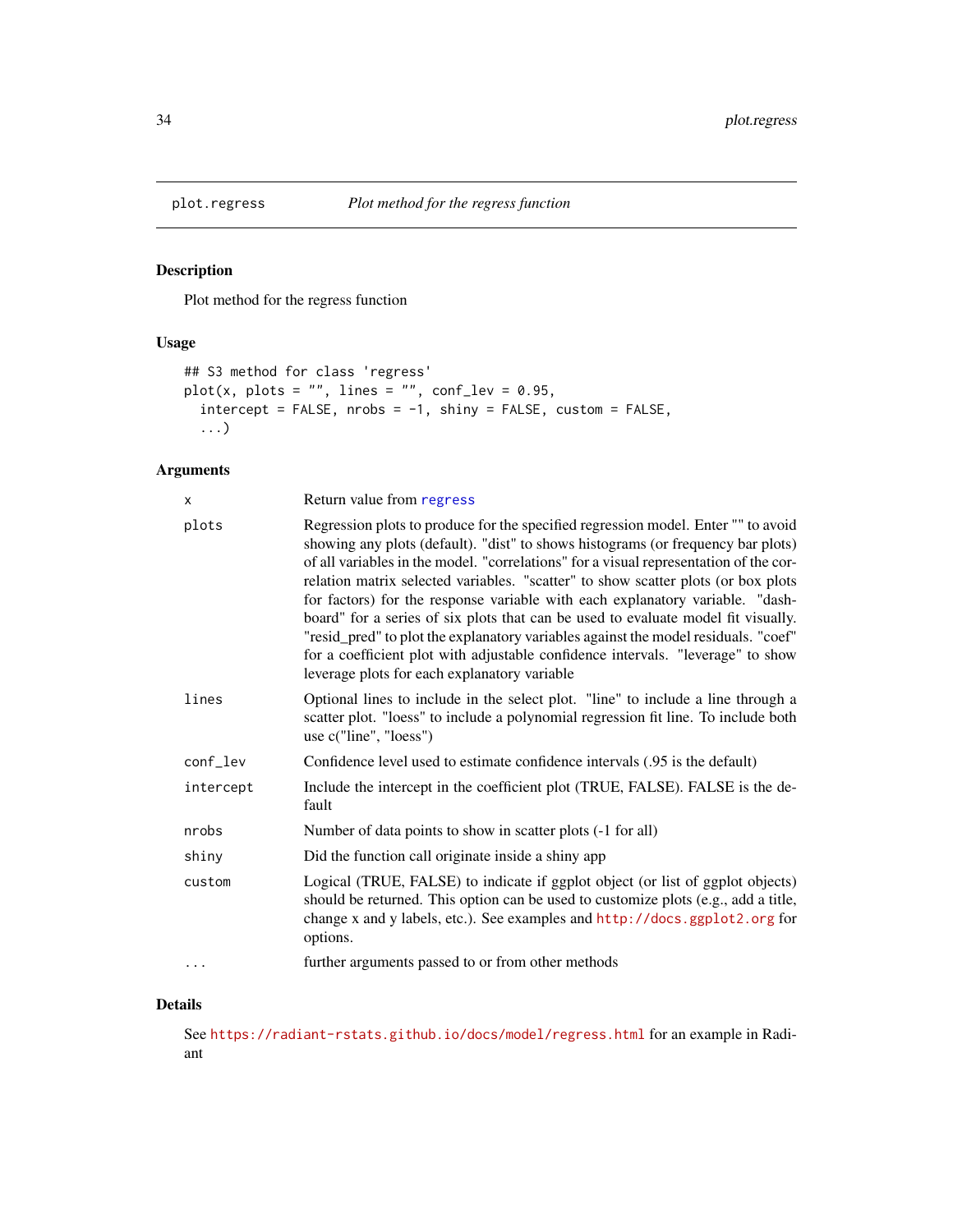# <span id="page-34-0"></span>plot.repeater 35

#### See Also

[regress](#page-48-1) to generate the results

summary. regress to summarize results

[predict.regress](#page-40-1) to generate predictions

# Examples

```
result <- regress(diamonds, "price", c("carat", "clarity"))
plot(result, plots = "coef", conf_lev = .99, intercept = TRUE)
## Not run:
plot(result, plots = "dist")
plot(result, plots = "scatter", lines = c("line", "loess"))
plot(result, plots = "resid_pred", lines = "line")
plot(result, plots = "dashboard", lines = c("line", "loess"))
```
## End(Not run)

plot.repeater *Plot repeated simulation*

# Description

Plot repeated simulation

# Usage

```
## S3 method for class 'repeater'
plot(x, bins = 20, ship = FALSE, custom = FALSE,...)
```
#### Arguments

| $\mathsf{x}$ | Return value from repeater                                                                                                                                                                                                                                     |
|--------------|----------------------------------------------------------------------------------------------------------------------------------------------------------------------------------------------------------------------------------------------------------------|
| bins         | Number of bins used for histograms $(1 - 50)$                                                                                                                                                                                                                  |
| shiny        | Did the function call originate inside a shiny app                                                                                                                                                                                                             |
| custom       | Logical (TRUE, FALSE) to indicate if ggplot object (or list of ggplot objects)<br>should be returned. This option can be used to customize plots (e.g., add a title,<br>change x and y labels, etc.). See examples and http://docs.ggplot2.org for<br>options. |
| $\cdots$     | further arguments passed to or from other methods                                                                                                                                                                                                              |

#### See Also

[repeater](#page-50-1) to run a repeated simulation

summary. repeater to summarize results from repeated simulation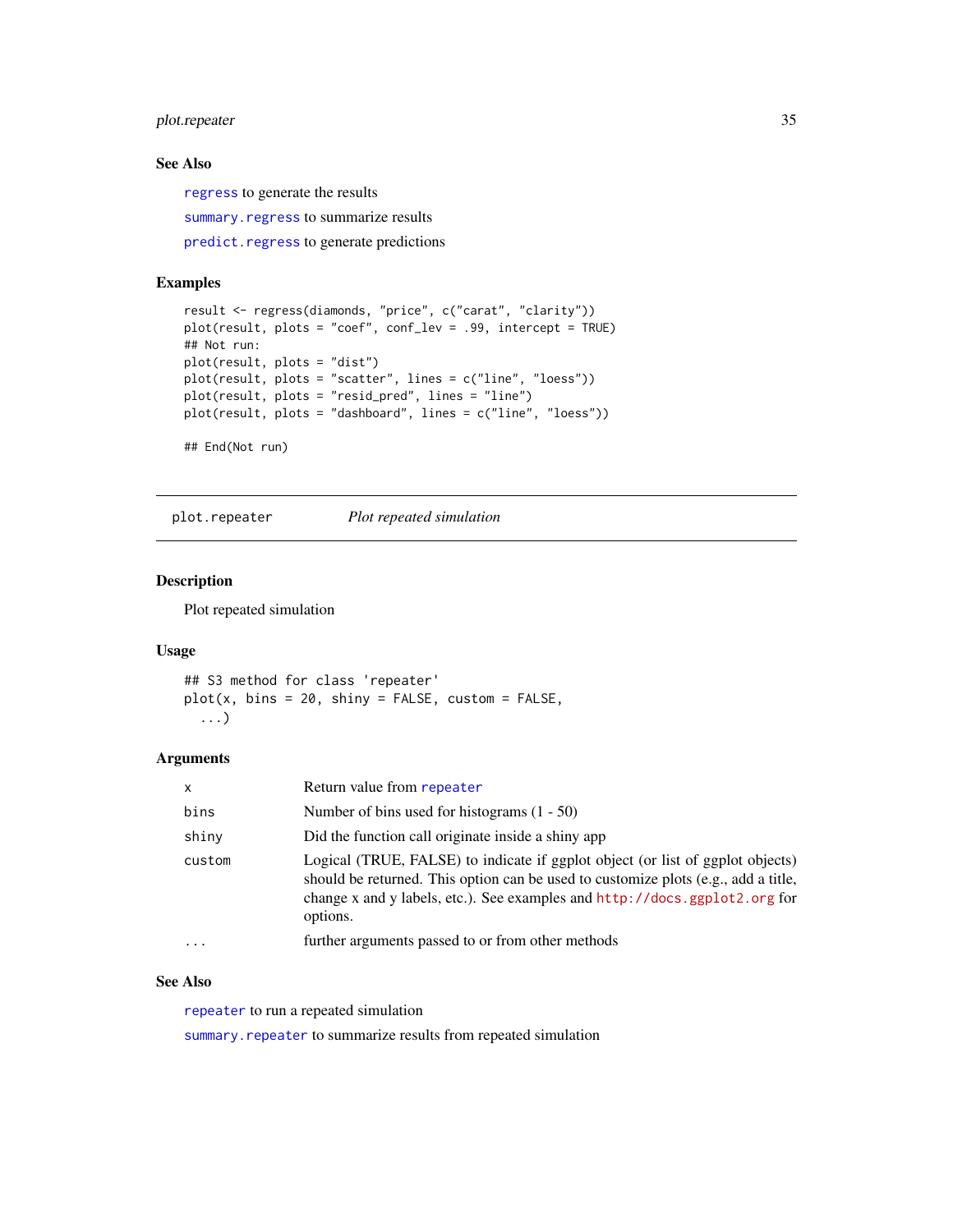<span id="page-35-0"></span>

Plot method for the simulater function

#### Usage

```
## S3 method for class 'simulater'
plot(x, bins = 20, ship = FALSE, custom = FALSE,...)
```
#### Arguments

| x      | Return value from simulater                                                                                                                                                                                                                                    |
|--------|----------------------------------------------------------------------------------------------------------------------------------------------------------------------------------------------------------------------------------------------------------------|
| bins   | Number of bins used for histograms $(1 - 50)$                                                                                                                                                                                                                  |
| shiny  | Did the function call originate inside a shiny app                                                                                                                                                                                                             |
| custom | Logical (TRUE, FALSE) to indicate if ggplot object (or list of ggplot objects)<br>should be returned. This option can be used to customize plots (e.g., add a title,<br>change x and y labels, etc.). See examples and http://docs.ggplot2.org for<br>options. |
| .      | further arguments passed to or from other methods                                                                                                                                                                                                              |

# Details

See <https://radiant-rstats.github.io/docs/model/simulater> for an example in Radiant

# See Also

[simulater](#page-55-1) to generate the result

[summary.simulater](#page-71-1) to summarize results

```
simdat <- simulater(
  const = "cost 3",norm = "demand 2000 1000",
  discrete = "price 5 \, 8 \, .3 \, .7",
  form = "profit = demand * (price - cost)",
  seed = 1234
\mathcal{L}plot(simdat, bins = 25)
```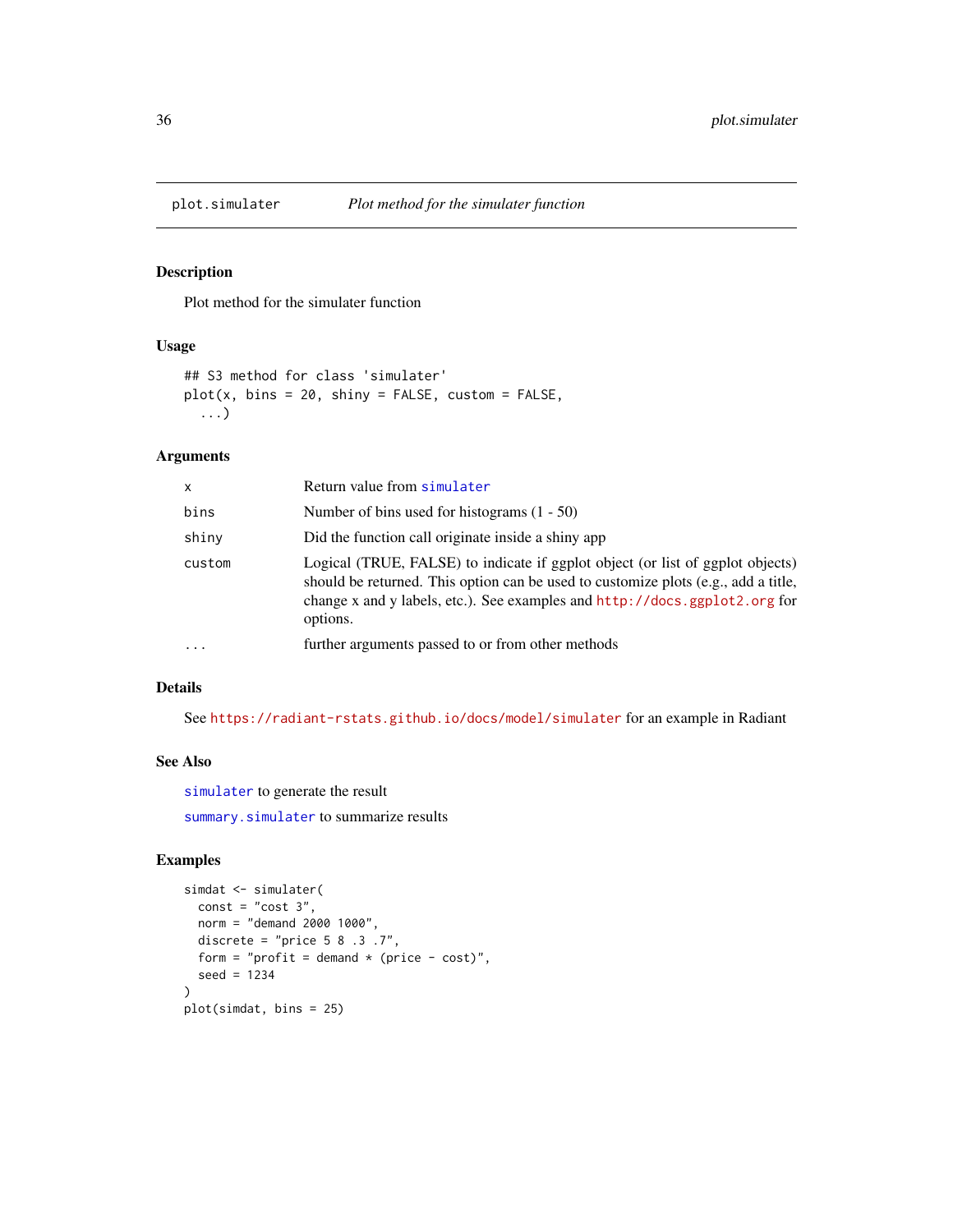<span id="page-36-0"></span>

Predict method for the crtree function

#### Usage

```
## S3 method for class 'crtree'
predict(object, pred_data = NULL, pred_cmd = "",
 conf\_lev = 0.95, se = FALSE, dec = 3, ...)
```
#### Arguments

| object            | Return value from crtree                                                                                                                                                                                                                                                                        |
|-------------------|-------------------------------------------------------------------------------------------------------------------------------------------------------------------------------------------------------------------------------------------------------------------------------------------------|
| pred_data         | Provide the data frame to generate predictions (e.g., titanic). The dataset must<br>contain all columns used in the estimation                                                                                                                                                                  |
| pred_cmd          | Generate predictions using a command. For example, 'pclass = $levels(pclass)'$<br>would produce predictions for the different levels of factor 'pclass'. To add<br>another variable, create a vector of prediction strings, (e.g., $c$ c) pclass = lev-<br>els(pclass)', 'age = seq(0,100,20)') |
| conf_lev          | Confidence level used to estimate confidence intervals (.95 is the default)                                                                                                                                                                                                                     |
| se                | Logical that indicates if prediction standard errors should be calculated (default<br>$=$ FALSE)                                                                                                                                                                                                |
| dec               | Number of decimals to show                                                                                                                                                                                                                                                                      |
| $\cdot\cdot\cdot$ | further arguments passed to or from other methods                                                                                                                                                                                                                                               |

#### Details

See <https://radiant-rstats.github.io/docs/model/crtree.html> for an example in Radiant

#### See Also

[crtree](#page-7-0) to generate the result

[summary.crtree](#page-63-0) to summarize results

## Examples

```
result <- crtree(titanic, "survived", c("pclass", "sex"), lev = "Yes")
predict(result, pred_cmd = "pclass = levels(pclass)")
result <- crtree(titanic, "survived", "pclass", lev = "Yes")
predict(result, pred_data = titanic) %>% head()
```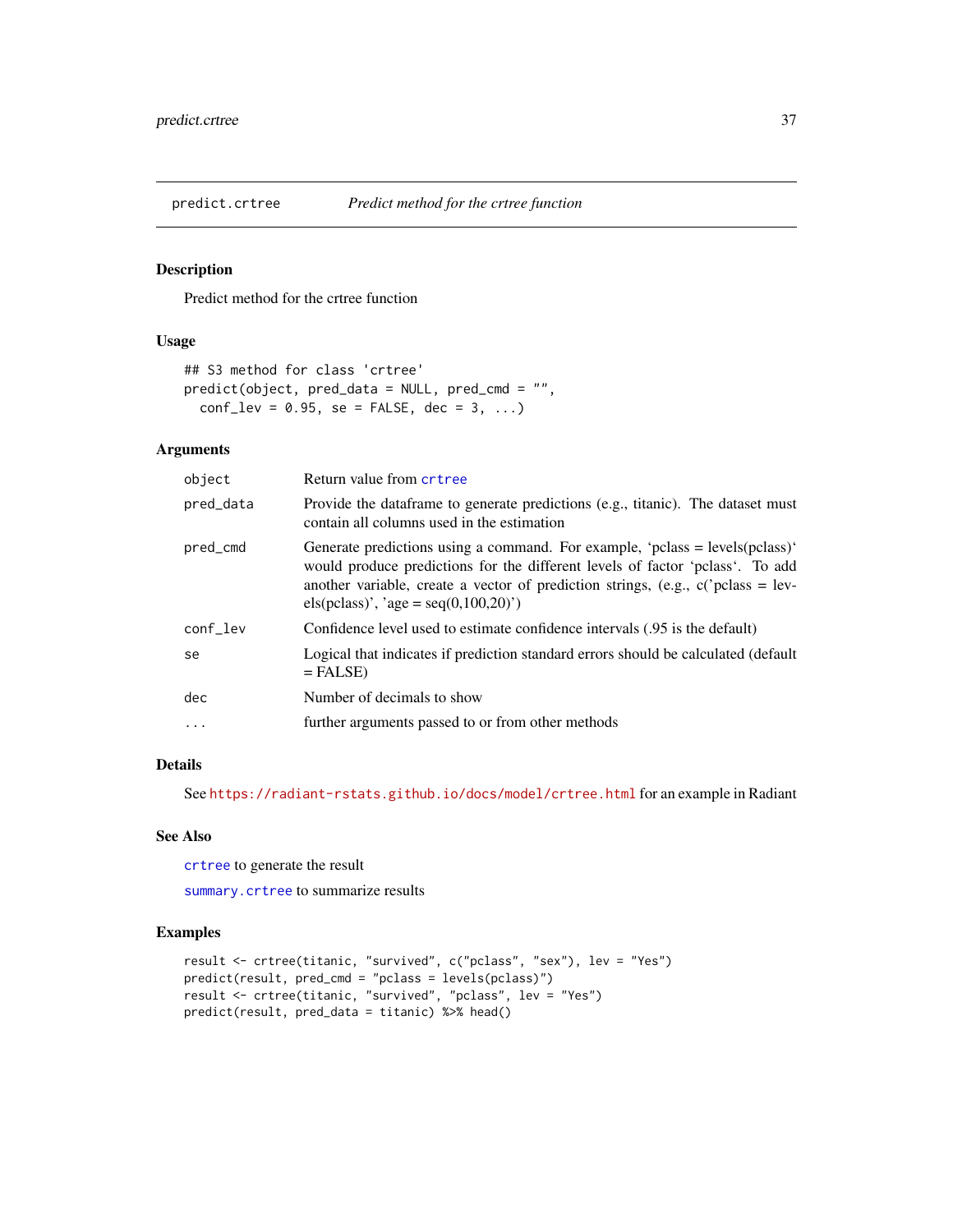<span id="page-37-0"></span>predict.logistic *Predict method for the logistic function*

## Description

Predict method for the logistic function

# Usage

```
## S3 method for class 'logistic'
predict(object, pred_data = NULL, pred_cmd = "",
  conf\_lev = 0.95, se = TRUE, interval = "confidence", dec = 3,
  ...)
```
# Arguments

| object    | Return value from logistic                                                                                                                                                                                                                                                                      |
|-----------|-------------------------------------------------------------------------------------------------------------------------------------------------------------------------------------------------------------------------------------------------------------------------------------------------|
| pred_data | Provide the dataframe to generate predictions (e.g., titanic). The dataset must<br>contain all columns used in the estimation                                                                                                                                                                   |
| pred_cmd  | Generate predictions using a command. For example, 'pclass = $levels(pclass)'$<br>would produce predictions for the different levels of factor 'pclass'. To add<br>another variable, create a vector of prediction strings, (e.g., $c$ c) pclass = lev-<br>els(pclass)', 'age = seq(0,100,20)') |
| conf_lev  | Confidence level used to estimate confidence intervals (.95 is the default)                                                                                                                                                                                                                     |
| se        | Logical that indicates if prediction standard errors should be calculated (default<br>$=$ FALSE)                                                                                                                                                                                                |
| interval  | Type of interval calculation ("confidence" or "none"). Set to "none" if se is<br><b>FALSE</b>                                                                                                                                                                                                   |
| dec       | Number of decimals to show                                                                                                                                                                                                                                                                      |
| $\cdots$  | further arguments passed to or from other methods                                                                                                                                                                                                                                               |
|           |                                                                                                                                                                                                                                                                                                 |

# Details

See <https://radiant-rstats.github.io/docs/model/logistic.html> for an example in Radiant

#### See Also

[logistic](#page-17-0) to generate the result

[summary.logistic](#page-67-0) to summarize results

[plot.logistic](#page-27-0) to plot results

[plot.model.predict](#page-29-0) to plot prediction output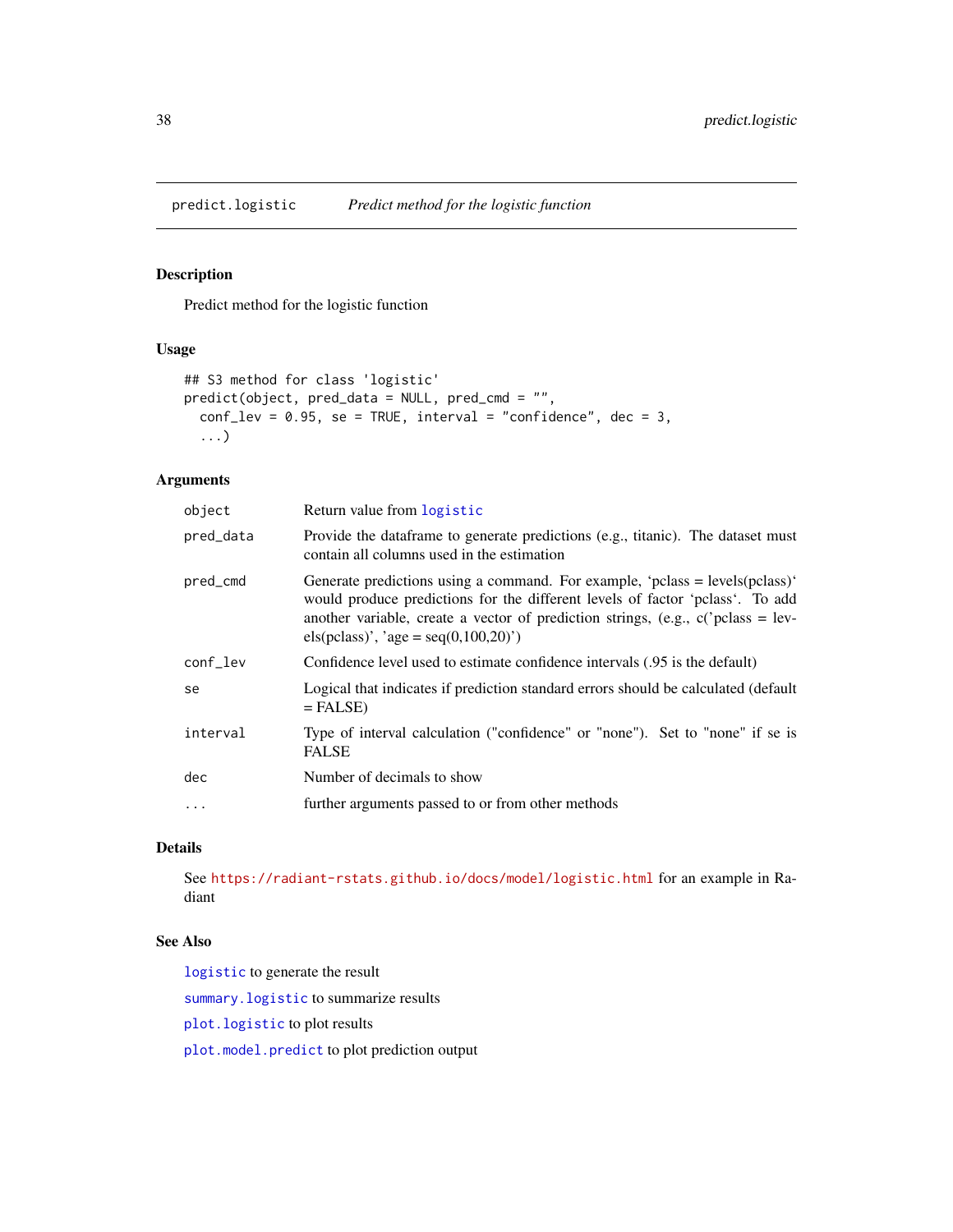#### predict.nb 39

#### Examples

```
result <- logistic(titanic, "survived", c("pclass", "sex"), lev = "Yes")
  predict(result, pred_cmd = "pclass = levels(pclass)")
logistic(titanic, "survived", c("pclass", "sex"), lev = "Yes") %>%
  predict(pred_cmd = "sex = c('male','female')")
logistic(titanic, "survived", c("pclass", "sex"), lev = "Yes") %>%
  predict(pred_data = titanic)
```
<span id="page-38-0"></span>

predict.nb *Predict method for the nb function*

# Description

Predict method for the nb function

# Usage

```
## S3 method for class 'nb'
predict(object, pred_data = NULL, pred_cmd = "",
 pred_names = ", dec = 3, ...)
```
#### Arguments

| object     | Return value from nb                                                                                                                                                                                                                                                                          |
|------------|-----------------------------------------------------------------------------------------------------------------------------------------------------------------------------------------------------------------------------------------------------------------------------------------------|
| pred_data  | Provide the dataframe to generate predictions (e.g., titanic). The dataset must<br>contain all columns used in the estimation                                                                                                                                                                 |
| pred_cmd   | Generate predictions using a command. For example, 'pclass = $levels(pclass)'$<br>would produce predictions for the different levels of factor 'pclass'. To add<br>another variable, create a vector of prediction strings, (e.g., $c$ ) class = lev-<br>els(pclass)', 'age = seq(0,100,20)') |
| pred_names | Names for the predictions to be stored. If one name is provided, only the first<br>column of predictions is stored. If empty, the level in the response variable of<br>the nb model will be used                                                                                              |
| dec        | Number of decimals to show                                                                                                                                                                                                                                                                    |
| $\cdots$   | further arguments passed to or from other methods                                                                                                                                                                                                                                             |

# Details

See <https://radiant-rstats.github.io/docs/model/nb.html> for an example in Radiant

#### See Also

[nb](#page-20-0) to generate the result

[summary.nb](#page-68-0) to summarize results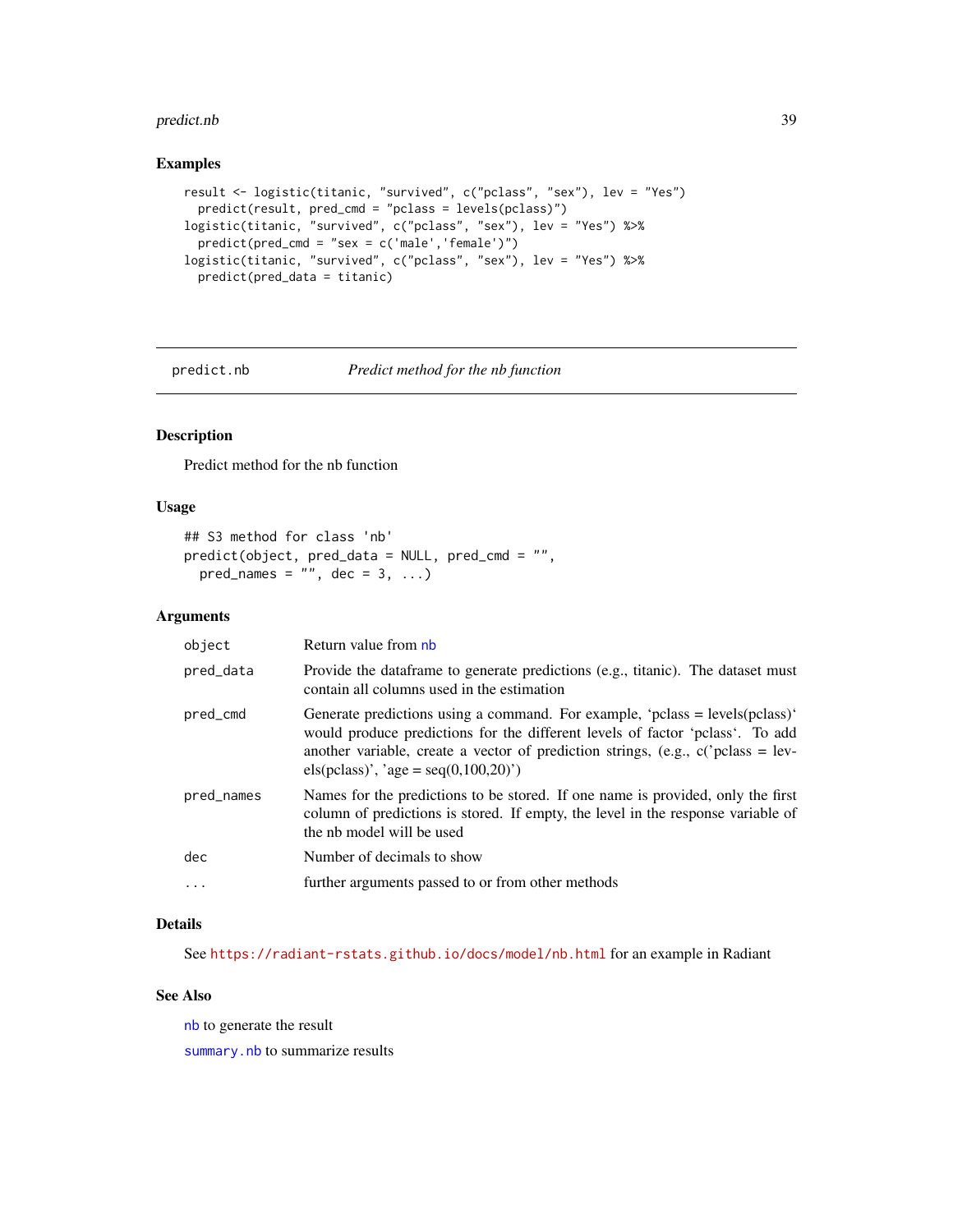#### Examples

```
result <- nb(titanic, "survived", c("pclass", "sex", "age"))
predict(result, pred_data = titanic)
predict(result, pred_data = titanic, pred_names = c("Yes", "No"))
predict(result, pred_cmd = "pclass = levels(pclass)")
result <- nb(titanic, "pclass", c("survived", "sex", "age"))
predict(result, pred_data = titanic)
predict(result, pred_data = titanic, pred_names = c("1st", "2nd", "3rd"))
predict(result, pred_data = titanic, pred_names = "")
```
<span id="page-39-0"></span>predict.nn *Predict method for the nn function*

# Description

Predict method for the nn function

#### Usage

```
## S3 method for class 'nn'
predict(object, pred_data = NULL, pred_cmd = "",
  dec = 3, \ldots)
```
# Arguments

| object    | Return value from nn                                                                                                                                                                                                                                                                          |
|-----------|-----------------------------------------------------------------------------------------------------------------------------------------------------------------------------------------------------------------------------------------------------------------------------------------------|
| pred_data | Provide the data frame to generate predictions (e.g., diamonds). The dataset must<br>contain all columns used in the estimation                                                                                                                                                               |
| pred_cmd  | Generate predictions using a command. For example, 'pclass = $levels(pclass)'$<br>would produce predictions for the different levels of factor 'pclass'. To add<br>another variable, create a vector of prediction strings, (e.g., $c$ ) class = lev-<br>els(pclass)', 'age = seq(0,100,20)') |
| dec       | Number of decimals to show                                                                                                                                                                                                                                                                    |
|           | further arguments passed to or from other methods                                                                                                                                                                                                                                             |

#### Details

See <https://radiant-rstats.github.io/docs/model/nn.html> for an example in Radiant

#### See Also

[nn](#page-21-0) to generate the result

[summary.nn](#page-68-1) to summarize results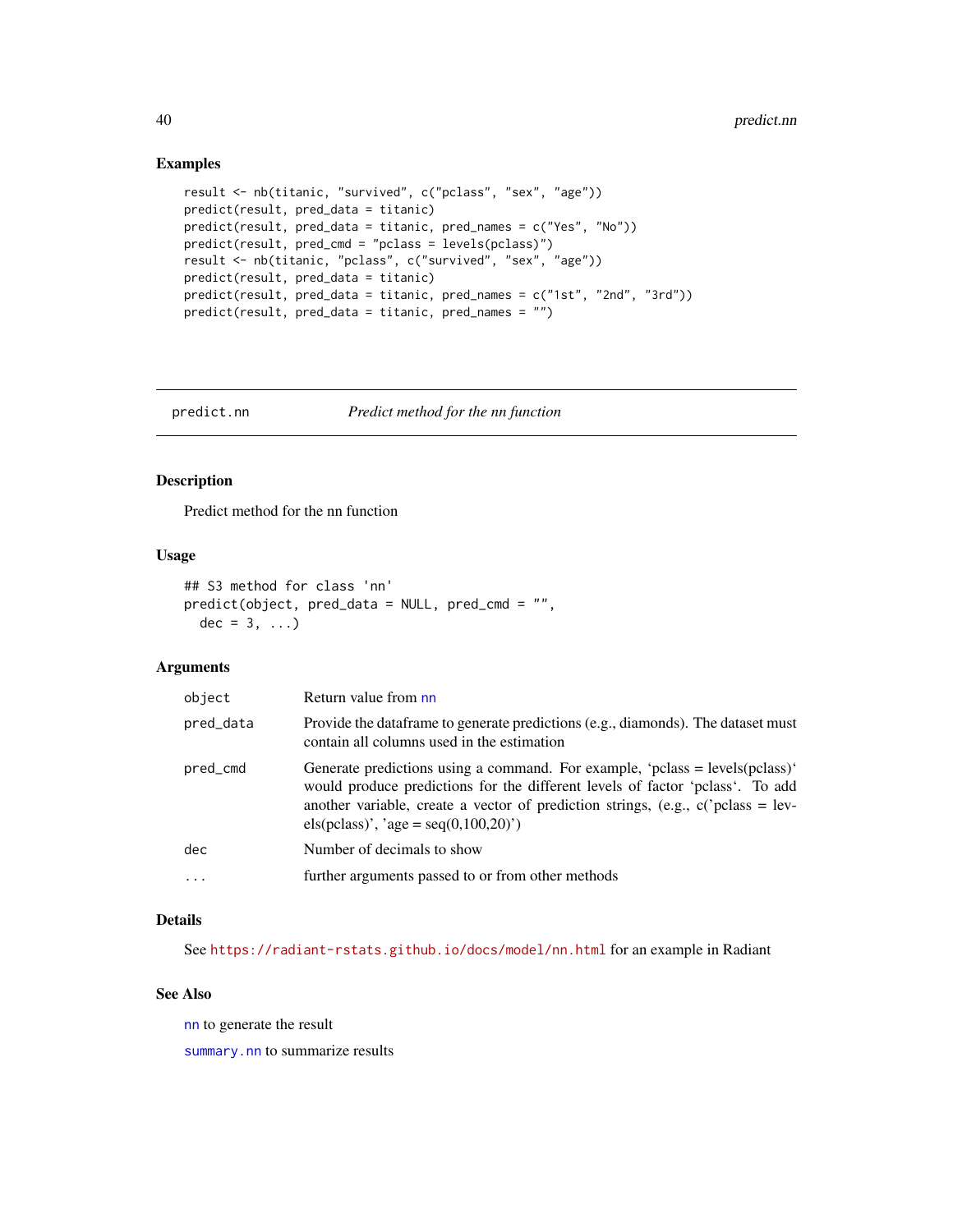# predict.regress 41

#### Examples

```
result <- nn(titanic, "survived", c("pclass", "sex"), lev = "Yes")
predict(result, pred_cmd = "pclass = levels(pclass)")
result <- nn(diamonds, "price", "carat:color", type = "regression")
predict(result, pred\_cmd = "carat = 1:3")predict(result, pred_data = diamonds) %>% head()
```
<span id="page-40-0"></span>predict.regress *Predict method for the regress function*

#### Description

Predict method for the regress function

#### Usage

```
## S3 method for class 'regress'
predict(object, pred_data = NULL, pred_cmd = "",
  conf\_lev = 0.95, se = TRUE, interval = "confidence", dec = 3,
  ...)
```
#### Arguments

| object     | Return value from regress                                                                                                       |
|------------|---------------------------------------------------------------------------------------------------------------------------------|
| pred_data  | Provide the data frame to generate predictions (e.g., diamonds). The dataset must<br>contain all columns used in the estimation |
| pred_cmd   | Command used to generate data for prediction                                                                                    |
| conf_lev   | Confidence level used to estimate confidence intervals (.95 is the default)                                                     |
| se         | Logical that indicates if prediction standard errors should be calculated (default<br>$=$ FALSE)                                |
| interval   | Type of interval calculation ("confidence" or "prediction"). Set to "none" if se is<br><b>FALSE</b>                             |
| dec        | Number of decimals to show                                                                                                      |
| $\ddots$ . | further arguments passed to or from other methods                                                                               |

#### Details

See <https://radiant-rstats.github.io/docs/model/regress.html> for an example in Radiant

#### See Also

[regress](#page-48-0) to generate the result

[summary.regress](#page-69-0) to summarize results

[plot.regress](#page-33-0) to plot results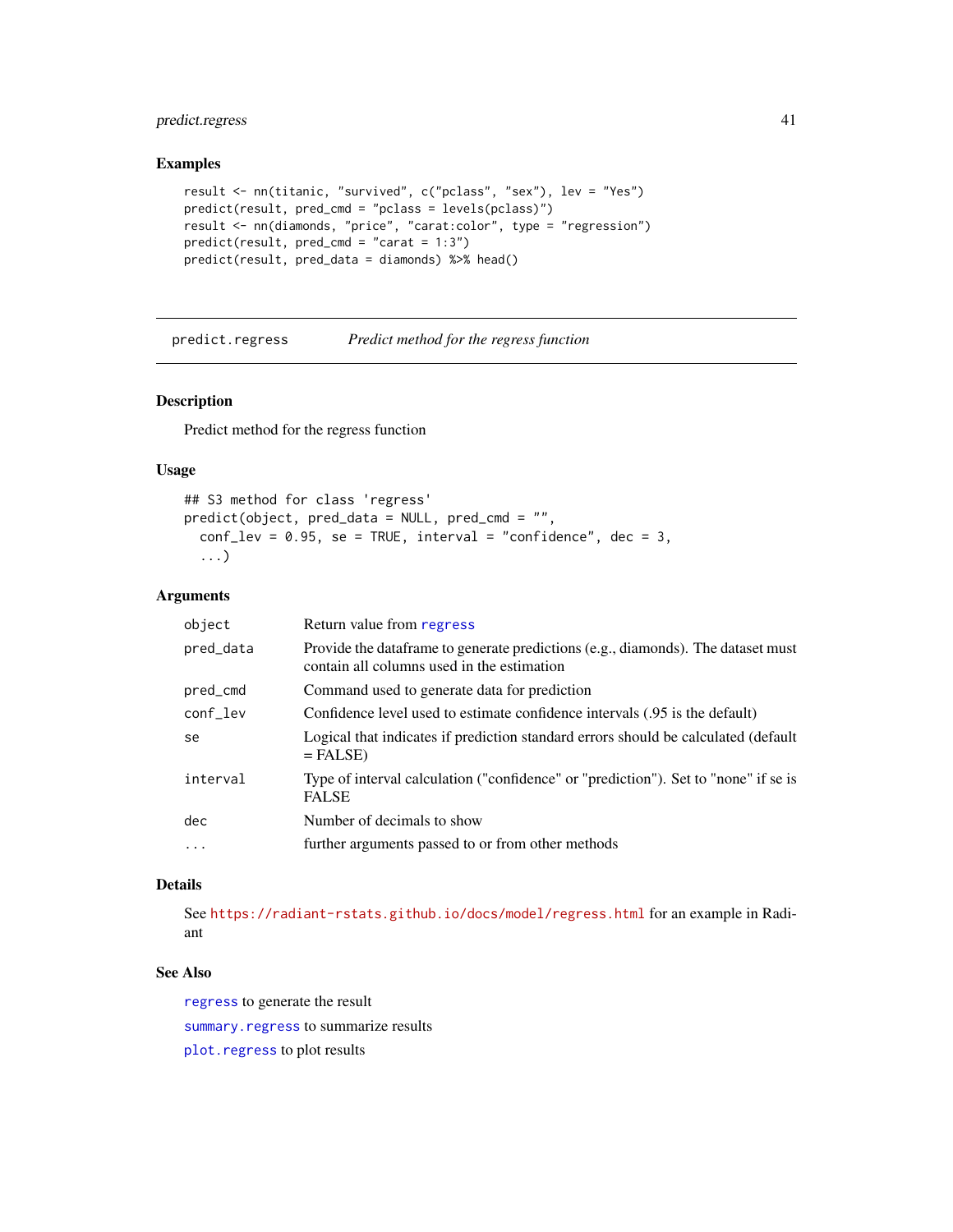# Examples

```
result <- regress(diamonds, "price", c("carat", "clarity"))
predict(result, pred_cmd = "carat = 1:10")
predict(result, pred_cmd = "clarity = levels(clarity)")
result <- regress(diamonds, "price", c("carat", "clarity"), int = "carat:clarity")
predict(result, pred_data = diamonds) %>% head()
```
predict\_model *Predict method for model functions*

# Description

Predict method for model functions

#### Usage

```
predict_model(object, pfun, mclass, pred_data = NULL, pred_cmd = "",
  conf\_lev = 0.95, se = FALSE, dec = 3, ...)
```
#### Arguments

| object    | Return value from regress                                                                        |
|-----------|--------------------------------------------------------------------------------------------------|
| pfun      | Function to use for prediction                                                                   |
| mclass    | Model class to attach                                                                            |
| pred_data | Dataset to use for prediction                                                                    |
| pred_cmd  | Command used to generate data for prediction (e.g., $'$ carat = 1:10')                           |
| conf_lev  | Confidence level used to estimate confidence intervals (.95 is the default)                      |
| se        | Logical that indicates if prediction standard errors should be calculated (default<br>$=$ FALSE) |
| dec       | Number of decimals to show                                                                       |
| $\cdot$   | further arguments passed to or from other methods                                                |

# Details

See <https://radiant-rstats.github.io/docs/model/regress.html> for an example in Radiant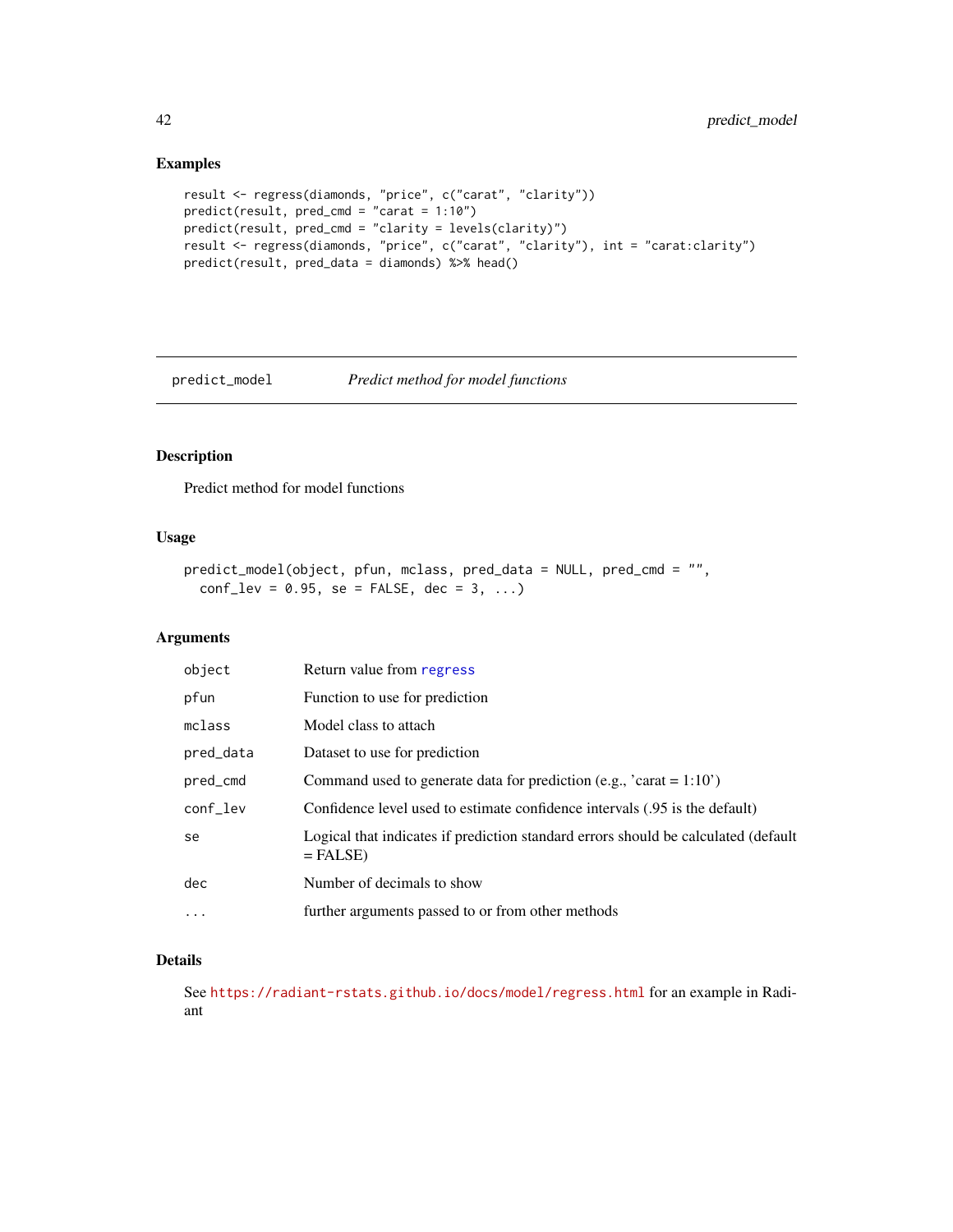Print method for predict.crtree

#### Usage

## S3 method for class 'crtree.predict'  $print(x, ..., n = 10)$ 

# Arguments

|                         | Return value from prediction method                                       |
|-------------------------|---------------------------------------------------------------------------|
| $\cdot$ $\cdot$ $\cdot$ | further arguments passed to or from other methods                         |
| n                       | Number of lines of prediction results to print. Use -1 to print all lines |

print.logistic.predict

*Print method for logistic.predict*

# Description

Print method for logistic.predict

#### Usage

```
## S3 method for class 'logistic.predict'
print(x, ..., n = 10)
```

|                         | Return value from prediction method                                       |
|-------------------------|---------------------------------------------------------------------------|
| $\cdot$ $\cdot$ $\cdot$ | further arguments passed to or from other methods                         |
| n                       | Number of lines of prediction results to print. Use -1 to print all lines |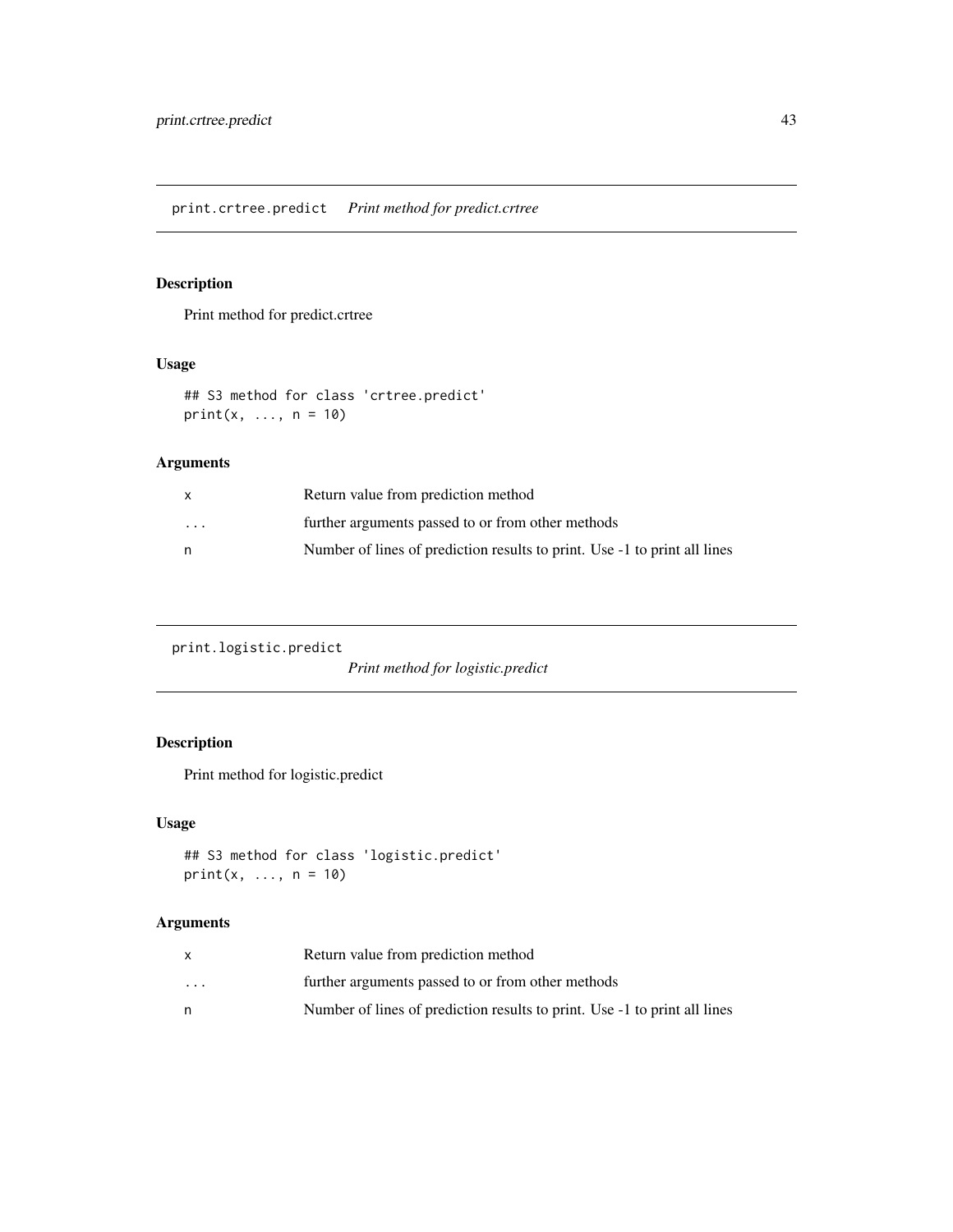print.nb.predict *Print method for predict.nb*

# Description

Print method for predict.nb

# Usage

## S3 method for class 'nb.predict'  $print(x, ..., n = 10)$ 

# Arguments

| X                       | Return value from prediction method                                       |
|-------------------------|---------------------------------------------------------------------------|
| $\cdot$ $\cdot$ $\cdot$ | further arguments passed to or from other methods                         |
| n                       | Number of lines of prediction results to print. Use -1 to print all lines |

print.nn.predict *Print method for predict.nn*

# Description

Print method for predict.nn

# Usage

```
## S3 method for class 'nn.predict'
print(x, ..., n = 10)
```

|                         | Return value from prediction method                                       |
|-------------------------|---------------------------------------------------------------------------|
| $\cdot$ $\cdot$ $\cdot$ | further arguments passed to or from other methods                         |
|                         | Number of lines of prediction results to print. Use -1 to print all lines |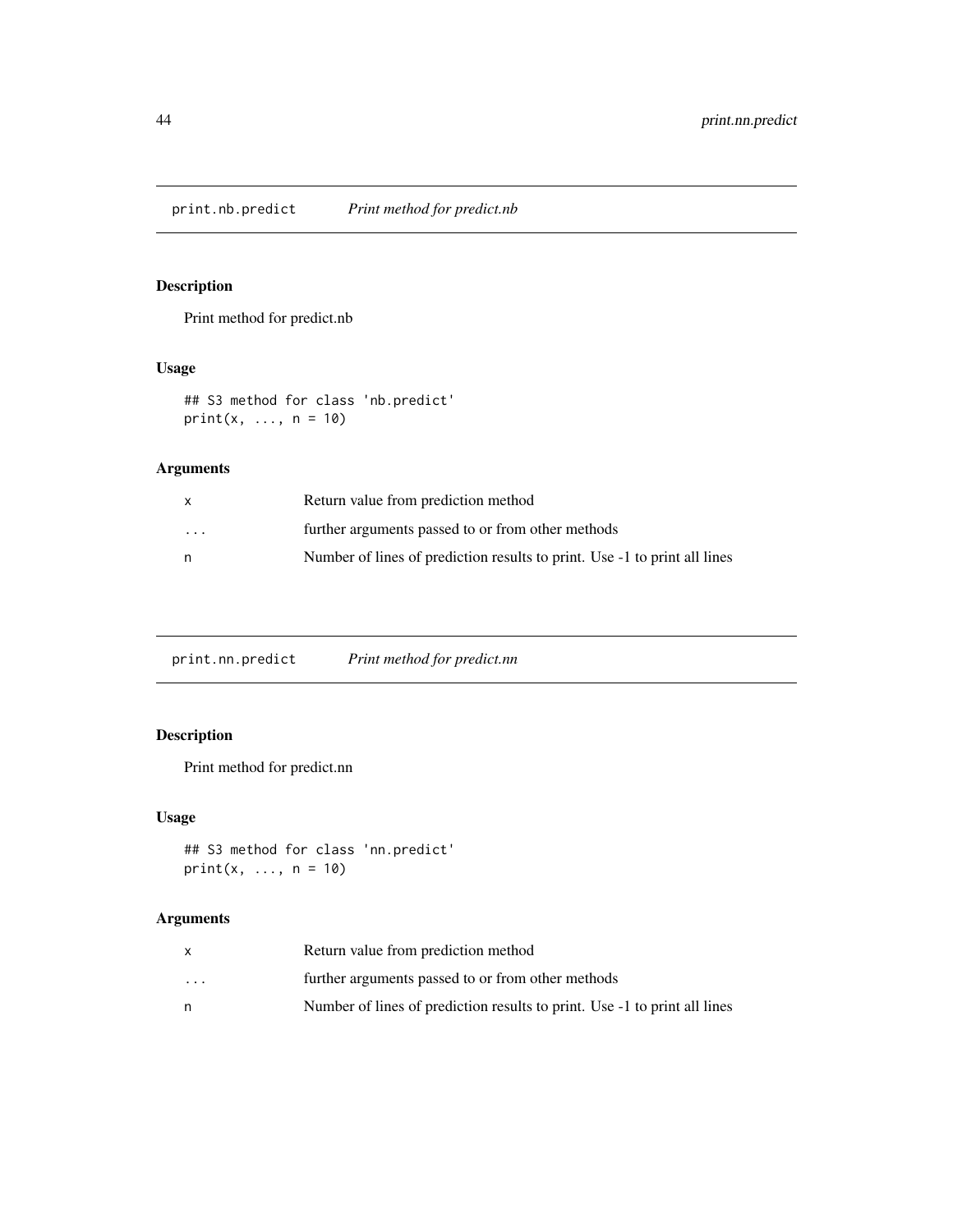print.regress.predict *Print method for predict.regress*

# Description

Print method for predict.regress

# Usage

## S3 method for class 'regress.predict'  $print(x, ..., n = 10)$ 

# Arguments

| X        | Return value from prediction method                                       |
|----------|---------------------------------------------------------------------------|
| $\cdots$ | further arguments passed to or from other methods                         |
| n        | Number of lines of prediction results to print. Use -1 to print all lines |

print\_predict\_model *Print method for the model prediction*

# Description

Print method for the model prediction

#### Usage

```
print\_predict\_model(x, ..., n = 10, header = "")
```

|           | Return value from prediction method                                       |
|-----------|---------------------------------------------------------------------------|
| $\ddotsc$ | further arguments passed to or from other methods                         |
| n         | Number of lines of prediction results to print. Use -1 to print all lines |
| header    | Header line                                                               |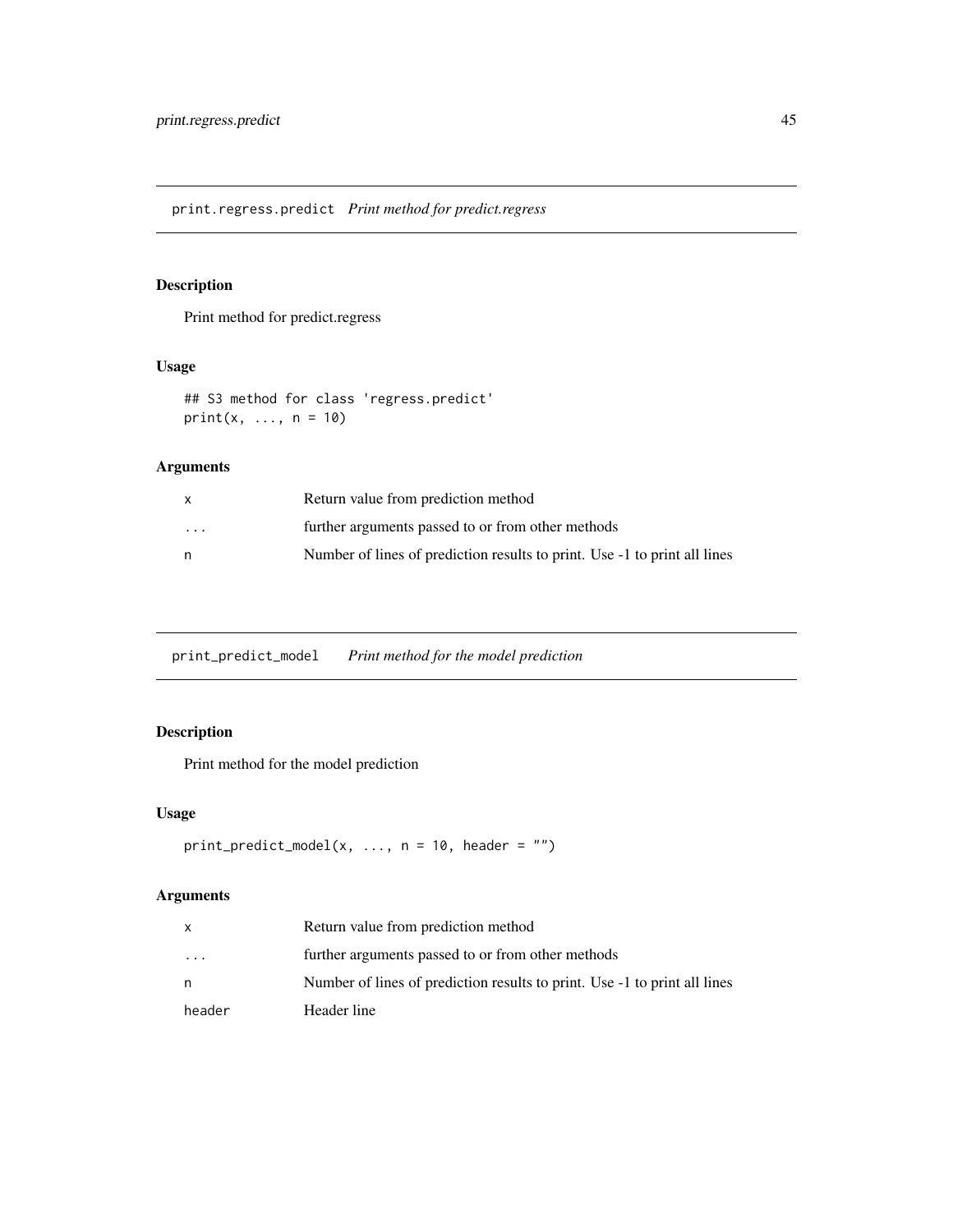Calculate Profit based on cost:margin ratio

# Usage

profit(pred, rvar, lev, cost = 1, margin = 2)

# Arguments

| pred   | Prediction or predictor                                                                                                                                                             |
|--------|-------------------------------------------------------------------------------------------------------------------------------------------------------------------------------------|
| rvar   | Response variable                                                                                                                                                                   |
| lev    | The level in the response variable defined as success                                                                                                                               |
| cost   | Cost per treatment (e.g., mailing costs)                                                                                                                                            |
| margin | Margin, or benefit, per 'success' (e.g., customer purchase). A cost: margin ratio<br>of 1:2 implies the cost of False Positive are equivalent to the benefits of a True<br>Positive |

#### Value

profit

# Examples

```
profit(runif(20000), dvd$buy, "yes", cost = 1, margin = 2)
profit(ifelse(dvd$buy == "yes", 1, 0), dvd$buy, "yes", cost = 1, margin = 20)
profit(ifelse(dvd$buy == "yes", 1, 0), dvd$buy)
```
radiant.model *radiant.model*

# Description

radiant.model

Launch radiant.model in the default browser

#### Usage

radiant.model(state, ...)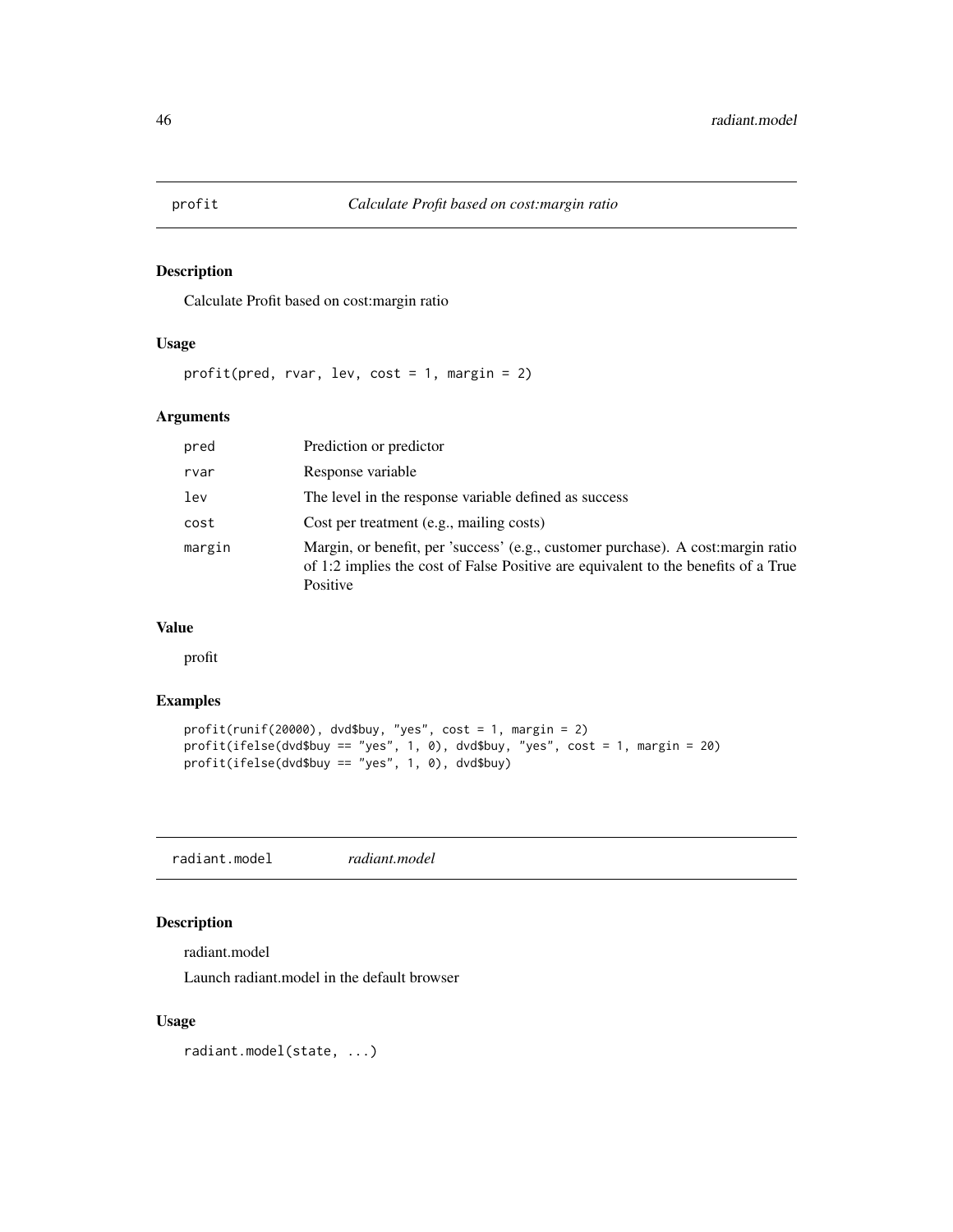#### Arguments

| state | Path to state file to load                                          |
|-------|---------------------------------------------------------------------|
| .     | additional arguments to pass to shiny::runApp (e.g, port = $8080$ ) |

#### Details

See <https://radiant-rstats.github.io/docs> for documentation and tutorials

#### Examples

## Not run: radiant.model()

## End(Not run)

radiant.model-deprecated

*Deprecated function(s) in the radiant.model package*

# Description

These functions are provided for compatibility with previous versions of radiant. They will eventually be removed.

#### Usage

ann(...)

#### Arguments

... Parameters to be passed to the updated functions

# Details

ann is now a synonym for [nn](#page-21-0) scaledf is now a synonym for [scale\\_df](#page-52-0)

radiant.model\_viewer *Launch radiant.model in the Rstudio viewer*

# Description

Launch radiant.model in the Rstudio viewer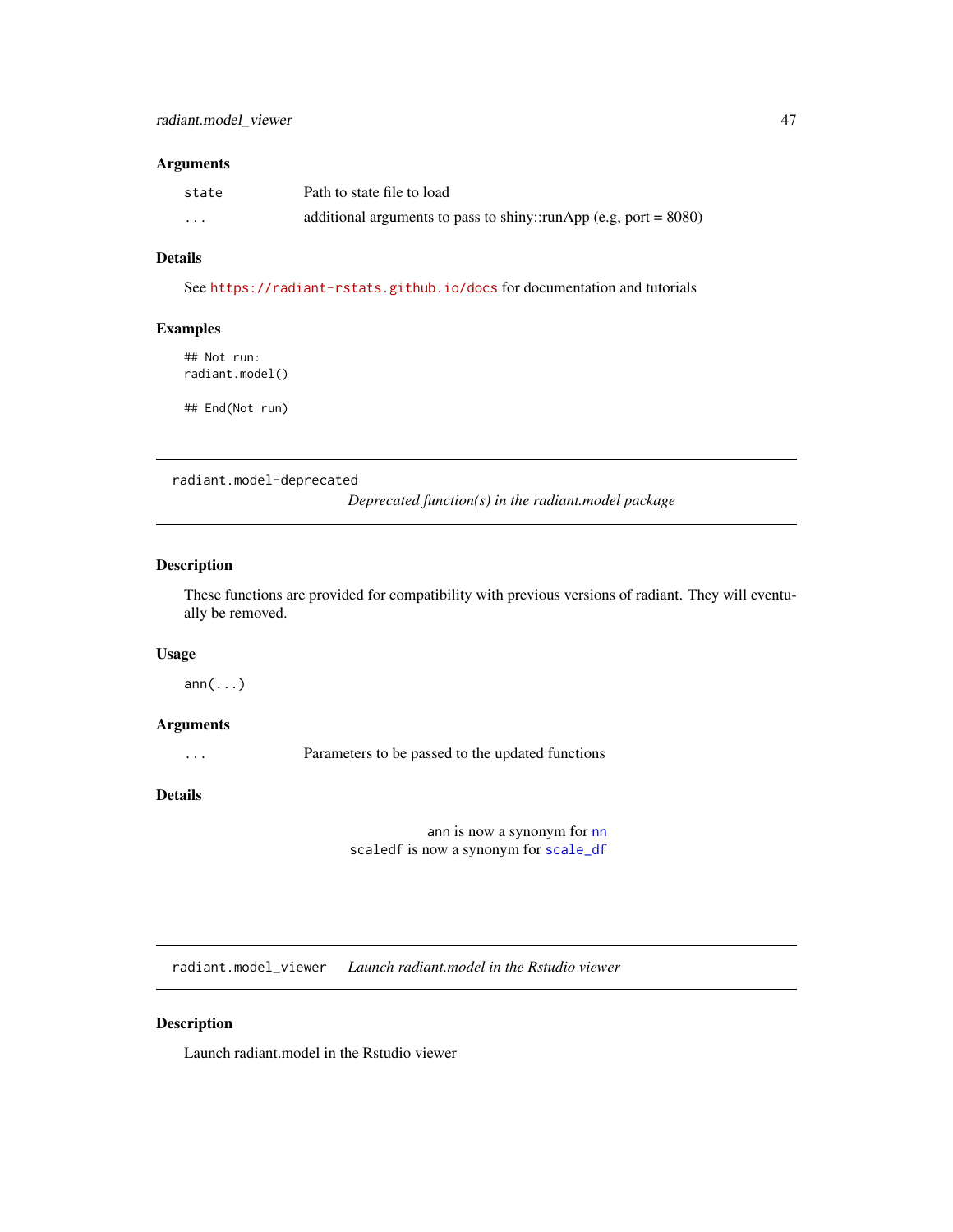#### Usage

```
radiant.model_viewer(state, ...)
```
# Arguments

| state    | Path to state file to load                                          |
|----------|---------------------------------------------------------------------|
| $\cdots$ | additional arguments to pass to shiny::runApp (e.g, port = $8080$ ) |

# Details

See <https://radiant-rstats.github.io/docs> for documentation and tutorials

#### Examples

```
## Not run:
radiant.model_viewer()
```
## End(Not run)

radiant.model\_window *Launch radiant.model in an Rstudio window*

# Description

Launch radiant.model in an Rstudio window

# Usage

```
radiant.model_window(state, ...)
```
#### Arguments

| state | Path to state file to load                                          |
|-------|---------------------------------------------------------------------|
| .     | additional arguments to pass to shiny::runApp (e.g, port = $8080$ ) |

# Details

See <https://radiant-rstats.github.io/docs> for documentation and tutorials

# Examples

```
## Not run:
radiant.model_window()
```
## End(Not run)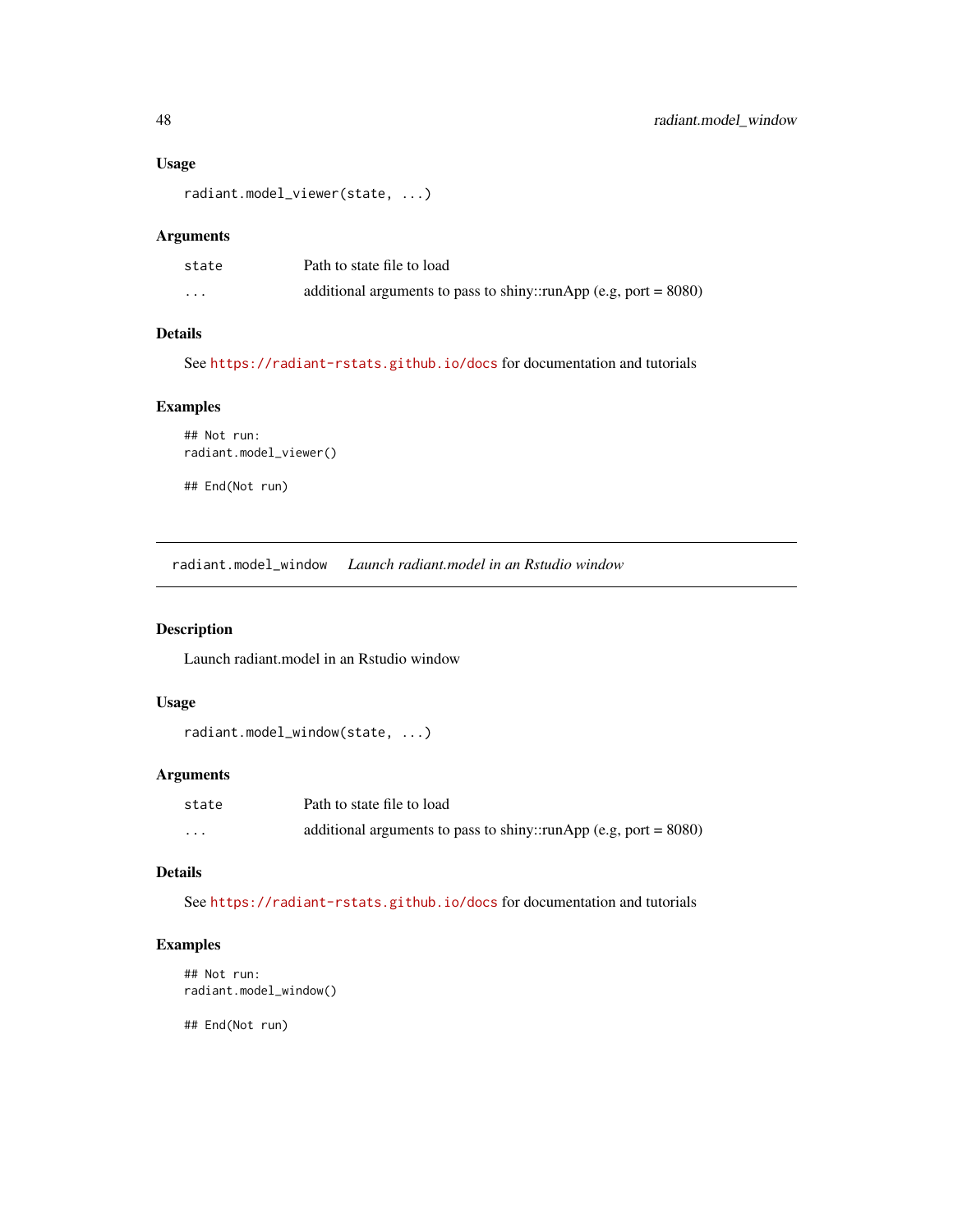ratings *Movie ratings*

# Description

Movie ratings

# Usage

data(ratings)

# Format

A data frame with 110 rows and 4 variables

#### Details

Use collaborative filtering to create recommendations based on ratings from existing users. Description provided in attr(ratings, "description")

<span id="page-48-0"></span>regress *Linear regression using OLS*

# Description

Linear regression using OLS

# Usage

```
regress(dataset, rvar, evar, int = "", check = "", data_filter = "")
```

| dataset     | Dataset                                                                                                                                                                                                                                                             |
|-------------|---------------------------------------------------------------------------------------------------------------------------------------------------------------------------------------------------------------------------------------------------------------------|
| rvar        | The response variable in the regression                                                                                                                                                                                                                             |
| evar        | Explanatory variables in the regression                                                                                                                                                                                                                             |
| int         | Interaction terms to include in the model                                                                                                                                                                                                                           |
| check       | Use "standardize" to see standardized coefficient estimates. Use "stepwise-<br>backward" (or "stepwise-forward", or "stepwise-both") to apply step-wise selec-<br>tion of variables in estimation. Add "robust" for robust estimation of standard<br>errors $(HC1)$ |
| data_filter | Expression entered in, e.g., Data $>$ View to filter the dataset in Radiant. The<br>expression should be a string (e.g., "price $> 10000$ ")                                                                                                                        |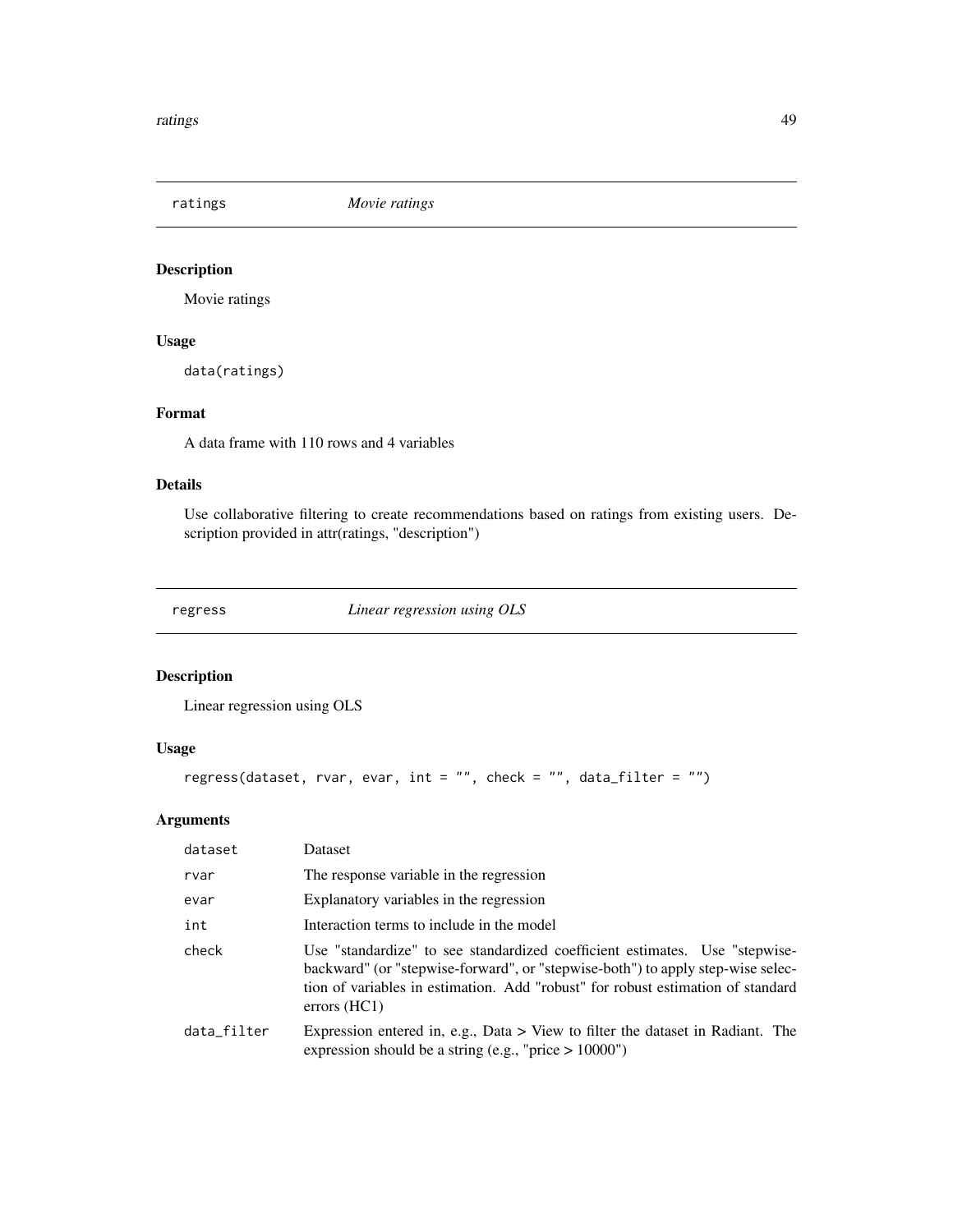# Details

See <https://radiant-rstats.github.io/docs/model/regress.html> for an example in Radiant

#### Value

A list of all variables variables used in the regress function as an object of class regress

# See Also

[summary.regress](#page-69-0) to summarize results

[plot.regress](#page-33-0) to plot results

[predict.regress](#page-40-0) to generate predictions

# Examples

```
regress(diamonds, "price", c("carat", "clarity"), check = "standardize") %>% summary()
regress(diamonds, "price", c("carat", "clarity")) %>% str()
```
render.DiagrammeR *Method to render DiagrammeR plots*

#### Description

Method to render DiagrammeR plots

#### Usage

## S3 method for class 'DiagrammeR' render(object, ...)

| object   | DiagrammeR plot      |
|----------|----------------------|
| $\cdots$ | Additional arguments |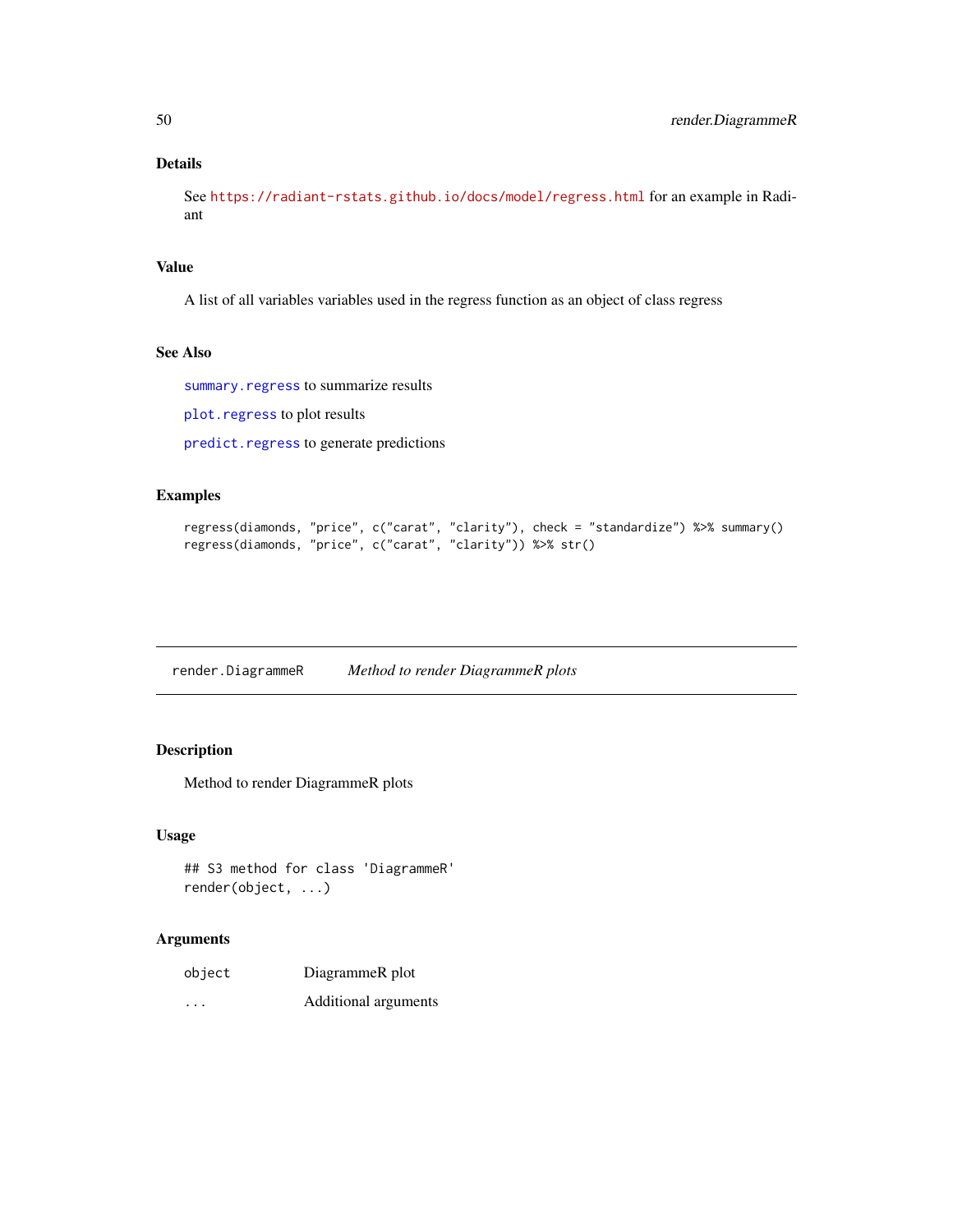<span id="page-50-0"></span>

Repeated simulation

#### Usage

```
repeater(dataset, nr = 12, vars = "", grid = "", sum_vars = "",
 byvar = "sim", fun = "sum", form = "", seed = NULL, name = "")
```
#### Arguments

| dataset  | Return value from the simulater function                            |
|----------|---------------------------------------------------------------------|
| nr       | Number times to repeat the simulation                               |
| vars     | Variables to use in repeated simulation                             |
| grid     | Character vector of expressions to use in grid search for constants |
| sum_vars | (Numeric) variables to summaries                                    |
| byvar    | Variable(s) to group data by before summarizing                     |
| fun      | Functions to use for summarizing                                    |
| form     | A character vector with the formula to apply to the summarized data |
| seed     | Seed for the repeated simulation                                    |
| name     | Deprecated argument                                                 |

#### See Also

summary. repeater to summarize results from repeated simulation [plot.repeater](#page-34-0) to plot results from repeated simulation

# Examples

```
simdat <- simulater(
 const = c("var-cost 5", "fixed-cost 1000"),norm = "E 0 100;",discrete = "price 6 8 .3 .7;",
 form = c("demand = 1000 - 50*price + E",
   "profit = demand*(price-var_cost) - fixed_cost",
    "profit\_small = profit < 100"),
 seed = 1234
)
repdat <- repeater(
```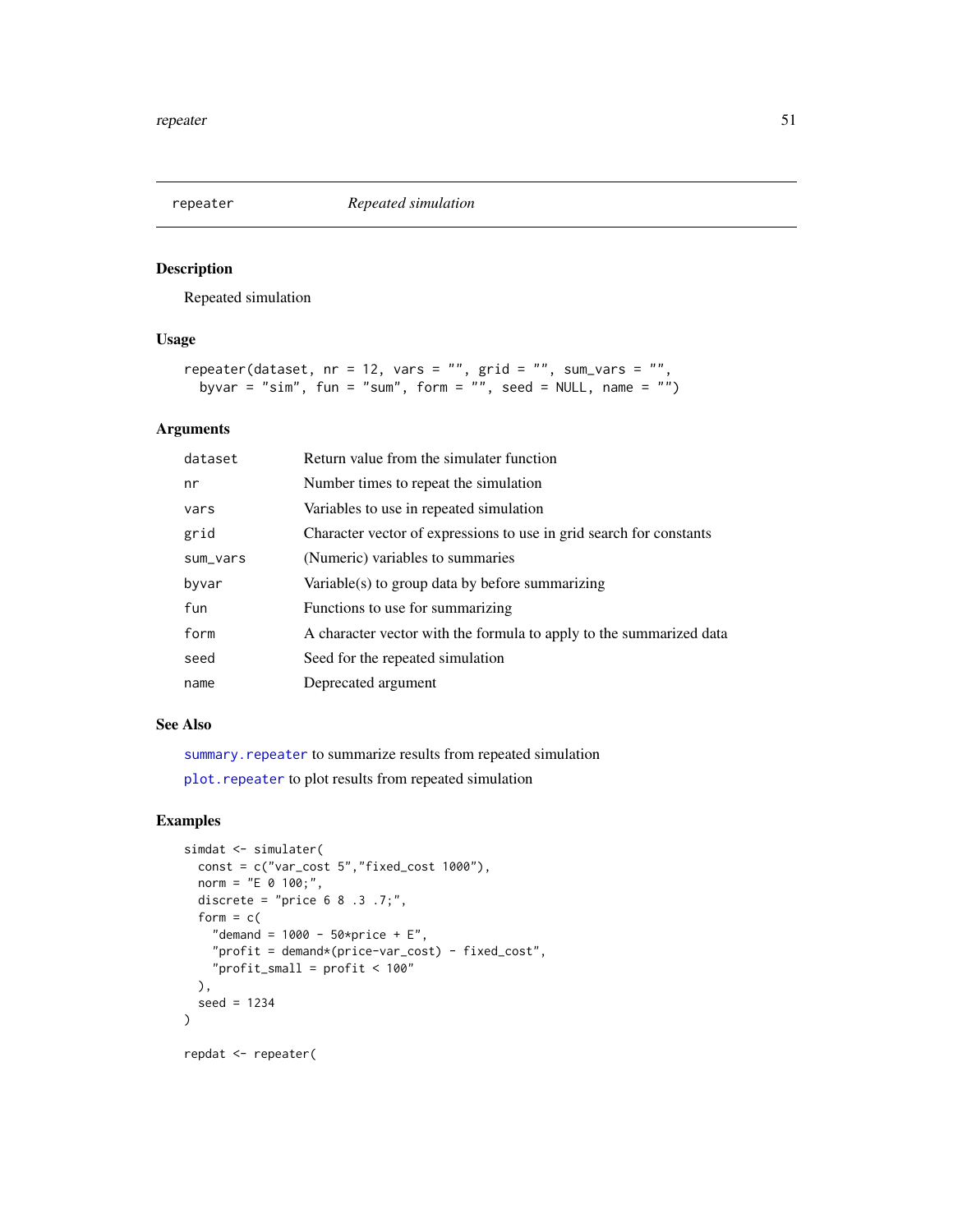```
simdat,
 nr = 12,
 vars = c("E", "price"),sum_vars = "profit",
 byvar = "sim",form = "profit_365 = profit < 36500",
  seed = 1234,
\mathcal{L}head(repdat)
summary(repdat)
plot(repdat)
```
# RMSE *Root Mean Squared Error*

# Description

Root Mean Squared Error

# Usage

RMSE(pred, rvar)

# Arguments

| pred | Prediction (vector) |
|------|---------------------|
| rvar | Response (vector)   |

# Value

Root Mean Squared Error

|  | R-squared | Rsq |
|--|-----------|-----|
|--|-----------|-----|

# Description

R-squared

# Usage

Rsq(pred, rvar)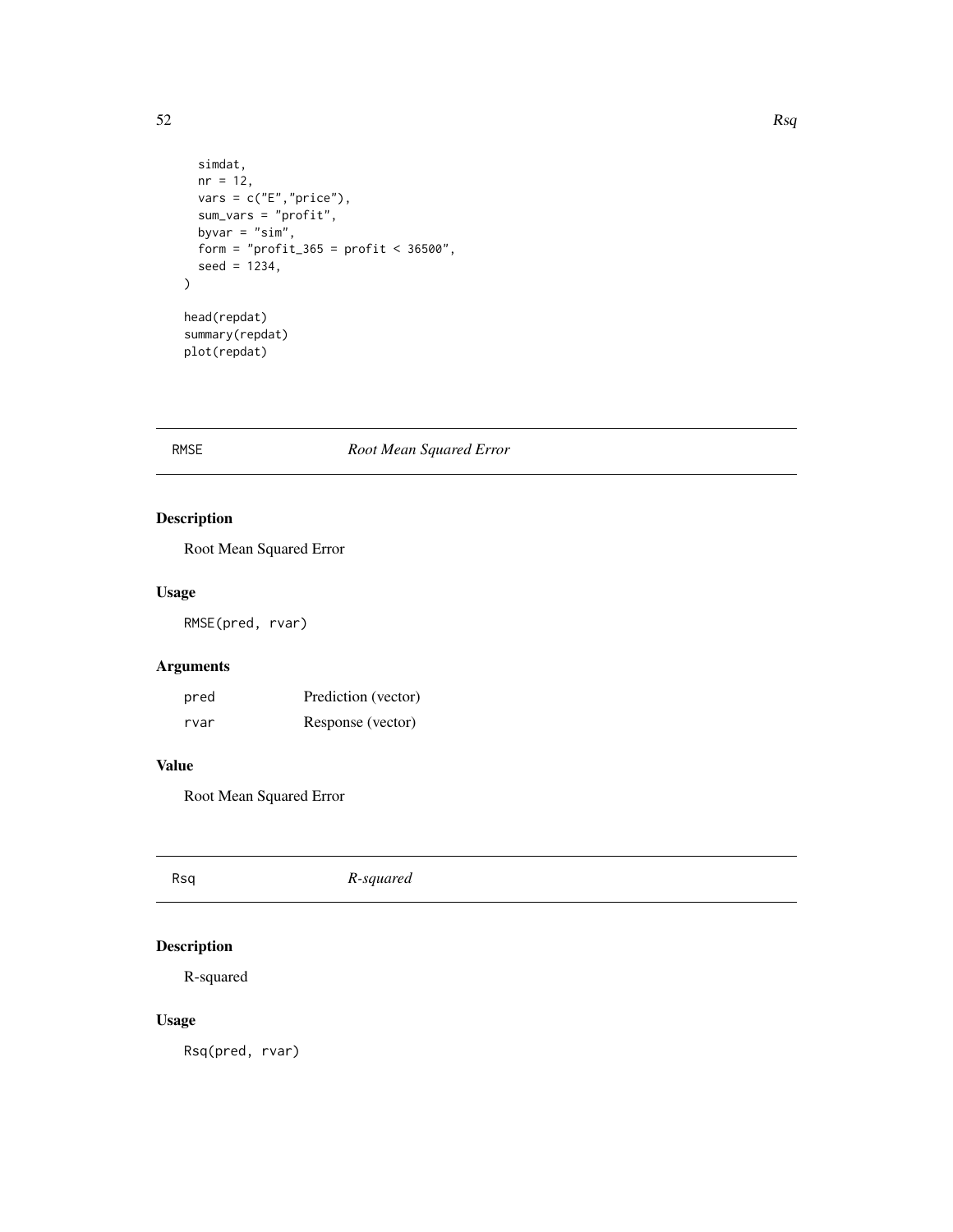#### scale\_df 53

# Arguments

| pred | Prediction (vector) |
|------|---------------------|
| rvar | Response (vector)   |

# Value

R-squared

# <span id="page-52-0"></span>scale\_df *Center or standardize variables in a data frame*

# Description

Center or standardize variables in a data frame

# Usage

```
scale_df(dataset, center = TRUE, scale = TRUE, sf = 2, wts = NULL,
 calc = TRUE)
```
# Arguments

| dataset | Data frame                                              |
|---------|---------------------------------------------------------|
| center  | Center data (TRUE or FALSE)                             |
| scale   | Scale data (TRUE or FALSE)                              |
| sf      | Scaling factor (default is 2)                           |
| wts     | Weights to use (default is NULL for no weights)         |
| calc    | Calculate mean and sd or use attributes attached to dat |

# Value

Scaled data frame

#### See Also

[copy\\_attr](#page-0-0) to copy attributes from a training to a test dataset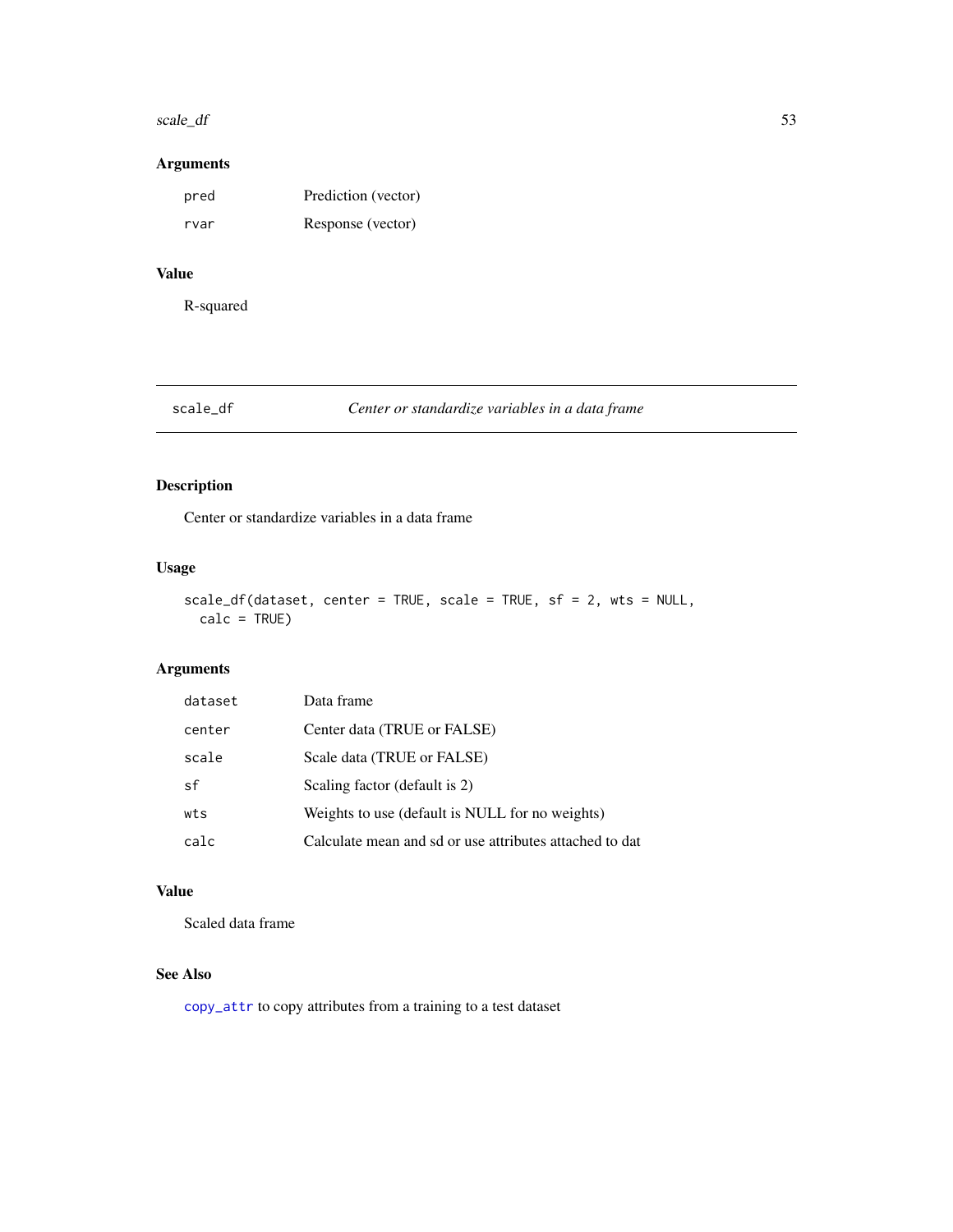Standard deviation of weighted sum of variables

# Usage

sdw(...)

#### Arguments

... A matched number of weights and stocks

# Value

A vector of standard deviation estimates

sensitivity *Method to evaluate sensitivity of an analysis*

# Description

Method to evaluate sensitivity of an analysis

#### Usage

```
sensitivity(object, ...)
```
# Arguments

| object                  | Object of relevant class for which to evaluate sensitivity |
|-------------------------|------------------------------------------------------------|
| $\cdot$ $\cdot$ $\cdot$ | Additional arguments                                       |

#### See Also

[sensitivity.dtree](#page-54-0) to plot results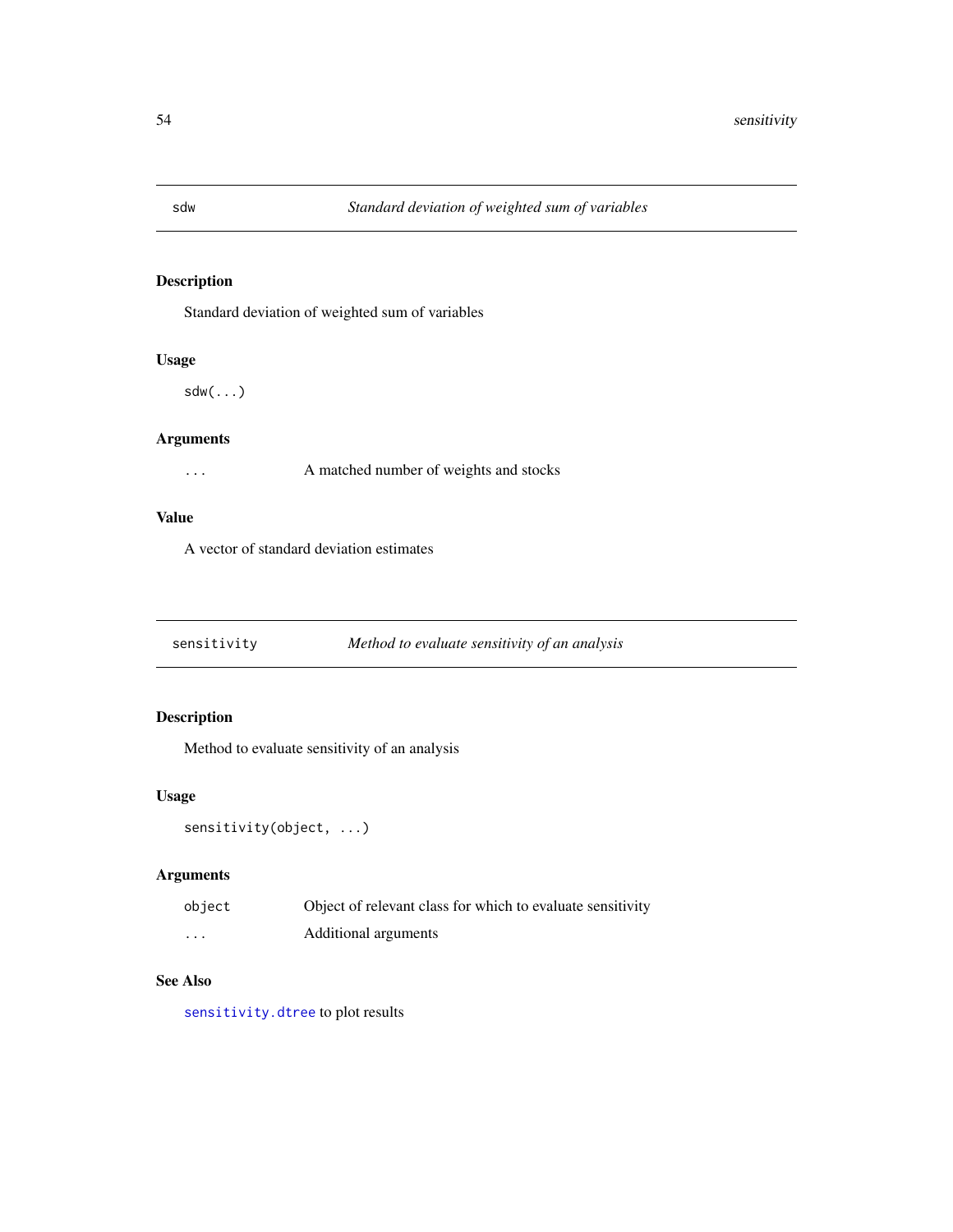<span id="page-54-0"></span>sensitivity.dtree *Evaluate sensitivity of the decision tree*

#### Description

Evaluate sensitivity of the decision tree

# Usage

```
## S3 method for class 'dtree'
sensitivity(object, vars = NULL, decs = NULL,
  shiny = FALSE, custom = FALSE, ...)
```
#### Arguments

| object    | Return value from dtree                                                                                                                                                                                                                                        |
|-----------|----------------------------------------------------------------------------------------------------------------------------------------------------------------------------------------------------------------------------------------------------------------|
| vars      | Variables to include in the sensitivity analysis                                                                                                                                                                                                               |
| decs      | Decisions to include in the sensitivity analysis                                                                                                                                                                                                               |
| shiny     | Did the function call originate inside a shiny app                                                                                                                                                                                                             |
| custom    | Logical (TRUE, FALSE) to indicate if ggplot object (or list of ggplot objects)<br>should be returned. This option can be used to customize plots (e.g., add a title,<br>change x and y labels, etc.). See examples and http://docs.ggplot2.org for<br>options. |
| $\ddotsc$ | Additional arguments                                                                                                                                                                                                                                           |

# Details

See <https://radiant-rstats.github.io/docs/model/dtree.html> for an example in Radiant

#### See Also

[dtree](#page-11-0) to generate the result [plot.dtree](#page-25-0) to summarize results [summary.dtree](#page-64-0) to summarize results

# Examples

```
dtree(movie_contract, opt = "max") %>%
 sensitivity(
   vars = "legal fees 0 100000 10000",
   decs = c("Sign with Movie Company", "Sign with TV Network"),
   custom = FALSE
 )
```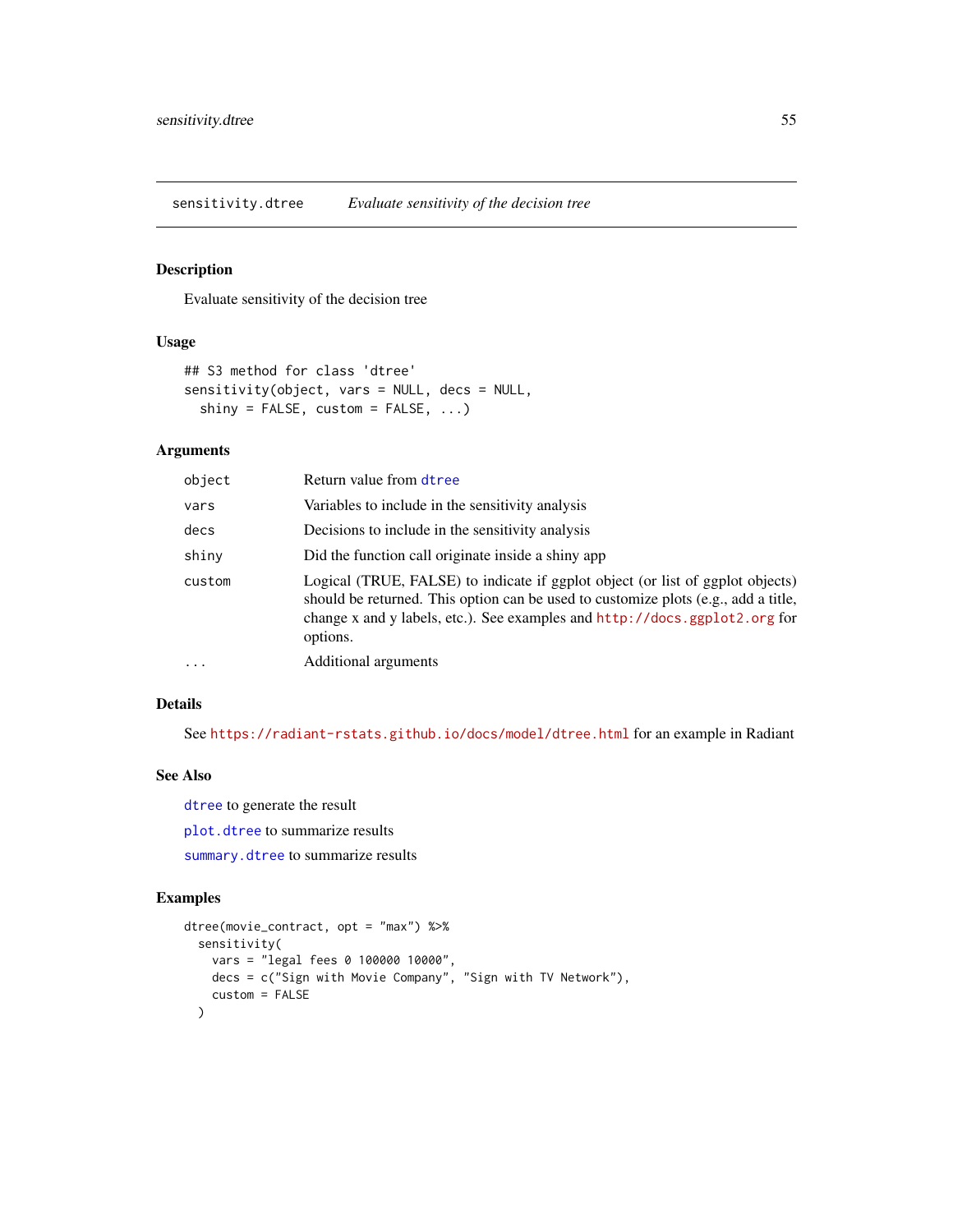<span id="page-55-0"></span>

Simulate data for decision analysis

# Usage

```
simulater(const = ", lnorm = ", norm = ", unif = ",
 discrete = ", binom = ", pois = ", sequ = ", grid = ",
 data = NULL, form = "", funcs = "", seed = NULL,
 next = FALSE, norm = NULL, name = "", nr = 1000,dataset = NULL)
```

| const    | A character vector listing the constants to include in the analysis (e.g., $c("cost =$<br>$3''$ , "size = 4"))                                                                                                                         |
|----------|----------------------------------------------------------------------------------------------------------------------------------------------------------------------------------------------------------------------------------------|
| lnorm    | A character vector listing the log-normally distributed random variables to in-<br>clude in the analysis (e.g., "demand 2000 1000" where the first number is the<br>log-mean and the second is the log-standard deviation)             |
| norm     | A character vector listing the normally distributed random variables to include<br>in the analysis (e.g., "demand 2000 1000" where the first number is the mean<br>and the second is the standard deviation)                           |
| unif     | A character vector listing the uniformly distributed random variables to include<br>in the analysis (e.g., "demand 0 1" where the first number is the minimum value<br>and the second is the maximum value)                            |
| discrete | A character vector listing the random variables with a discrete distribution to<br>include in the analysis (e.g., "price 5 8 .3 .7" where the first set of numbers are<br>the values and the second set the probabilities              |
| binom    | A character vector listing the random variables with a binomial distribution to<br>include in the analysis (e.g., "crash $100.01$ ") where the first number is the num-<br>ber of trials and the second is the probability of success) |
| pois     | A character vector listing the random variables with a poisson distribution to<br>include in the analysis (e.g., "demand 10") where the number is the lambda<br>value (i.e., the average number of events or the event rate)           |
| sequ     | A character vector listing the start and end for a sequence to include in the<br>analysis (e.g., "trend 1 100 1"). The number of 'steps' is determined by the<br>number of simulations                                                 |
| grid     | A character vector listing the start, end, and step for a set of sequences to include<br>in the analysis (e.g., "trend 1 100 1"). The number of rows in the expanded will<br>over ride the number of simulations                       |
| data     | Dataset to be used in the calculations                                                                                                                                                                                                 |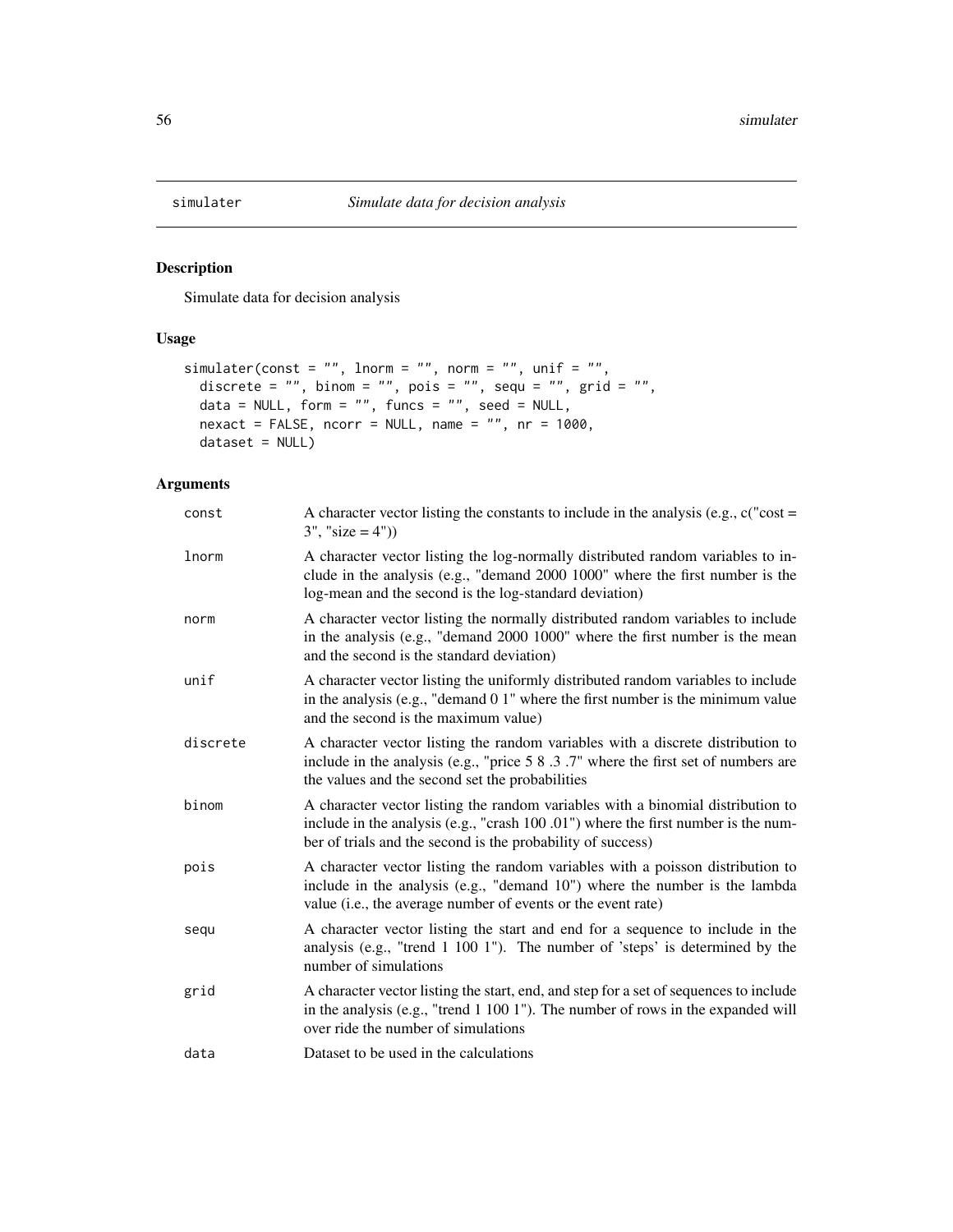#### simulater 57

| form    | A character vector with the formula to evaluate (e.g., "profit = demand $*$ (price<br>$-cost)$ ")                                                                                  |
|---------|------------------------------------------------------------------------------------------------------------------------------------------------------------------------------------|
| funcs   | A named list of user defined functions to apply to variables generated as part of<br>the simulation                                                                                |
| seed    | Optional seed used in simulation                                                                                                                                                   |
| nexact  | Logical to indicate if normally distributed random variables should be simulated<br>to the exact specified values                                                                  |
| ncorr   | A string of correlations used for normally distributed random variables. The<br>number of values should be equal to one or to the number of combinations of<br>variables simulated |
| name    | Deprecated argument                                                                                                                                                                |
| nr      | Number of simulations                                                                                                                                                              |
| dataset | Data list from previous simulation. Used by repeater function                                                                                                                      |

# Details

See <https://radiant-rstats.github.io/docs/model/simulater.html> for an example in Radiant

# Value

A data.frame with the simulated data

# See Also

[summary.simulater](#page-71-0) to summarize results

[plot.simulater](#page-35-0) to plot results

# Examples

```
simulater(
  const = "cost 3",norm = "demand 2000 1000",
  discrete = "price 5 8 .3 .7",
  form = "profit = demand * (price - cost)",
  seed = 1234
) %>% str()
```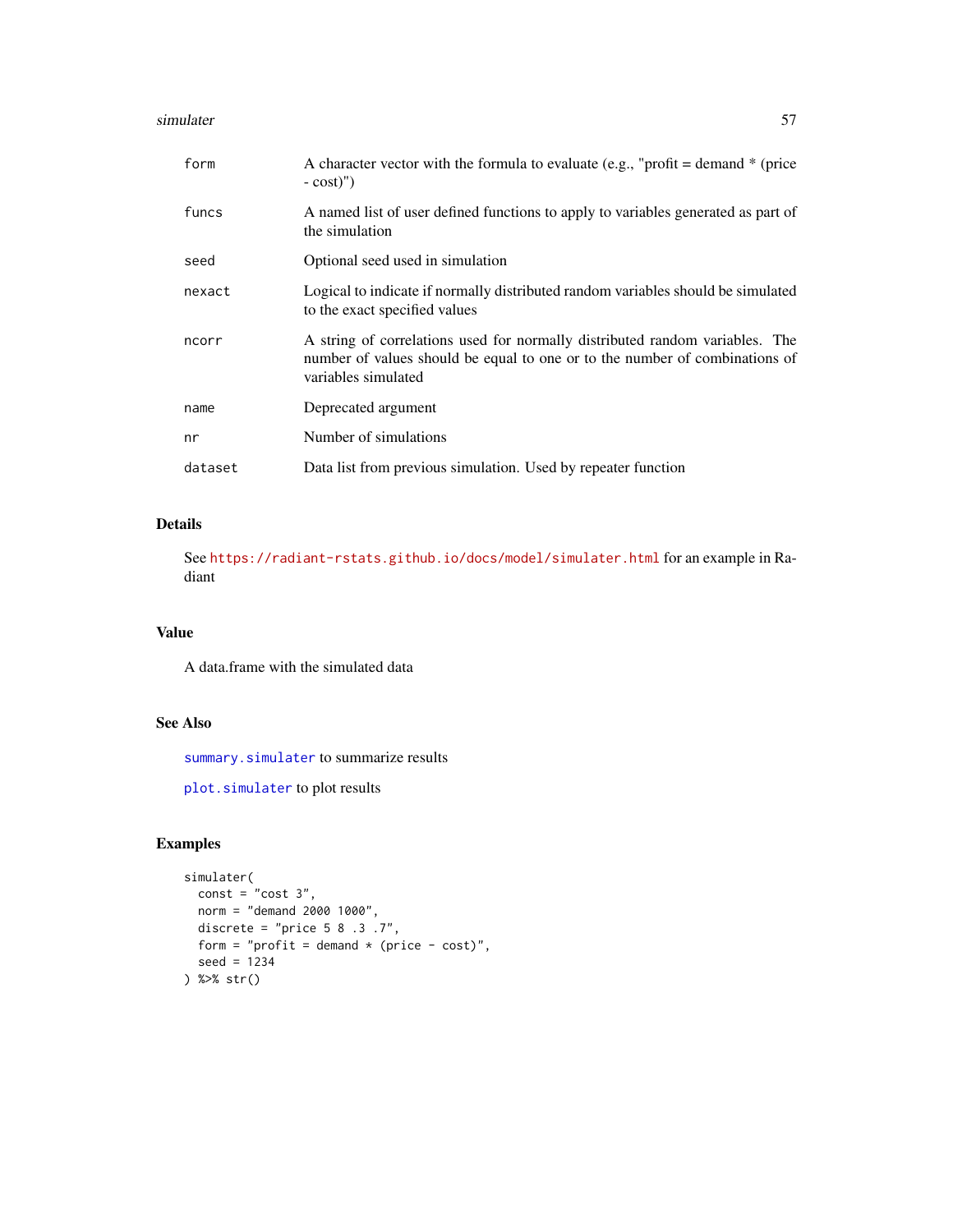Clean input command string

#### Usage

sim\_cleaner(x)

# Arguments

x Input string

# Value

Cleaned string

sim\_cor *Simulate correlated normally distributed data*

# Description

Simulate correlated normally distributed data

# Usage

sim\_cor(n, rho, means, sds, exact = FALSE)

| n     | The number of values to simulate (i.e., the number of rows in the simulated data)                                                                                                       |
|-------|-----------------------------------------------------------------------------------------------------------------------------------------------------------------------------------------|
| rho   | A vector of correlations to apply to the columns of the simulated data. The<br>number of values should be equal to one or to the number of combinations of<br>variables to be simulated |
| means | A vector of means. The number of values should be equal to the number of<br>variables to simulate                                                                                       |
| sds   | A vector of standard deviations. The number of values should be equal to the<br>number of variables to simulate                                                                         |
| exact | A logical that indicates if the inputs should be interpreted as population of sam-<br>ple characteristics                                                                               |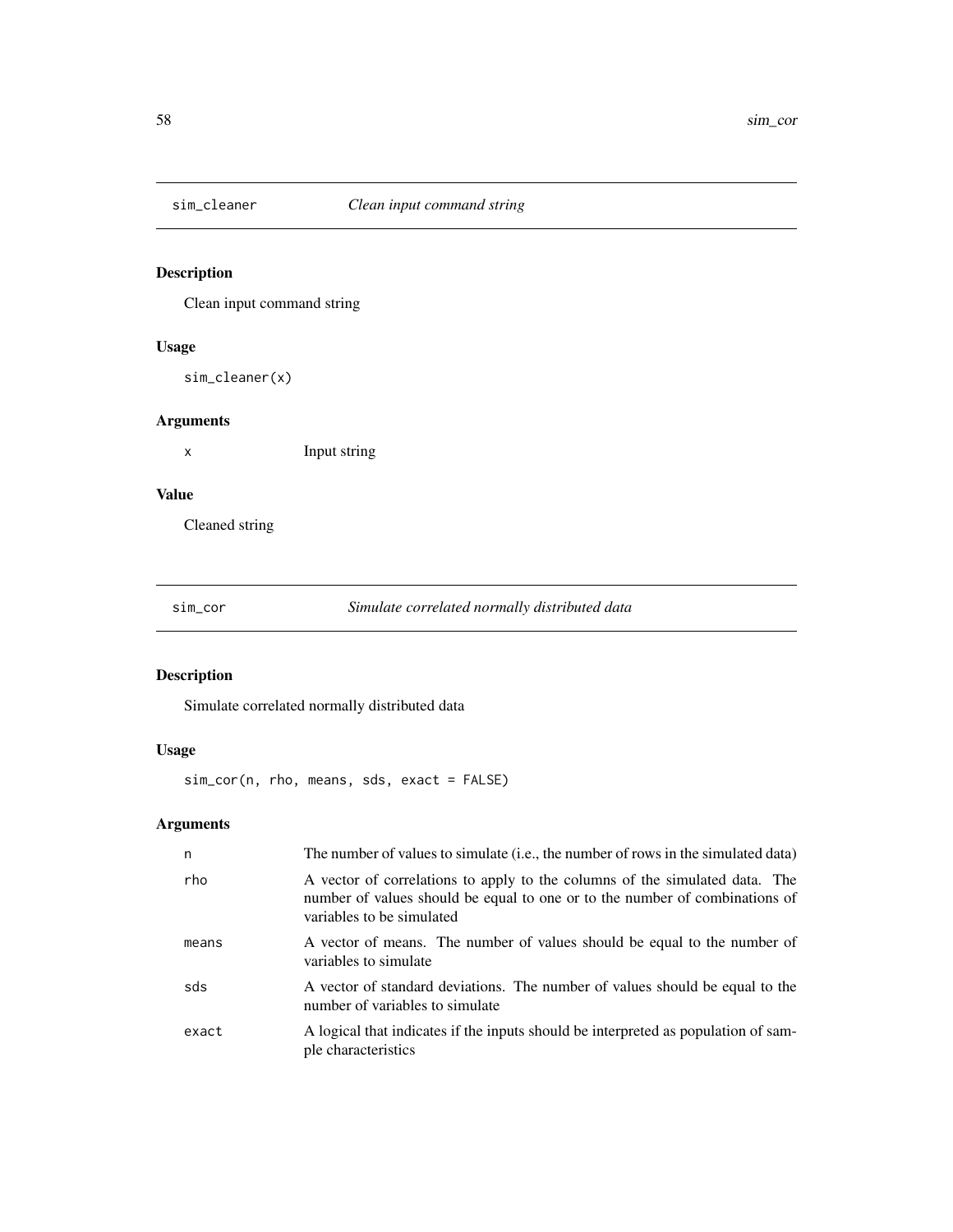# sim\_splitter 59

# Value

A data.frame with the simulated data

#### Examples

```
sim <- sim_cor(100, .74, c(0, 10), c(1, 5), exact = TRUE)
cor(sim)
sim_summary(sim)
```
sim\_splitter *Split input command string*

# Description

Split input command string

#### Usage

 $sim\_splitter(x, symbol = "")$ 

# Arguments

| $\boldsymbol{\mathsf{x}}$ | Input string                            |
|---------------------------|-----------------------------------------|
| symbol                    | Symbol used to split the command string |

#### Value

Split input command string

sim\_summary *Print simulation summary*

# Description

Print simulation summary

#### Usage

```
sim\_summary(dataset, dc = get_class(dataset), fun = "", dec = 4)
```

| dataset | Simulated data             |
|---------|----------------------------|
| dc      | Variable classes           |
| fun     | Summary function to apply  |
| dec     | Number of decimals to show |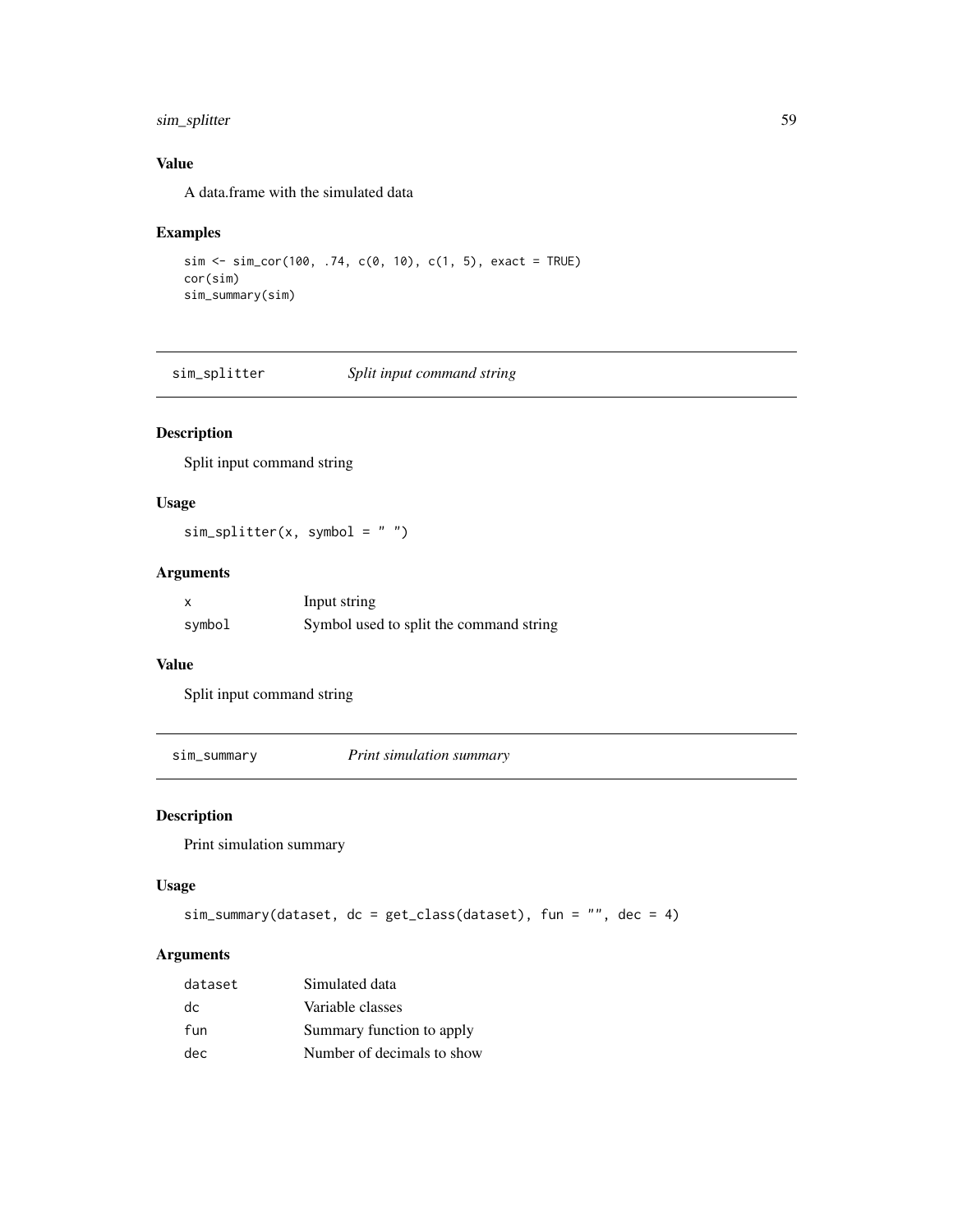# See Also

[simulater](#page-55-0) to run a simulation

[repeater](#page-50-0) to run a repeated simulation

# Examples

```
simulater(
 const = "cost 3",norm = "demand 2000 1000",
 discrete = "price 5 8 .3 .7",form = c("profit = demand * (price - cost)", "profit5K = profit > 5000"),seed = 1234
) %>% sim_summary()
```
store.crs *Deprecated: Store method for the crs function*

#### Description

Deprecated: Store method for the crs function

#### Usage

```
## S3 method for class 'crs'
store(dataset, object, name, ...)
```
#### Arguments

| dataset | Dataset                                           |
|---------|---------------------------------------------------|
| object  | Return value from crs                             |
| name    | Name to assign to the dataset                     |
|         | further arguments passed to or from other methods |

# Details

Return recommendations See <https://radiant-rstats.github.io/docs/model/crs.html> for an example in Radiant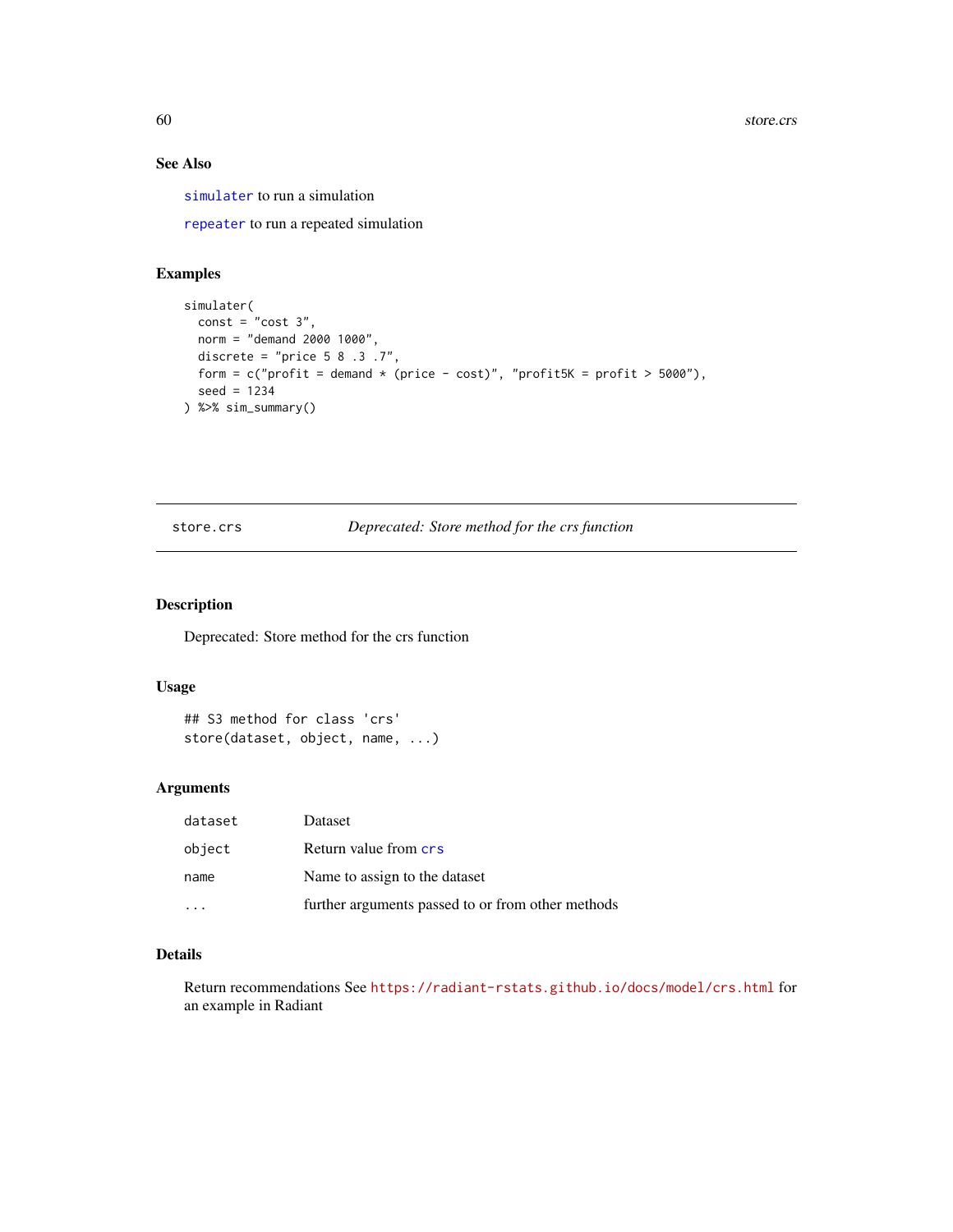Store residuals from a model

#### Usage

```
## S3 method for class 'model'
store(dataset, object, name = "residuals", ...)
```
#### Arguments

| dataset | Dataset to append residuals to               |
|---------|----------------------------------------------|
| object  | Return value from a model function           |
| name    | Variable name(s) assigned to model residuals |
|         | Additional arguments                         |

#### Details

The store method for objects of class "model". Adds model residuals to the dataset while handling missing values and filters. See [https://radiant-rstats.github.io/docs/model/regress.](https://radiant-rstats.github.io/docs/model/regress.html) [html](https://radiant-rstats.github.io/docs/model/regress.html) for an example in Radiant

## Examples

```
regress(diamonds, rvar = "price", evar = c("carat", "cut"), data_filter = "price > 1000") %>%
 store(diamonds, ., name = "resid") %>%
 head()
```
store.model.predict *Store predicted values generated in model functions*

#### Description

Store predicted values generated in model functions

# Usage

```
## S3 method for class 'model.predict'
store(dataset, object, name = "prediction", ...)
```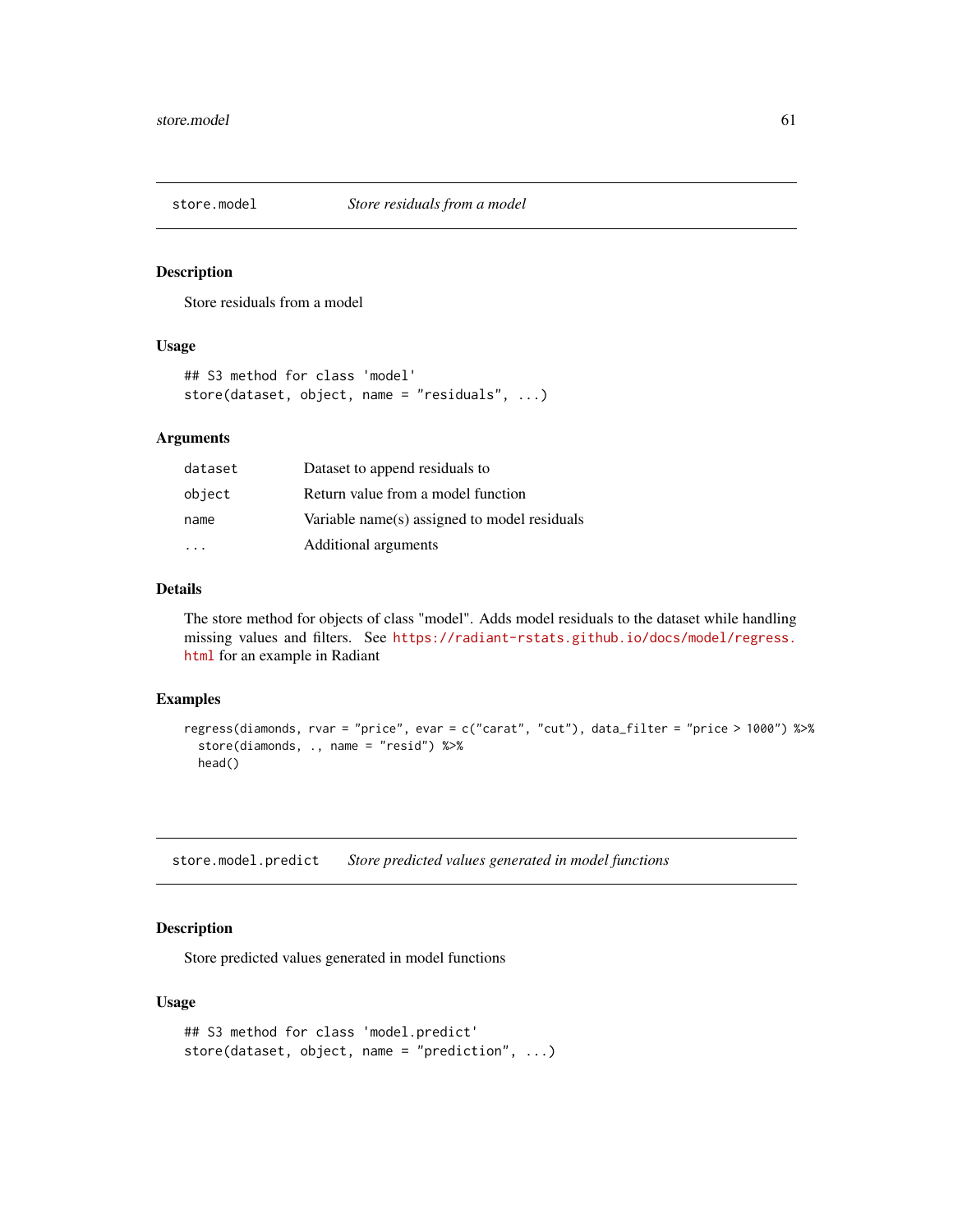#### Arguments

| dataset | Dataset to add predictions to                 |
|---------|-----------------------------------------------|
| object  | Return value from model function              |
| name    | Variable name(s) assigned to predicted values |
|         | Additional arguments                          |

#### Details

See <https://radiant-rstats.github.io/docs/model/regress.html> for an example in Radiant

#### Examples

```
regress(diamonds, rvar = "price", evar = c("carat", "cut")) %>%
  predict(pred_data = diamonds) %>%
  store(diamonds, ., name = c("pred", "pred_low", "pred_high")) %>%
  head()
```
store.nb.predict *Store predicted values generated in the nb function*

#### Description

Store predicted values generated in the nb function

#### Usage

```
## S3 method for class 'nb.predict'
store(dataset, object, name = "pred_nb", ...)
```
# Arguments

| dataset   | Dataset to add predictions two                                                                                 |
|-----------|----------------------------------------------------------------------------------------------------------------|
| object    | Return value from model function                                                                               |
| name      | Variable name(s) assigned to predicted values. If empty, the levels of the re-<br>sponse variable will be used |
| $\ddotsc$ | Additional arguments                                                                                           |

# Details

See <https://radiant-rstats.github.io/docs/model/nb.html> for an example in Radiant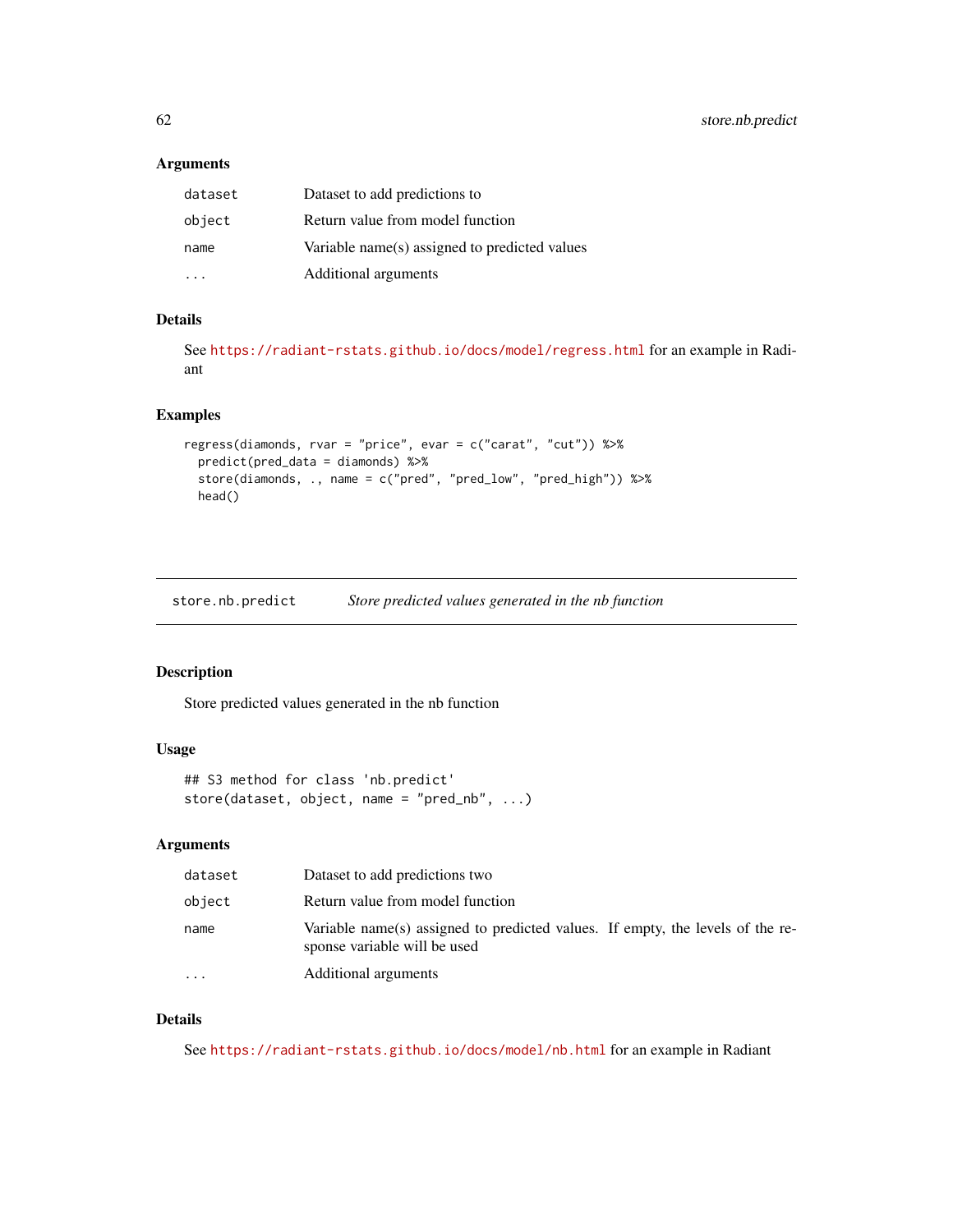# summary.confusion 63

# Examples

```
result <- nb(titanic, rvar = "survived", evar = c("pclass", "sex", "age"))
pred <- predict(result, pred_data = titanic)
titanic <- store(titanic, pred, name = c("Yes", "No"))
```
summary.confusion *Summary method for the confusion matrix*

#### Description

Summary method for the confusion matrix

#### Usage

```
## S3 method for class 'confusion'
summary(object, dec = 3, ...)
```
#### Arguments

| object                  | Return value from confusion                       |
|-------------------------|---------------------------------------------------|
| dec.                    | Number of decimals to show                        |
| $\cdot$ $\cdot$ $\cdot$ | further arguments passed to or from other methods |

# Details

See <https://radiant-rstats.github.io/docs/model/evalbin.html> for an example in Radiant

#### See Also

[confusion](#page-5-0) to generate results

[plot.confusion](#page-22-0) to visualize result

## Examples

```
data.frame(buy = dvd$buy, pred1 = runif(20000), pred2 = ifelse(dvd$buy == "yes", 1, 0)) %>%
  confusion(c("pred1", "pred2"), "buy") %>%
  summary()
```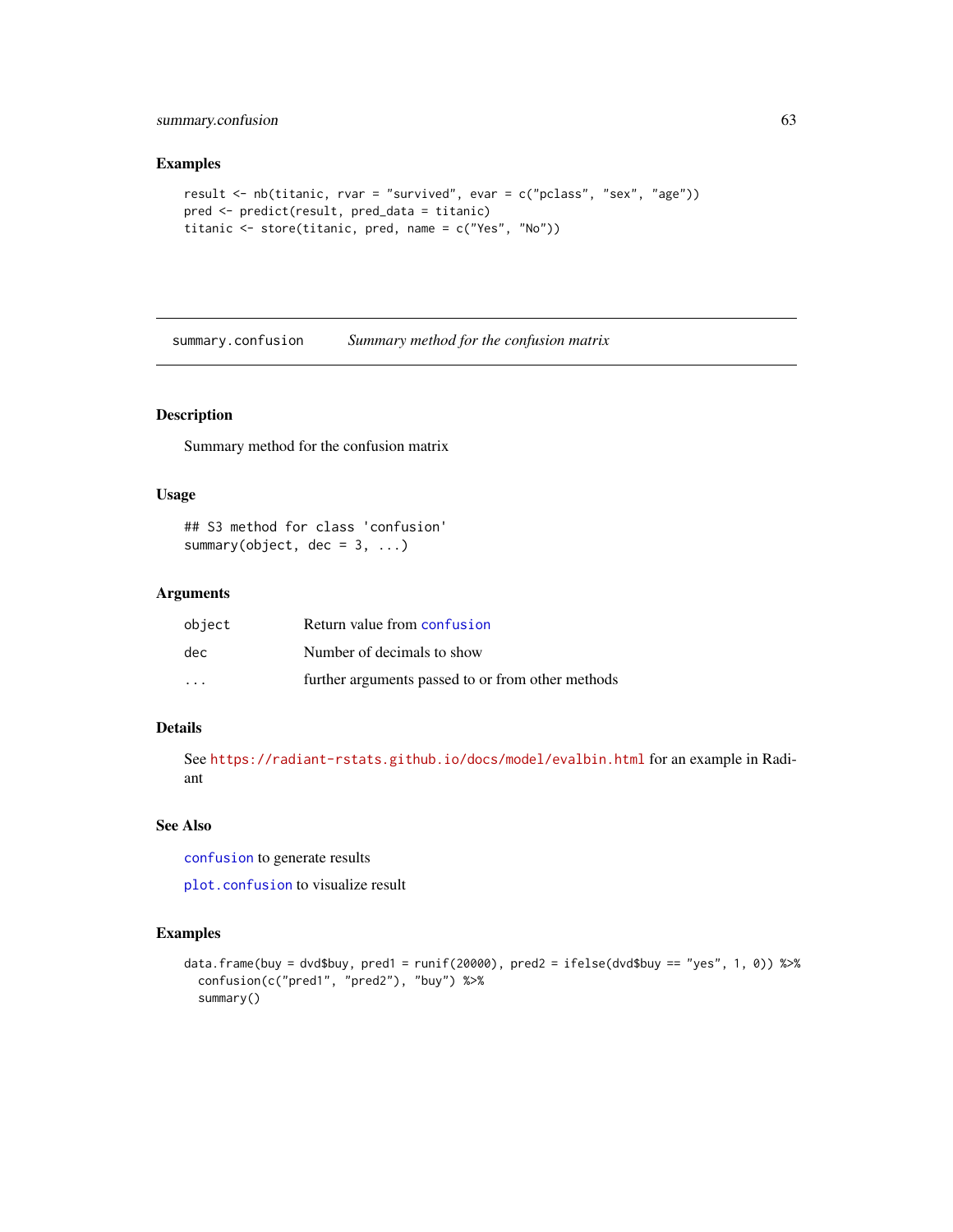Summary method for Collaborative Filter

#### Usage

```
## S3 method for class 'crs'
summary(object, n = 36, dec = 2, ...)
```
## Arguments

| object                  | Return value from crs                                                  |
|-------------------------|------------------------------------------------------------------------|
| n.                      | Number of lines of recommendations to print. Use -1 to print all lines |
| dec                     | Number of decimals to show                                             |
| $\cdot$ $\cdot$ $\cdot$ | further arguments passed to or from other methods                      |

#### Details

See <https://radiant-rstats.github.io/docs/model/crs.html> for an example in Radiant

#### See Also

[crs](#page-6-0) to generate the results

[plot.crs](#page-23-0) to plot results if the actual ratings are available

#### Examples

```
crs(ratings, id = "Users", prod = "Movies", pred = c("M6", "M7", "M8", "M9", "M10"),
   rate = "Ratings", data_filter = "training == 1") %>% summary()
```
<span id="page-63-0"></span>summary.crtree *Summary method for the crtree function*

#### Description

Summary method for the crtree function

#### Usage

```
## S3 method for class 'crtree'
summary(object, prn = TRUE, cptab = FALSE,
 modsum = FALSE, ...)
```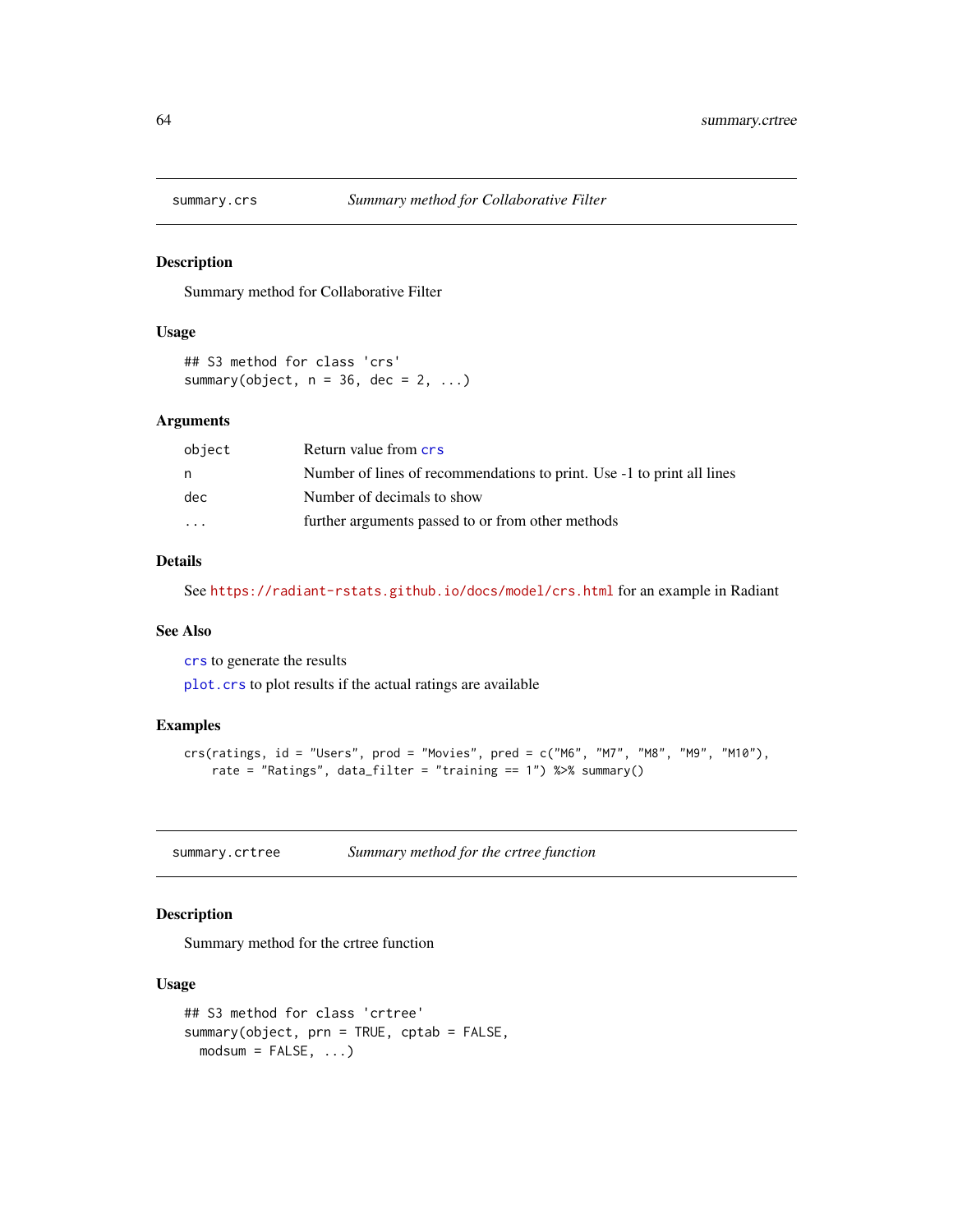# summary.dtree 65

#### Arguments

| object | Return value from crtree                          |
|--------|---------------------------------------------------|
| prn    | Print tree in text form                           |
| cptab  | Print the cp table                                |
| modsum | Print the model summary                           |
|        | further arguments passed to or from other methods |

#### Details

See <https://radiant-rstats.github.io/docs/model/crtree.html> for an example in Radiant

#### See Also

[crtree](#page-7-0) to generate results [plot.crtree](#page-23-1) to plot results [predict.crtree](#page-36-0) for prediction

# Examples

```
result <- crtree(titanic, "survived", c("pclass", "sex"), lev = "Yes")
summary(result)
result <- crtree(diamonds, "price", c("carat", "color"), type = "regression")
summary(result)
```
<span id="page-64-0"></span>summary.dtree *Summary method for the dtree function*

#### Description

Summary method for the dtree function

#### Usage

```
## S3 method for class 'dtree'
summary(object, input = TRUE, output = FALSE,
 dec = 2, ...
```

| Return value from simulater                       |
|---------------------------------------------------|
| Print decision tree input                         |
| Print decision tree output                        |
| Number of decimals to show                        |
| further arguments passed to or from other methods |
|                                                   |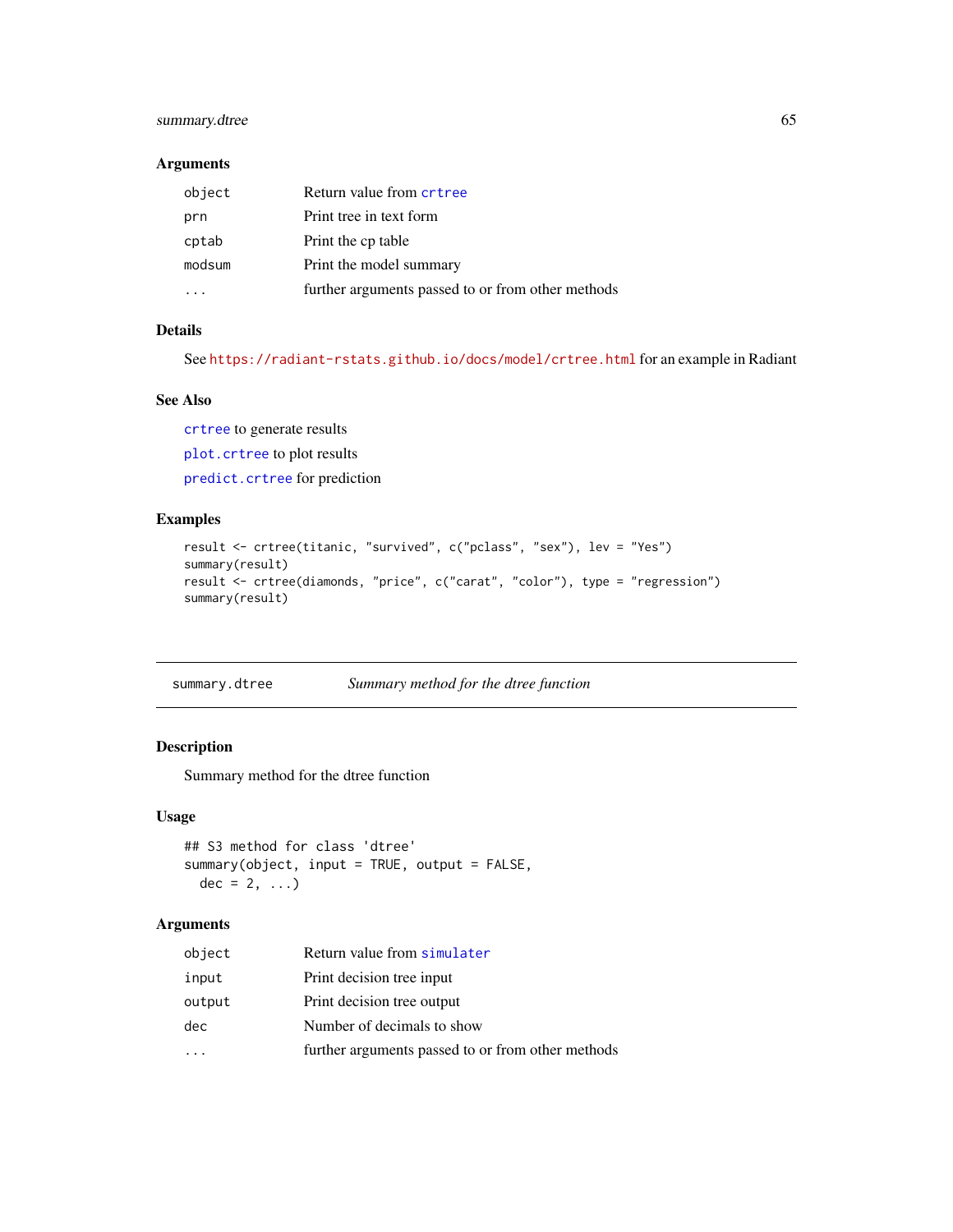# Details

See <https://radiant-rstats.github.io/docs/model/dtree.html> for an example in Radiant

#### See Also

[dtree](#page-11-0) to generate the results

[plot.dtree](#page-25-0) to plot results

[sensitivity.dtree](#page-54-0) to plot results

#### Examples

```
dtree(movie_contract, opt = "max") %>% summary(input = TRUE)
dtree(movie_contract, opt = "max") %>% summary(input = FALSE, output = TRUE)
```
summary.evalbin *Summary method for the evalbin function*

# Description

Summary method for the evalbin function

#### Usage

```
## S3 method for class 'evalbin'
summary(object, prn = TRUE, dec = 3, ...)
```
#### Arguments

| object | Return value from evalbin                         |
|--------|---------------------------------------------------|
| prn    | Print full table of measures per model and bin    |
| dec    | Number of decimals to show                        |
|        | further arguments passed to or from other methods |

#### Details

See <https://radiant-rstats.github.io/docs/model/evalbin.html> for an example in Radiant

#### See Also

[evalbin](#page-13-0) to summarize results [plot.evalbin](#page-26-0) to plot results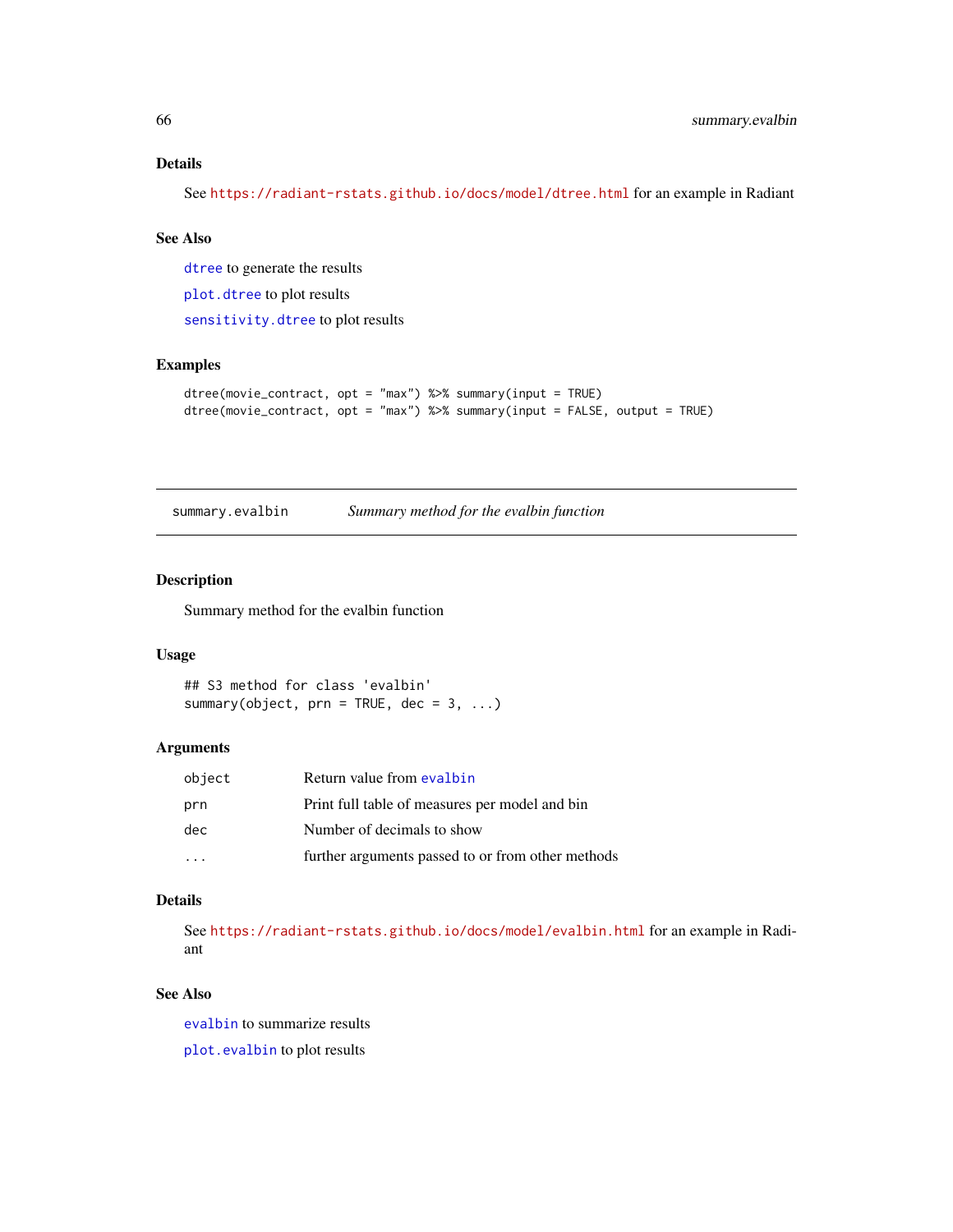# summary.evalreg 67

#### Examples

```
data.frame(buy = dvd$buy, pred1 = runif(20000), pred2 = ifelse(dvd$buy == "yes", 1, 0)) %>%
  evalbin(c("pred1", "pred2"), "buy") %>%
  summary()
```
summary.evalreg *Summary method for the evalreg function*

#### Description

Summary method for the evalreg function

#### Usage

```
## S3 method for class 'evalreg'
summary(object, dec = 3, ...)
```
#### Arguments

| object                  | Return value from evalreg                         |
|-------------------------|---------------------------------------------------|
| dec                     | Number of decimals to show                        |
| $\cdot$ $\cdot$ $\cdot$ | further arguments passed to or from other methods |

# Details

See <https://radiant-rstats.github.io/docs/model/evalreg.html> for an example in Radiant

#### See Also

[evalreg](#page-14-0) to summarize results

[plot.evalreg](#page-27-1) to plot results

## Examples

```
data.frame(price = diamonds$price, pred1 = rnorm(3000), pred2 = diamonds$price) %>%
  evalreg(pred = c("pred1", "pred2"), "price") %>%
  summary()
```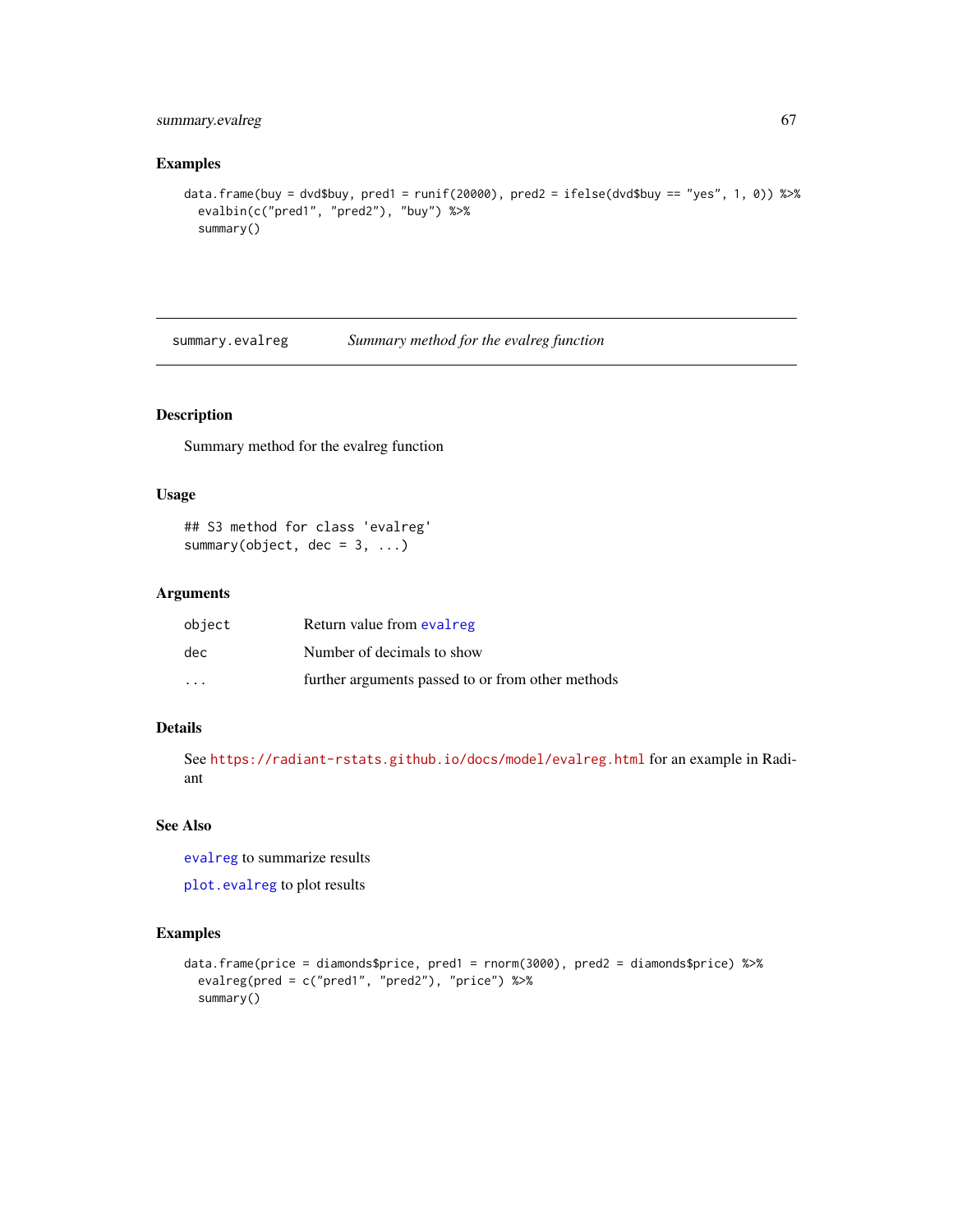<span id="page-67-0"></span>

Summary method for the logistic function

#### Usage

```
## S3 method for class 'logistic'
summary(object, sum_check = "", conf_lev = 0.95,
 test\_var = "", dec = 3, ...)
```
# Arguments

| object    | Return value from logistic                                                                                                                                                                       |
|-----------|--------------------------------------------------------------------------------------------------------------------------------------------------------------------------------------------------|
| sum_check | Optional output. "vif" to show multicollinearity diagnostics. "confint" to show<br>coefficient confidence interval estimates. "odds" to show odds ratios and confi-<br>dence interval estimates. |
| conf_lev  | Confidence level to use for coefficient and odds confidence intervals (.95 is the<br>default)                                                                                                    |
| test_var  | Variables to evaluate in model comparison (i.e., a competing models Chi-squared<br>test)                                                                                                         |
| dec       | Number of decimals to show                                                                                                                                                                       |
| $\ddots$  | further arguments passed to or from other methods                                                                                                                                                |

#### Details

See <https://radiant-rstats.github.io/docs/model/logistic.html> for an example in Radiant

# See Also

[logistic](#page-17-0) to generate the results

[plot.logistic](#page-27-0) to plot the results

[predict.logistic](#page-37-0) to generate predictions

[plot.model.predict](#page-29-0) to plot prediction output

#### Examples

```
result <- logistic(titanic, "survived", "pclass", lev = "Yes")
summary(result, test_var = "pclass")
res <- logistic(titanic, "survived", c("pclass", "sex"), int = "pclass:sex", lev = "Yes")
summary(res, sum_check = c("vif", "confint", "odds"))
titanic %>% logistic("survived", c("pclass", "sex", "age"), lev = "Yes") %>% summary("vif")
```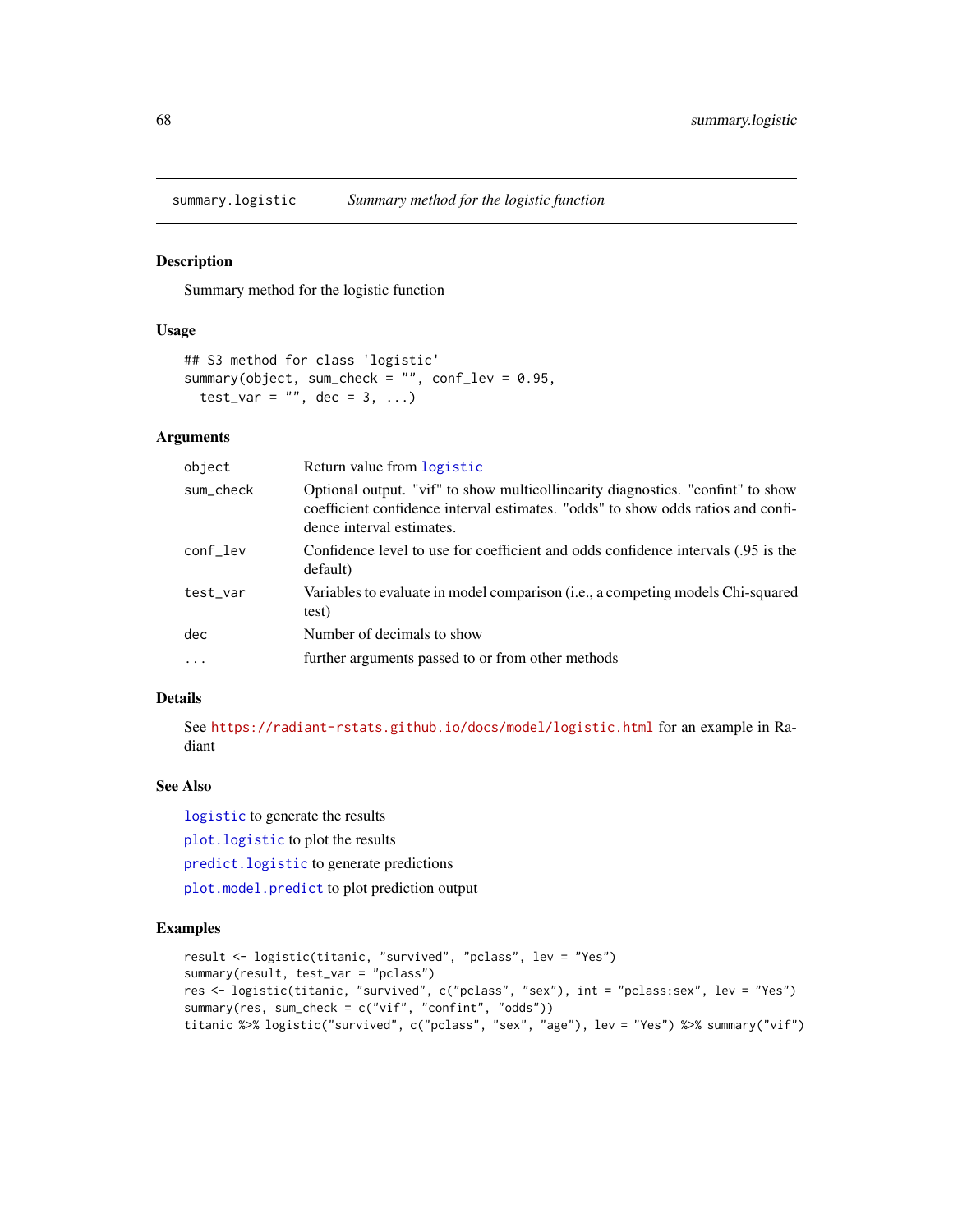<span id="page-68-0"></span>

Summary method for the nb function

#### Usage

```
## S3 method for class 'nb'
summary(object, dec = 3, ...)
```
#### Arguments

| object | Return value from nb                              |
|--------|---------------------------------------------------|
| dec    | <b>Decimals</b>                                   |
| .      | further arguments passed to or from other methods |

# Details

See <https://radiant-rstats.github.io/docs/model/nb.html> for an example in Radiant

#### See Also

[nb](#page-20-0) to generate results [plot.nb](#page-30-0) to plot results [predict.nb](#page-38-0) for prediction

#### Examples

```
result <- nb(titanic, "survived", c("pclass", "sex", "age"))
summary(result)
```
<span id="page-68-1"></span>summary.nn *Summary method for the nn function*

# Description

Summary method for the nn function

#### Usage

```
## S3 method for class 'nn'
summary(object, prn = TRUE, ...)
```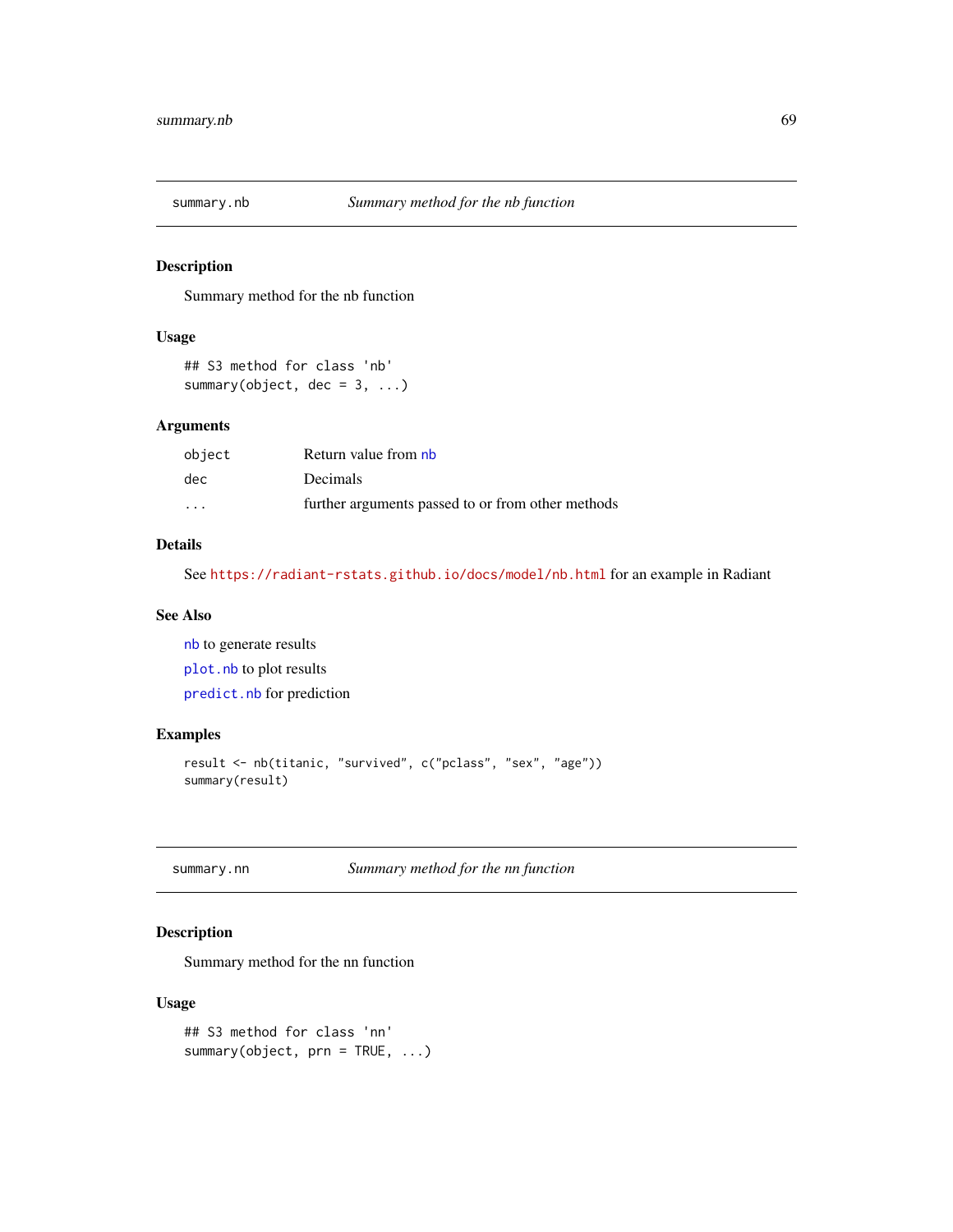#### Arguments

| object                  | Return value from nn                              |
|-------------------------|---------------------------------------------------|
| prn                     | Print list of weights                             |
| $\cdot$ $\cdot$ $\cdot$ | further arguments passed to or from other methods |

# Details

See <https://radiant-rstats.github.io/docs/model/nn.html> for an example in Radiant

# See Also

[nn](#page-21-0) to generate results [plot.nn](#page-32-0) to plot results [predict.nn](#page-39-0) for prediction

# Examples

```
result <- nn(titanic, "survived", "pclass", lev = "Yes")
summary(result)
```
<span id="page-69-0"></span>summary.regress *Summary method for the regress function*

# Description

Summary method for the regress function

# Usage

```
## S3 method for class 'regress'
summary(object, sum_check = "", conf_lev = 0.95,
 test\_var = "", dec = 3, ...)
```

| object    | Return value from regress                                                                                                                                                                                                                                                  |
|-----------|----------------------------------------------------------------------------------------------------------------------------------------------------------------------------------------------------------------------------------------------------------------------------|
| sum_check | Optional output. "rsme" to show the root mean squared error and the standard<br>deviation of the residuals. "sumsquares" to show the sum of squares table. "vif"<br>to show multicollinearity diagnostics. "confint" to show coefficient confidence<br>interval estimates. |
| conf_lev  | Confidence level used to estimate confidence intervals (.95 is the default)                                                                                                                                                                                                |
| test_var  | Variables to evaluate in model comparison (i.e., a competing models F-test)                                                                                                                                                                                                |
| dec       | Number of decimals to show                                                                                                                                                                                                                                                 |
| $\cdots$  | further arguments passed to or from other methods                                                                                                                                                                                                                          |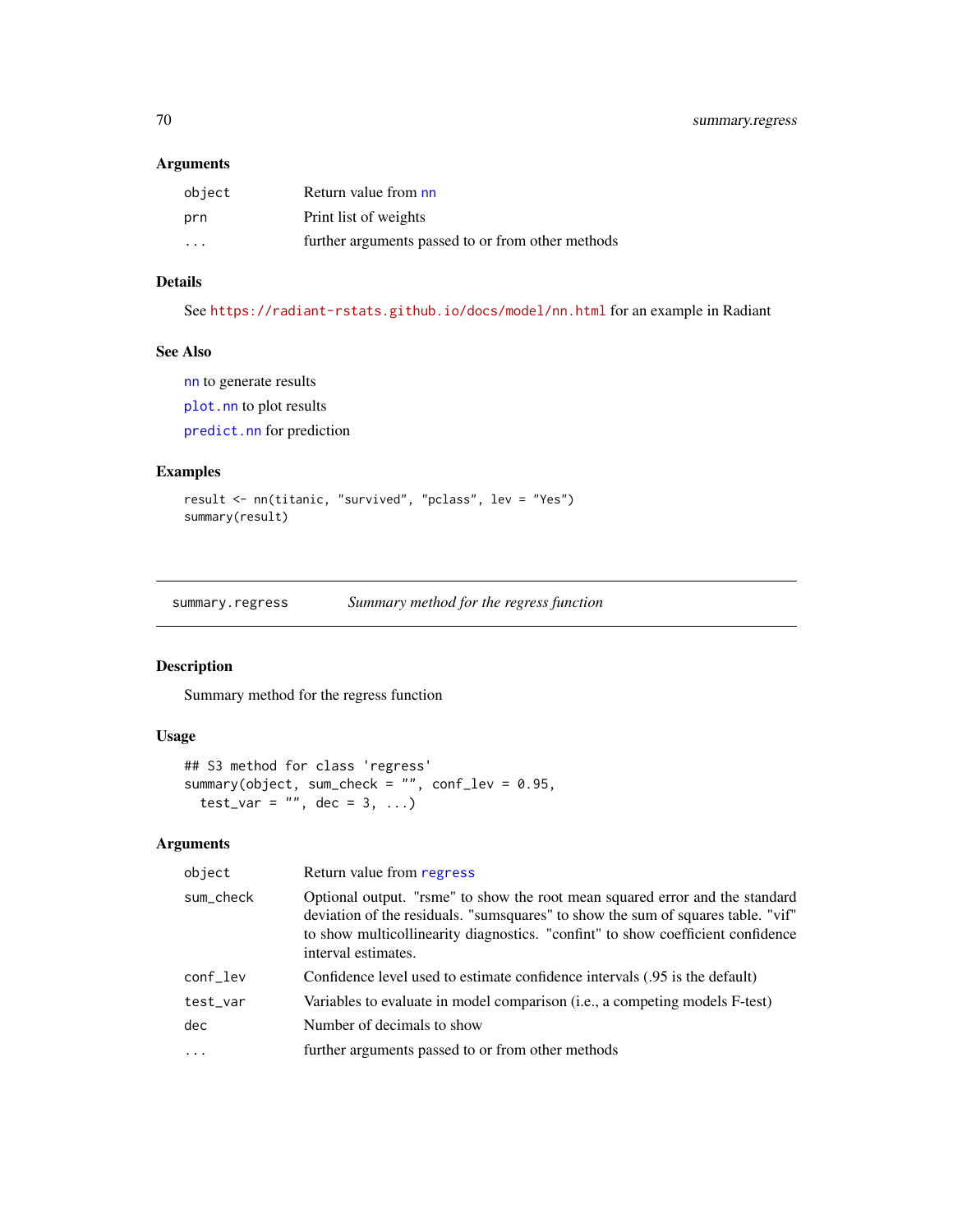```
summary.repeater 71
```
#### Details

See <https://radiant-rstats.github.io/docs/model/regress.html> for an example in Radiant

#### See Also

[regress](#page-48-0) to generate the results

[plot.regress](#page-33-0) to plot results

[predict.regress](#page-40-0) to generate predictions

# Examples

```
result <- regress(diamonds, "price", c("carat", "clarity"))
summary(result, sum_check = c("rmse", "sumsquares", "vif", "confint"), test_var = "clarity")
result <- regress(ideal, "y", c("x1", "x2"))
summary(result, test_var = "x2")
ideal %>% regress("y", "x1:x3") %>% summary()
```
<span id="page-70-0"></span>summary.repeater *Summarize repeated simulation*

## Description

Summarize repeated simulation

#### Usage

```
## S3 method for class 'repeater'
summary(object, dec = 4, ...)
```
#### Arguments

| object  | Return value from repeater                        |
|---------|---------------------------------------------------|
| dec     | Number of decimals to show                        |
| $\cdot$ | further arguments passed to or from other methods |

# See Also

[repeater](#page-50-0) to run a repeated simulation

[plot.repeater](#page-34-0) to plot results from repeated simulation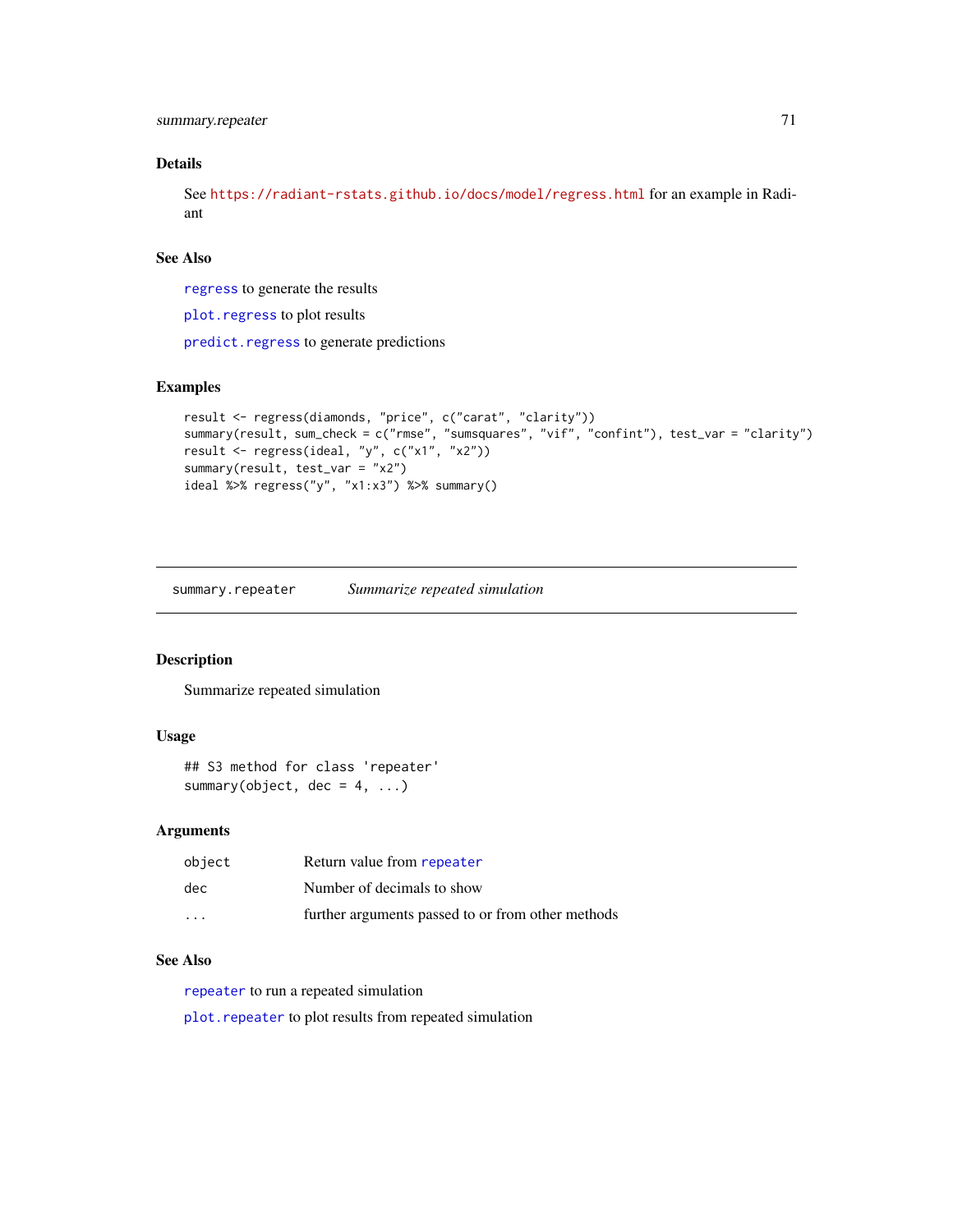<span id="page-71-0"></span>summary.simulater *Summary method for the simulater function*

# Description

Summary method for the simulater function

# Usage

```
## S3 method for class 'simulater'
summary(object, dec = 4, ...)
```
# Arguments

| object   | Return value from simulater                       |
|----------|---------------------------------------------------|
| dec.     | Number of decimals to show                        |
| $\cdots$ | further arguments passed to or from other methods |

#### Details

See <https://radiant-rstats.github.io/docs/model/simulater.html> for an example in Radiant

#### See Also

[simulater](#page-55-0) to generate the results

[plot.simulater](#page-35-0) to plot results

#### Examples

```
simdat <- simulater(norm = "demand 2000 1000", seed = 1234)
summary(simdat)
```

```
test_specs Add interaction terms to list of test variables if needed
```
# Description

Add interaction terms to list of test variables if needed

#### Usage

test\_specs(tv, int)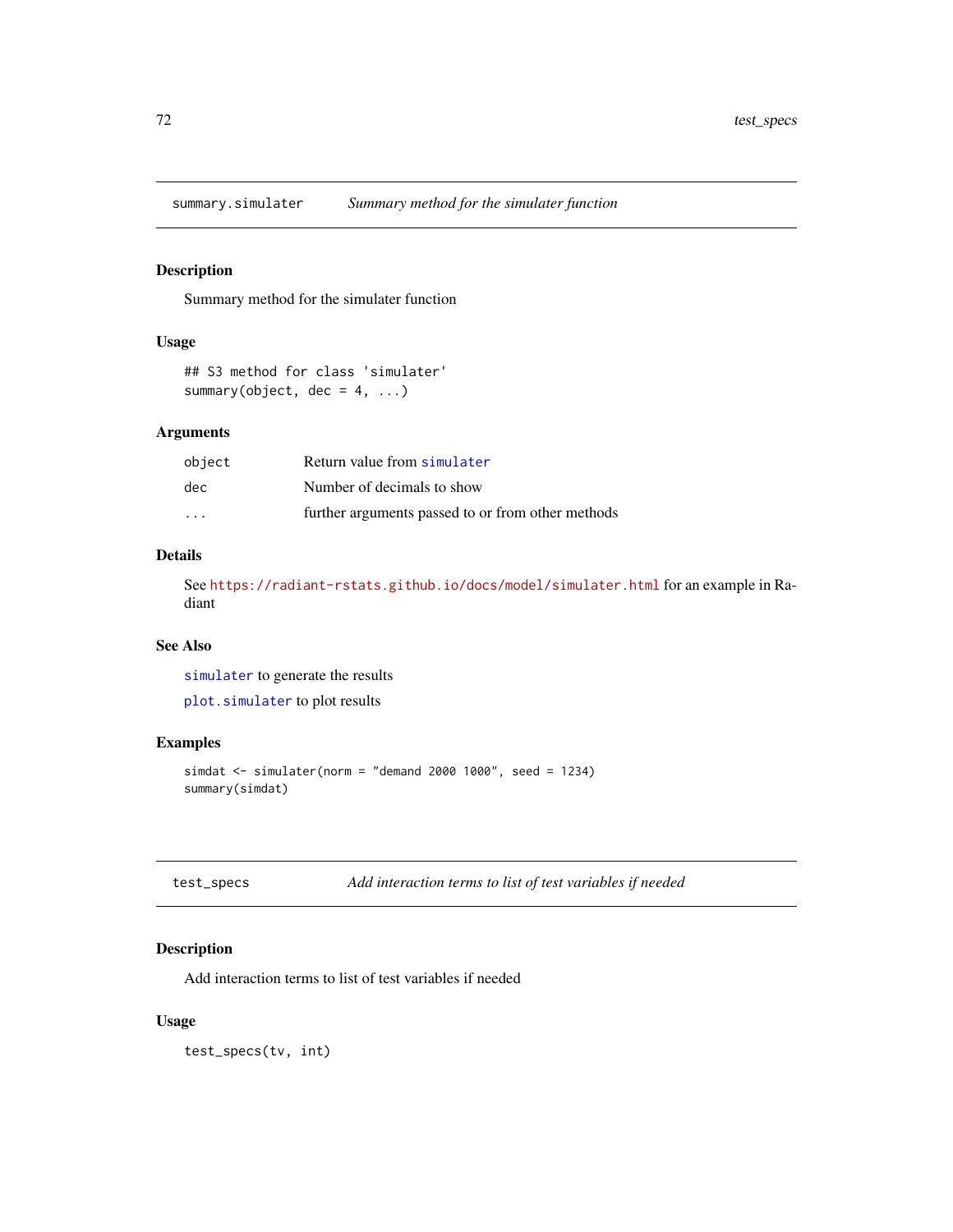# <span id="page-72-0"></span>var\_check 73

# Arguments

| t v | List of variables to use for testing for regress or logistic |
|-----|--------------------------------------------------------------|
| int | Interaction terms specified                                  |

# Details

See <https://radiant-rstats.github.io/docs/model/regress.html> for an example in Radiant

# Value

A vector of variables names to test

## Examples

```
test_specs("a", "a:b")
test_specs("a", c("a:b", "b:c"))
test_specs("a", c("a:b", "b:c", "I(c^2)"))
test_specs(c("a", "b", "c"), c("a:b", "b:c", "I(c^2)"))
```

| var_check | Check if main effects for all interaction effects are included in the |  |  |  |  |
|-----------|-----------------------------------------------------------------------|--|--|--|--|
|           | model                                                                 |  |  |  |  |
|           |                                                                       |  |  |  |  |

# Description

Check if main effects for all interaction effects are included in the model

# Usage

 $var_{\text{check}}(ev, cn, intv = c())$ 

# Arguments

| ev   | List of explanatory variables provided to regress or logistic |
|------|---------------------------------------------------------------|
| cn   | Column names for all explanatory variables in the dataset     |
| inty | Interaction terms specified                                   |

# Details

If ':' is used to select a range evar is updated. See [https://radiant-rstats.github.io/docs/](https://radiant-rstats.github.io/docs/model/regress.html) [model/regress.html](https://radiant-rstats.github.io/docs/model/regress.html) for an example in Radiant

#### Value

vars is a vector of right-hand side variables, possibly with interactions, iv is the list of explanatory variables, and intv are interaction terms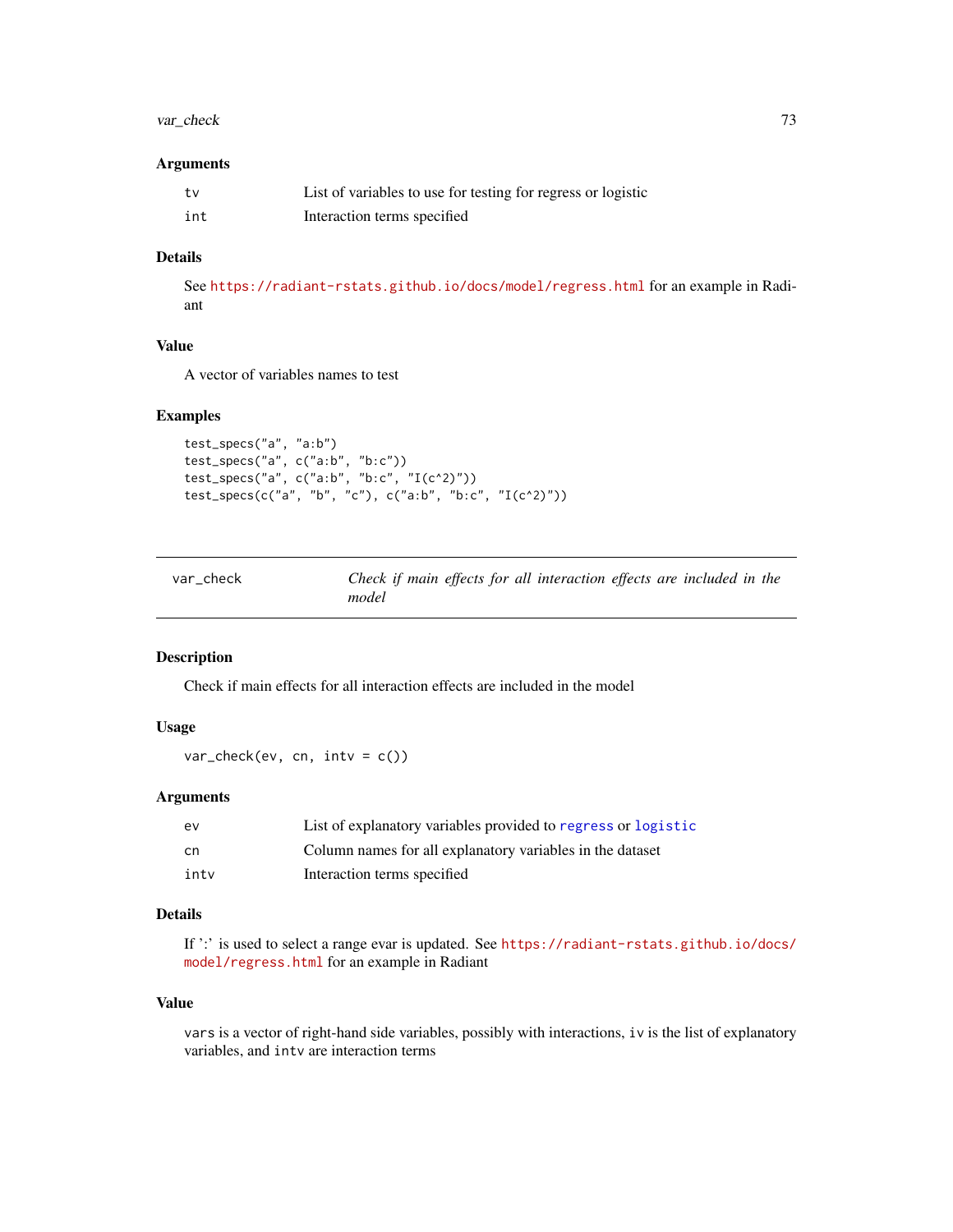# Examples

```
var_check("a:d", c("a","b","c","d"))
var_check(c("a", "b"), c("a", "b"), "a:c")
var_check(c("a", "b"), c("a", "b"), "a:c")
var_check(c("a", "b"), c("a", "b"), c("a:c", "I(b^2)"))
```
write.coeff *Write coefficient table for linear and logistic regression*

#### Description

Write coefficient table for linear and logistic regression

#### Usage

```
write.coeff(object, file = "", sort = FALSE, intercept = TRUE)
```
# Arguments

| object    | A fitted model object of class regress or logistic                       |
|-----------|--------------------------------------------------------------------------|
| file      | A character string naming a file. "" indicates output to the console     |
| sort      | Sort table by variable importance                                        |
| intercept | Include the intercept in the output (TRUE or FALSE). TRUE is the default |

### Details

Write coefficients and importance scores to csv or or return as a data.frame

# Examples

```
regress(
diamonds, rvar = "price", evar = c("carat", "clarity", "color", "x"),
 int = c("carat:clarity", "clarity:color", "I(x<sup>2</sup>)), check = "standardize"
) %>%
  write.coeff(sort = TRUE) %>%
  format_df(dec = 3)
```
<span id="page-73-0"></span>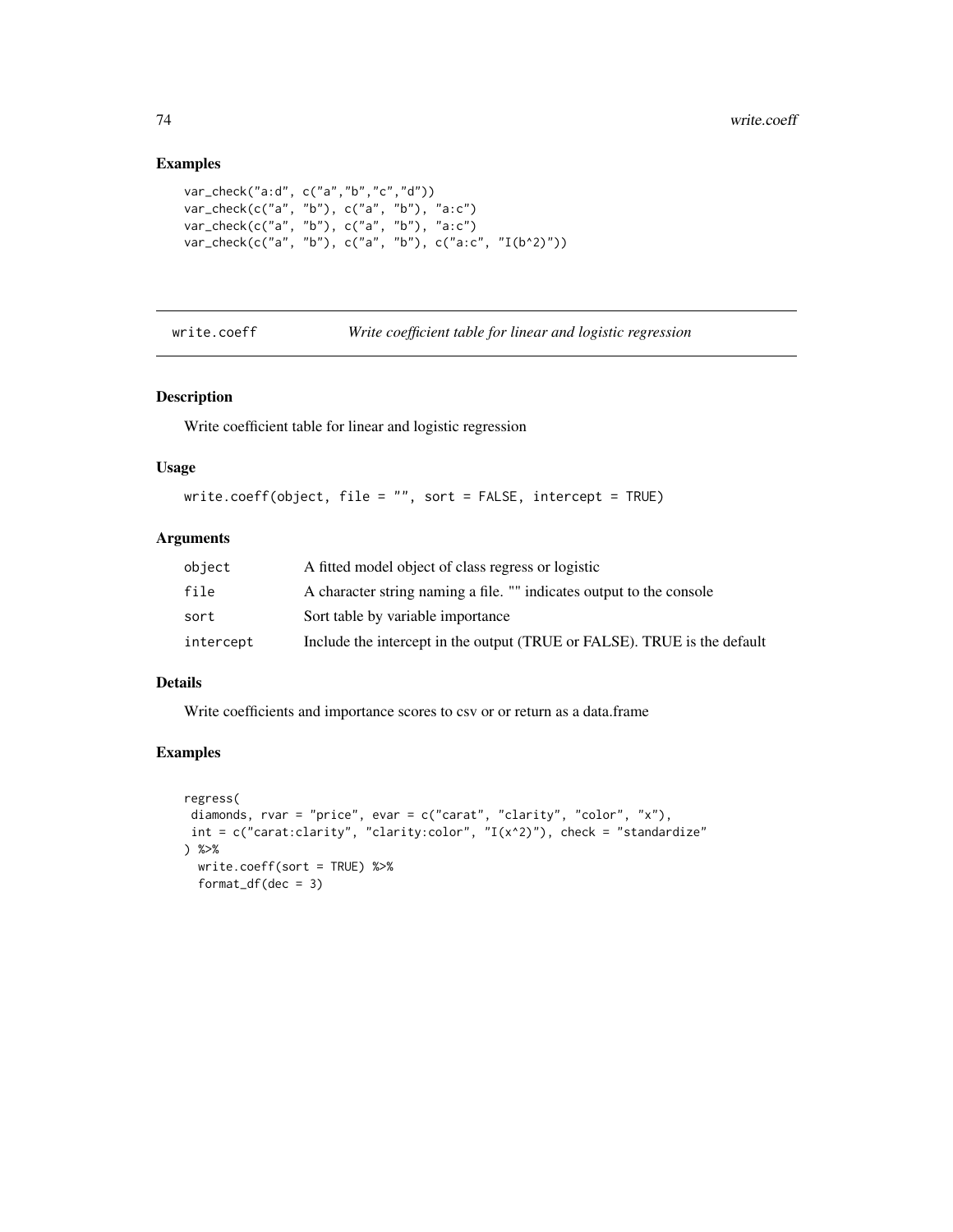# **Index**

∗Topic datasets catalog, [5](#page-4-0) direct\_marketing, [12](#page-11-0) dvd, [14](#page-13-0) houseprices, [17](#page-16-0) ideal, [18](#page-17-1) movie\_contract, [20](#page-19-0) ratings, [49](#page-48-1) ann *(*radiant.model-deprecated*)*, [47](#page-46-0) auc, [4,](#page-3-0) *[10,](#page-9-0) [11](#page-10-0)* catalog, [5](#page-4-0) confint\_robust, [5](#page-4-0) confusion, [6,](#page-5-0) *[23](#page-22-0)*, *[63](#page-62-0)* copy\_attr, *[53](#page-52-0)* crs, [7,](#page-6-0) *[24](#page-23-0)*, *[60](#page-59-0)*, *[64](#page-63-0)* crtree, [8,](#page-7-0) *[10](#page-9-0)*, *[25](#page-24-0)*, *[37](#page-36-0)*, *[65](#page-64-0)* cv.crtree, [9](#page-8-0) cv.nn, [10](#page-9-0) direct\_marketing, [12](#page-11-0) dtree, [12,](#page-11-0) *[13](#page-12-0)*, *[26](#page-25-0)*, *[55](#page-54-0)*, *[66](#page-65-0)* dtree\_parser, [13](#page-12-0) dvd, [14](#page-13-0) evalbin, *[4](#page-3-0)*, [14,](#page-13-0) *[27](#page-26-0)*, *[66](#page-65-0)* evalreg, [15,](#page-14-0) *[28](#page-27-0)*, *[67](#page-66-0)* find max. [16](#page-15-0) find\_min, [17](#page-16-0) houseprices, [17](#page-16-0) ideal, [18](#page-17-1) logistic, [18,](#page-17-1) *[29](#page-28-0)*, *[38](#page-37-0)*, *[68](#page-67-0)*, *[73](#page-72-0)* MAE, *[10,](#page-9-0) [11](#page-10-0)*, [19](#page-18-0) minmax, [20](#page-19-0) movie\_contract, [20](#page-19-0)

nb, [21,](#page-20-0) *[31](#page-30-0)*, *[39](#page-38-0)*, *[69](#page-68-0)* nn, *[11](#page-10-0)*, [22,](#page-21-0) *[33](#page-32-0)*, *[40](#page-39-0)*, *[47](#page-46-0)*, *[70](#page-69-0)* plot.confusion, *[6](#page-5-0)*, [23,](#page-22-0) *[63](#page-62-0)* plot.crs, *[7](#page-6-0)*, [24,](#page-23-0) *[64](#page-63-0)* plot.crtree, *[9](#page-8-0)*, [24,](#page-23-0) *[65](#page-64-0)* plot.dtree, *[13](#page-12-0)*, [26,](#page-25-0) *[55](#page-54-0)*, *[66](#page-65-0)* plot.evalbin, *[4](#page-3-0)*, *[15](#page-14-0)*, [27,](#page-26-0) *[66](#page-65-0)* plot.evalreg, *[16](#page-15-0)*, [28,](#page-27-0) *[67](#page-66-0)* plot.logistic, *[19](#page-18-0)*, [28,](#page-27-0) *[29](#page-28-0)*, *[38](#page-37-0)*, *[68](#page-67-0)* plot.model.predict, *[19](#page-18-0)*, *[29](#page-28-0)*, [30,](#page-29-0) *[38](#page-37-0)*, *[68](#page-67-0)* plot.nb, *[21](#page-20-0)*, [31,](#page-30-0) *[69](#page-68-0)* plot.nb.predict, [32](#page-31-0) plot.nn, *[22](#page-21-0)*, [33,](#page-32-0) *[70](#page-69-0)* plot.regress, [34,](#page-33-0) *[41](#page-40-0)*, *[50](#page-49-0)*, *[71](#page-70-0)* plot.repeater, [35,](#page-34-0) *[51](#page-50-0)*, *[71](#page-70-0)* plot.rpart, *[25](#page-24-0)* plot.simulater, [36,](#page-35-0) *[57](#page-56-0)*, *[72](#page-71-0)* predict.crtree, *[9](#page-8-0)*, *[25](#page-24-0)*, [37,](#page-36-0) *[65](#page-64-0)* predict.logistic, *[19](#page-18-0)*, *[29,](#page-28-0) [30](#page-29-0)*, [38,](#page-37-0) *[68](#page-67-0)* predict.nb, *[21](#page-20-0)*, *[31,](#page-30-0) [32](#page-31-0)*, [39,](#page-38-0) *[69](#page-68-0)* predict.nn, *[22](#page-21-0)*, *[33](#page-32-0)*, [40,](#page-39-0) *[70](#page-69-0)* predict.regress, *[30](#page-29-0)*, *[35](#page-34-0)*, [41,](#page-40-0) *[50](#page-49-0)*, *[71](#page-70-0)* predict\_model, [42](#page-41-0) print.crtree.predict, [43](#page-42-0) print.logistic.predict, [43](#page-42-0) print.nb.predict, [44](#page-43-0) print.nn.predict, [44](#page-43-0) print.regress.predict, [45](#page-44-0) print\_predict\_model, [45](#page-44-0) profit, *[10,](#page-9-0) [11](#page-10-0)*, [46](#page-45-0) radiant.model, [46](#page-45-0)

radiant.model-deprecated, [47](#page-46-0) radiant.model-deprecated-package *(*radiant.model-deprecated*)*, [47](#page-46-0) radiant.model-package *(*radiant.model*)*, [46](#page-45-0) radiant.model\_viewer, [47](#page-46-0) radiant.model\_window, [48](#page-47-0)